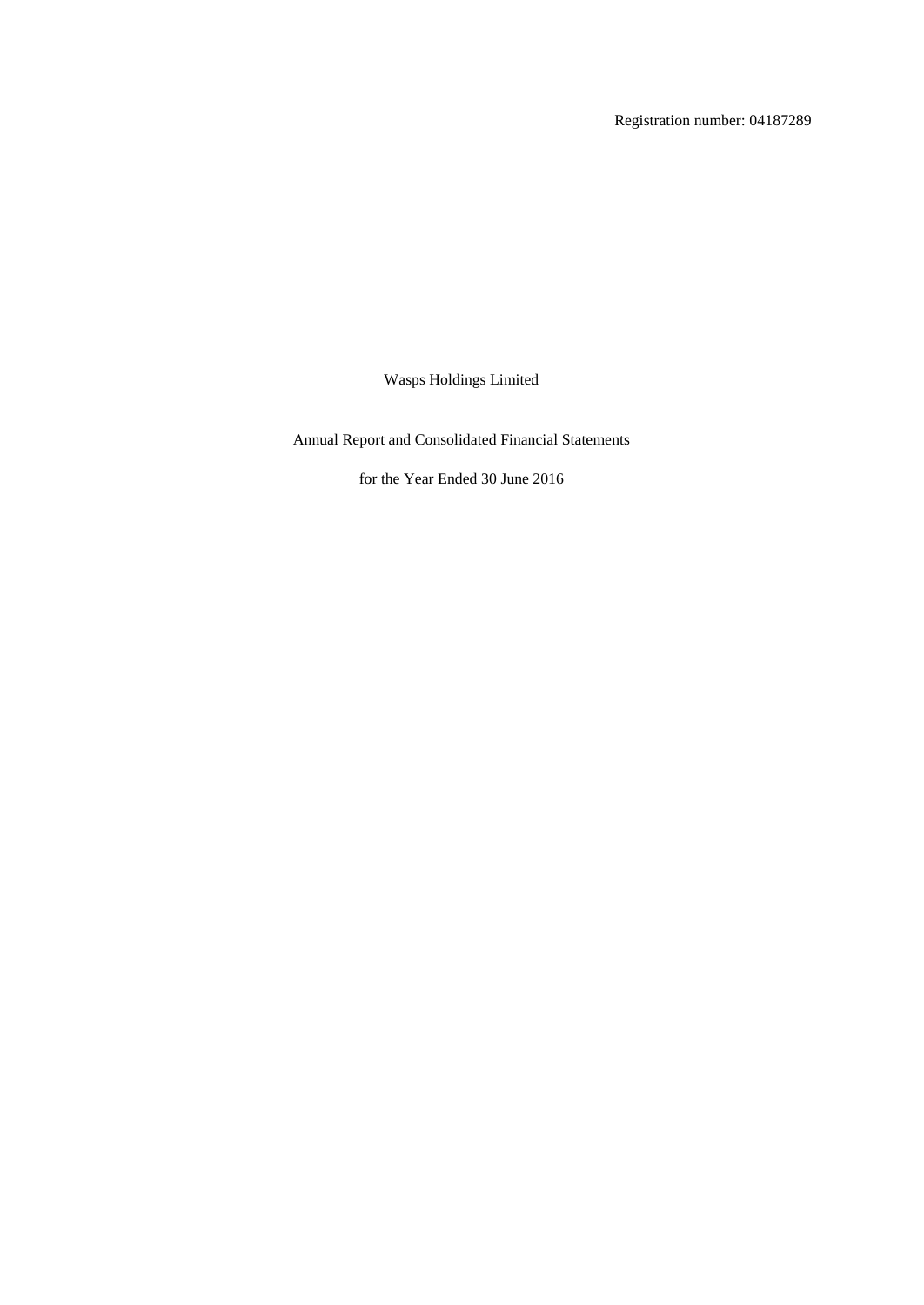# **Contents**

| Company Information                                 | $\mathbf{1}$   |
|-----------------------------------------------------|----------------|
| Chairman's Report                                   | $\overline{2}$ |
| Group Chief Executive's Report                      | $3$ to $6$     |
| <b>Strategic Report</b>                             | 7 to 13        |
| Directors' Report                                   | 14 to 15       |
| <b>Statement of Directors' Responsibilities</b>     | 16             |
| <b>Independent Auditors' Report</b>                 | 17 to 18       |
| <b>Consolidated Income Statement</b>                | 19             |
| Consolidated Statement of Comprehensive Income      | 20             |
| <b>Consolidated Statement of Financial Position</b> | 21             |
| Company Statement of Financial Position             | 22             |
| Consolidated Statement of Changes in Equity         | 23             |
| Company Statement of Changes in Equity              | 24             |
| <b>Consolidated Statement of Cash Flows</b>         | 25             |
| Company Statement of Cash Flows                     | 26             |
| Notes to the Financial Statements                   | 27 to 56       |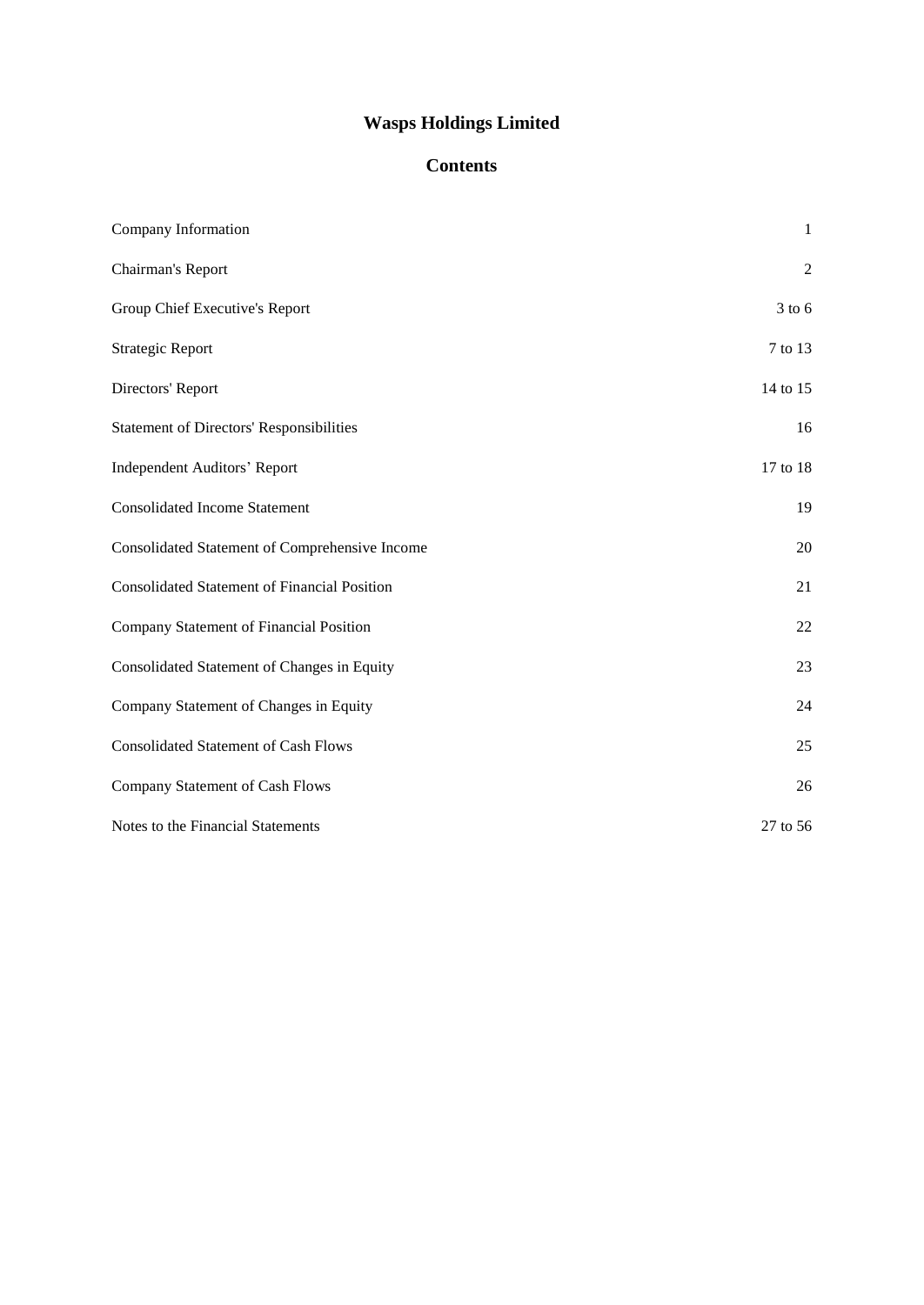### **Company Information**

### **Directors**

D J Armstrong L N Dallaglio R N Dawbarn N J Eastwood R W Gray D A Richardson J C M Parker

### **Registered office**

Judds Lane Longford Coventry CV6 6AQ

### **Auditors**

PricewaterhouseCoopers LLP 1 Kingsway Cardiff CF10 3PW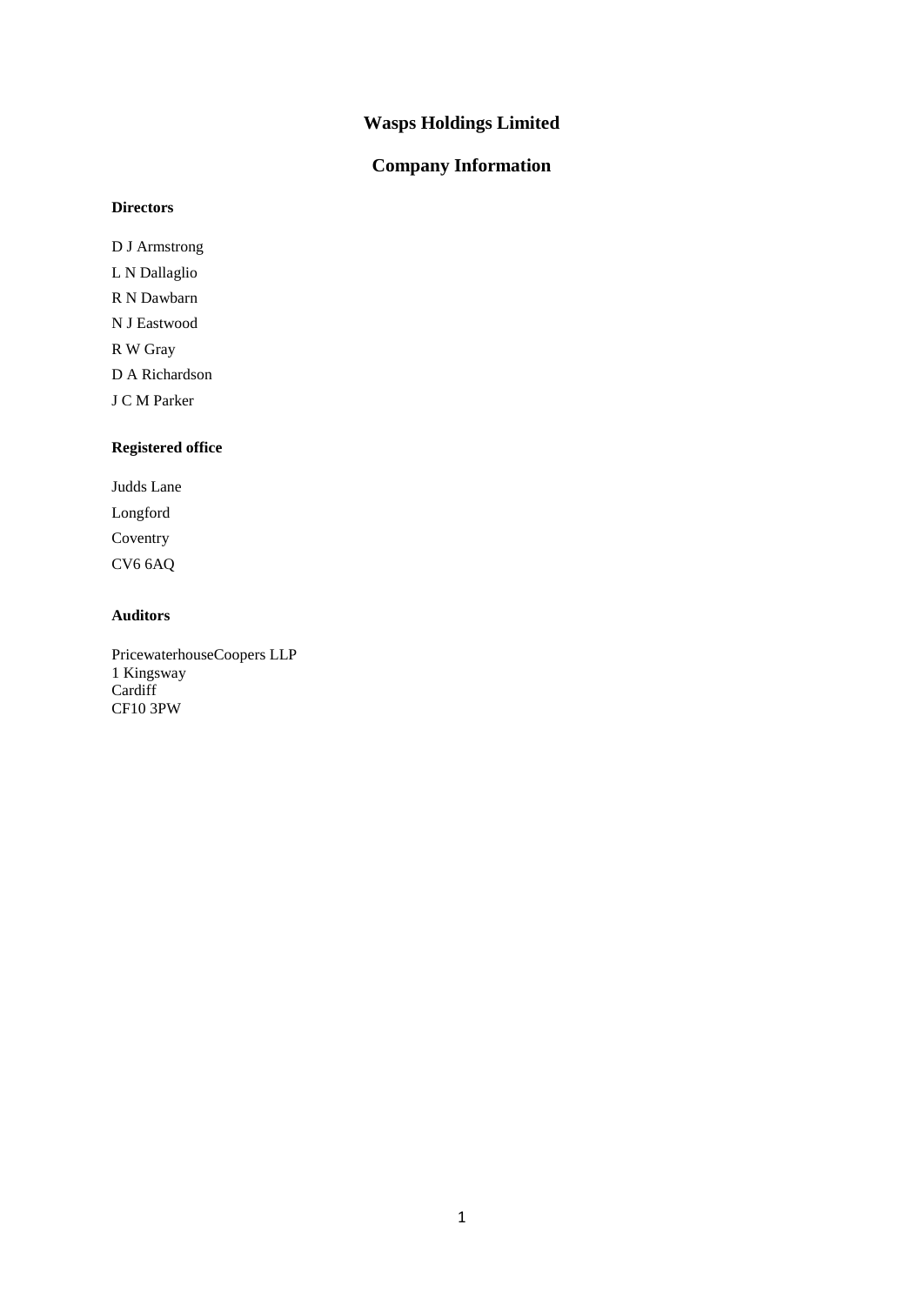#### **Chairman's Report for the Year Ended 30 June 2016**

Following the successful acquisition of the new home of Wasps in Coventry last year, the Group has spent much of the year developing the foundations started in 2015, with a new DoubleTree by Hilton hotel conversion, the return of concerts to the Arena, the launch of a new event service team and of course two semi-final appearances for Wasps rugby.

I am delighted to continue as the Chairman for the Group, supported by Nick Eastwood the Deputy Chairman, David Armstrong the Group CEO, Dai Young who continues to be Director of Rugby and Mark Rigby as President. I would like to thank everyone within the Group who has worked hard and embraced the changes over the past year. The Group is now in a good position to look forward and develop the opportunities that are available.

I am pleased that we have built solid links with new fans, businesses, clubs and schools. This has resulted in record attendances for Wasps, the highest ever business activity at the Arena and the return of concerts. The team managed a fantastic finish in both the European Champions Cup and Premiership, finishing in the semi-final of both competitions.

The Group's Public Listed Bond performed well and is trading above the market rate at between £105 and £110 in the last quarter. The Board that supports me has provided important advice and guidance over the last year and I thank them for their assistance and continued support.

The Group recorded an operating loss of £3.8m (2015; loss of £2.4m) before exceptional items and profit allocation in the year 30 June 2016. This is a little more than expected with an indifferent result for the MTV Crashes event and the delay in the timing of acquisitions and partnerships. I am pleased to report that turnover has increased by 44% to £30.9m, together with margin improvements from 24.8% up to 33.5% in the first full year of trading at the Arena.

The investment in a Double Tree by Hilton during the year is already providing a return with hotel income up over 60% in the first quarter of 2016/17. The investment in the squad in the 2015/16 season saw the likes of George Smith, Charles Piutau and Siale Piutau joining the club for the season; with two semi-final appearances in 2015/16 we have looked to build on this by bringing in further world class talent for the 2016/17 campaign. The Group has looked to utilise the Arena to its fullest, which saw England U21 football, concerts in the year and next year will hold netball and rugby league internationals to build on bringing sport and entertainment back to Coventry.

A new RFU agreement for the release of elite players has been reached off the back of an economically successful Rugby World Cup in England. This will significantly improve the income for the development of the game.

I would like to thank everyone involved in the past year, from the community to our first team, the Board, Executives and staff of the Group.

Finally, I would like to thank our supporters for their terrific support throughout the last year and I look forward to your continued support for what promises to be an exciting season ahead.

31 October 2016

.........................................

D A Richardson Chairman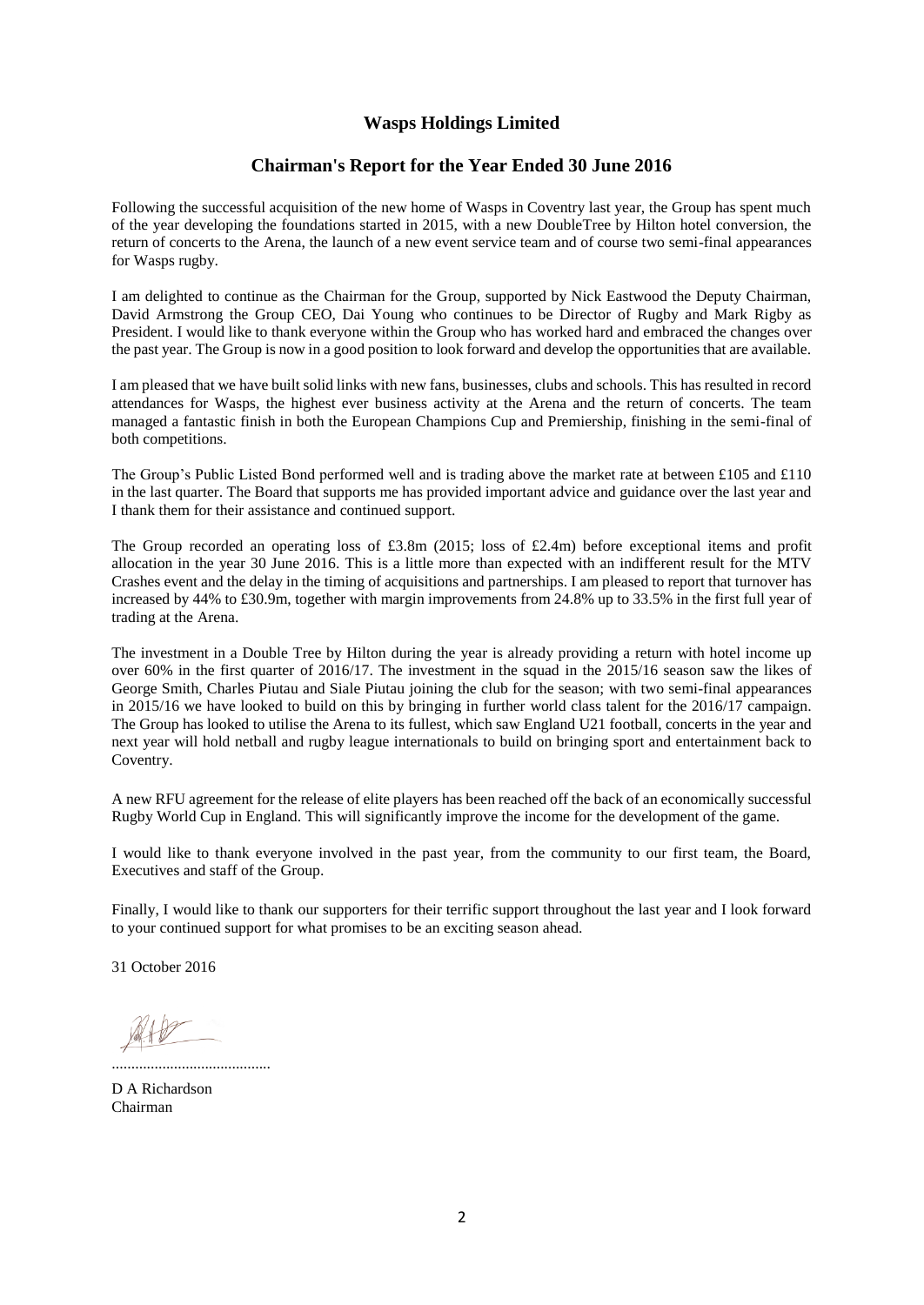### **Group Chief Executive's Report for the Year Ended 30 June 2016**

This is my second Annual Report as the Group Chief Executive of Wasps Holdings Limited ("Wasps") since joining the Company in 2014 and our transformational move to the Ricoh Arena in October 2014. This set of results is the first full year of trading since the move to the Arena. The Group reported an operating loss of  $\text{\textsterling}3.8m$ before exceptionals and allocation to non-controlling interests in the year to 30 June 2016, compared with £2.4m for the year to 30 June 2015. Group turnover was up from £21.4m to £30.9m, an increase of £9.5m.

The year has seen continued change and growth for the Group with Wasps turnover improving to £11.9m (33%), Arena Coventry Limited ("ACL") improving to £5.2m (112%) and IEC Experience Limited ("IEC") improving to £13.8m (38%). The playing squad and coaching staff have relocated to the area and are now training full time at our temporary, high quality facilities at Broadstreet Rugby Club. The concentration for the Group is to establish financial stability under the trading sectors of "Sport" "Business" and "Entertainment". Our aim remains to underpin our sporting ambitions to challenge for honours in both the Aviva Premiership and the European Champions Cup with a solid business model and to cement our unique position as one of the UK's leading multipurpose venues for these sectors.

#### **SPORT**

Wasps average attendances for the season (Premiership and European matches) increased to 16,916 from 11,401, partially boosted by the full year at the Arena. The team finished with two semi-final appearances in the European Champions Cup and Premiership, but were knocked out at this stage by Saracens, the eventual winners in Europe, and Exeter the runner up in the Premiership. We are pleased that the team achieved our aim of finishing in the top six, achieving third place in the league, a significant improvement on the 2014/15 season. This continues to demonstrate the competitiveness of the Premiership which saw another close finish.

Hospitality and Sponsorship improved 86% on 2014/15 and shows early signs of significant improvement in 2016, with seasonal hospitality up over 60% for the 2016/17 year. Season ticket sales have followed this and are up 24% on 2015/16. Ticket income improved by 19% and is targeted to achieve further improvement during 2016/17. Central income from PRL and the RFU improved by 9% and with the signing of a new RFU agreement will improve central revenue by over 25% for the 2016/17 year. The launch of the new retail store was initially delayed but when opened fully, exceeded budget and delivered record sales. A full year of trading in 2016/17 promises to deliver good growth and development of the online sales channels.

A new Xtragrass pitch was installed during the summer of 2015 enabling the Group to attract its first England Football U21 game; this was watched by over 13,000 fans. Coventry City Football Club also benefited with a good performance in the league finishing eighth and improving attendances to over 10,000 on average. The Group continues to look at other sports to bring to the Arena, with rugby league Four Nations event being the next attraction to utilise the facilities in November 2016.

During the year the Group bid for and won a netball franchise which will extend for four seasons from 2017, the team will retain the Wasps brand and is headed up by Director of Netball Tamsin Greenway, who arrives in the Group with a clear winning pedigree. Having coached Surry Storm to the previous two Super League titles, Tamsin will build a team to complete at the highest level next year.

Our community programme targeted over 50,000 active engagements during the year, a level that was achieved by the end of April 2016. Alongside this, the community programs signed up over 3,000 new junior members, 5,600 children on match day experiences, over £10,000 cashback to local clubs and 4,500 children involved in multi-curriculum programs from numeracy to healthy lifestyle education. We will look to build on this good start whilst adding community netball to our portfolio.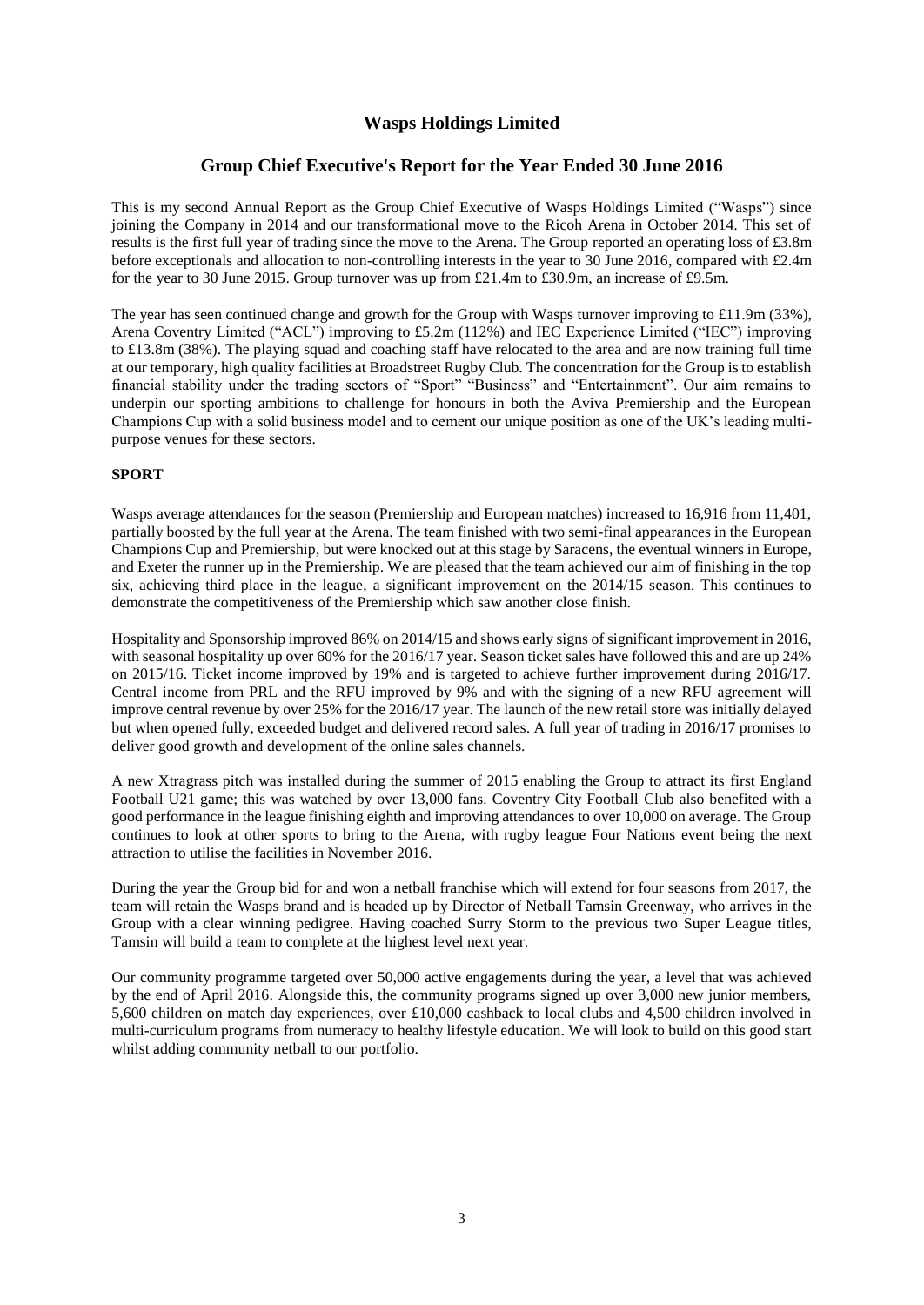### **Group Chief Executive's Report for the Year Ended 30 June 2016**

#### **BUSINESS**

The capacity of the stadium is 32,600, and has over 20,000 sqm of flexible event space, including the 6,000 sqm Ericsson Exhibition Hall - hosting conferences and concerts. The Arena contains one of the UK's largest casinos and a 121bedroom four star DoubleTree by Hilton hotel onsite. The Arena is a leading concert venue of 40,500 maximum capacity, that hosted some of the world's biggest acts (Bruce Springsteen, Rihanna and MTV Crashes) during the year. The facilities include three onsite restaurants, five bars and more than 20 retail food and beverage outlets.

The conversion and rebranding of the hotel to a DoubleTree by Hilton was completed in the year and the hotel opened fully in February 2016; initial income since the opening has improved significantly with above target return on investment.

ACL turnover improved with Ricoh remaining naming rights partner of the Arena for the year. It is anticipated that this will be replaced by a new partner during 2017. The rental of the space within the Arena improved 32%, and is anticipated to be maintained going forward. The Arena houses one of the largest casinos in the UK and with its operator Grosvenor, the Group is looking for new ways integrate the partnership and build on the successful synergies already exploited.

Arena Event Services was launched during the year which sees the Event Services team delivering production and logistics to Exhibitions, Events and Concerts. The Event Service business expects to deliver over £250,000 in contribution to the business over the 2016/17 year.

The Arena is now the only leading UK conference and event centre with a resident elite sports team and the combination of the Wasps brand with the Arena facilities has created more sponsorship and partnership synergies which together offer multiple opportunities for the growth and development of both. The latest partner to be added is Ericsson who replace Jaguar as the sponsor of the Indoor Arena and are installing a new high density WI-FI throughout the Arena to provide an enriched experience for conferences, sports events, exhibitions and concerts.

#### **ENTERTAINMENT**

Our Entertainment business sector has developed through the year with Danny Howard (Ministry of Sound DJ), Echo and the Bunneymen, Jess Glynn, MTV Crashes, Bruce Springsteen and Rihanna performing at the Arena during the year. Although there were significant successes with Bruce Springsteen and Rihanna, MTV Crashes fell below expectation and as such we are reviewing the appropriate economic model for future stadium concerts. Concerts form a significant part of the growth during the year from having no concerts in the previous year, the concentration remains to make Coventry a centre of entertainment excellence. The Group anticipates adding to this lineup during the 2016/17 year, and further developing the sector into more diverse revenue streams over the coming years. The Group has sponsored the Coventry bid for the City of Culture for 2021 and a number of new events will be developed in conjunction with and to support the bid, the first of which has seen Rahat Fateh Ali Khan play at the Arena in August 2016.

#### **Financial Highlights**

The financial highlights for this year reflect the full year trading of ACL and IEC.

There are significant exceptional items totaling  $£0.9m$  (2015: £1.9m) that relate to the final relocation of the squad and coaching team from London to the Coventry area, as detailed later in the report.

#### **Group Highlights**

Turnover increased to a record high £30.9m, up by £9.5m (44%) on previous year. Split:

- Wasps: £11.9m; ACL: £5.2m; IEC: £13.8m.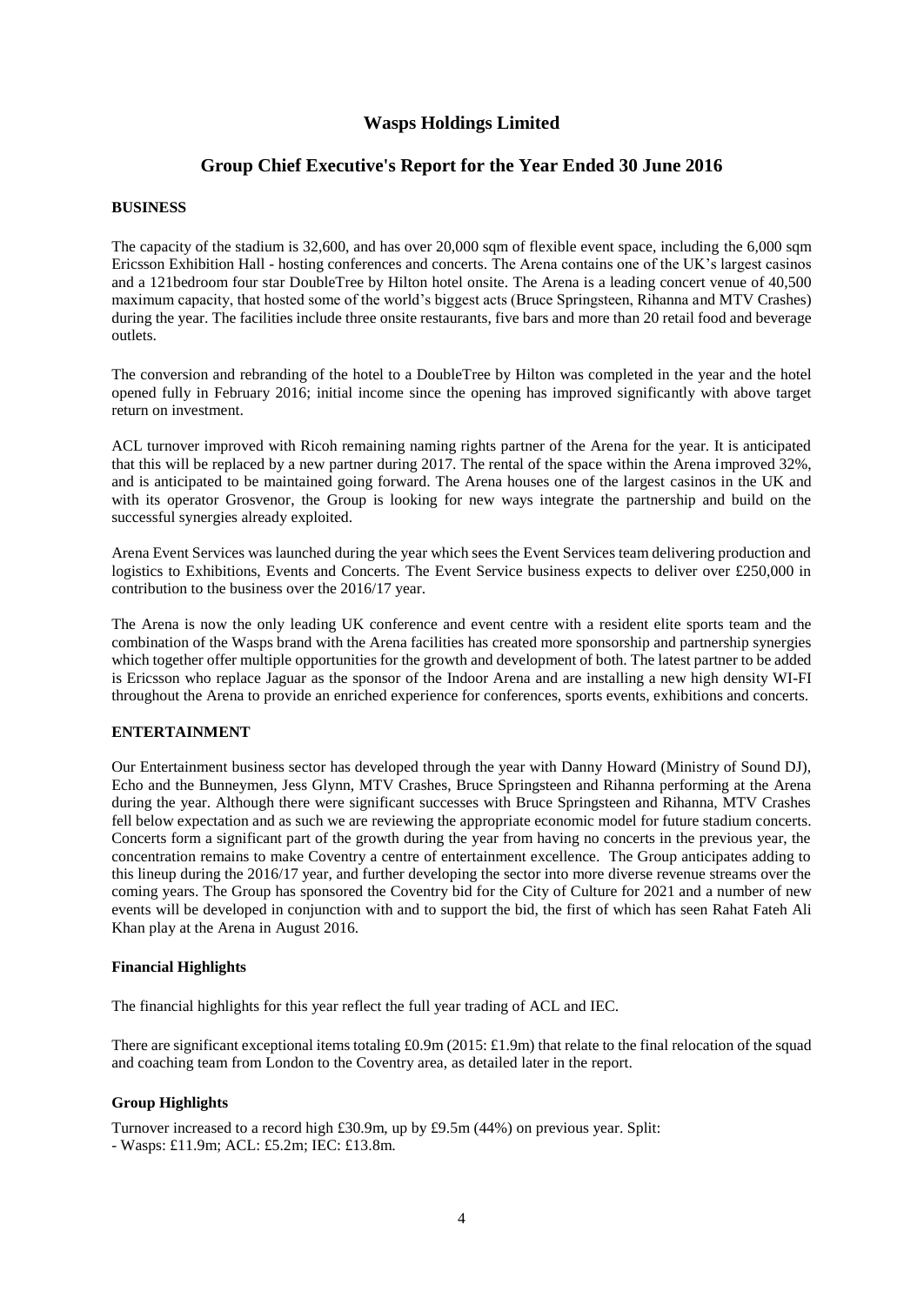### **Group Chief Executive's Report for the Year Ended 30 June 2016**

Operating loss before exceptionals and profit allocation increased from £2.4m lossto £3.8m. Consolidated Senior Debt at 30 June 2016 stood at £34.6m owed to Wasps Finance Plc and HSBC Plc. Cash balance at 30 June 2016 of £0.3m. Arena value £48.3m, due for revaluation in 2017. Premier Rugby P shares value £9.7m.

#### **Wasps Highlights**

Average attendance at the new Arena: 16,916 up from 11,401 in the previous year. Semi final appearances in European Champions Cup and Premiership. Hospitality and Sponsorship up 86% on previous year. Ticket income up 19% on previous year. Record merchandise sales. Netball franchise gained and added to the Group.

#### **ACL Highlights**

Hotel conversion completed to DoubleTree by Hilton Railway station construction complete improving infrastructure and funded by third parties. Return of concerts to the Arena. Event Services launched and showing significant growth. Casino trading improvement with additional attendance. Football attendances over 10,000 and maintaining spend per head.

#### **IEC Highlights**

Revenue up 38% on previous year. Improving Revpar on Hotel, nearly £42 compared with £36 in the prior year and further growth into 2017. 139 days where 95% or more of the facilities are used, up from 121 in the previous year. 777 events, conferences, exhibitions and meetings.

#### **Group Commercial Update**

The combination of Wasps and the Ricoh Arena has created unique sponsorship and partnership synergies for companies and has resulted in a number of new partnerships. Since the previous year end new partnership deals have been signed with Jaguar Land Rover, Under Armour, Purity and Hilton. The portfolio of recognisable quality brands grows with the addition of new partnership agreements with Ericsson, Coca Cola, Matrix, Fitbit and Lear. The timing of the naming rights for the Arena are nearing completion. The impact of Britain's decision to exit the European Union has resulted in uncertainty in the market but I remain confident that we will achieve the desired partnership outcome in 2017.

Ericsson have joined the Group with their naming rights of the Indoor Arena and a partnership on the forthcoming development of a high density WI-FI throughout the Arena. This will enrich the environment though the development of an Arena/Wasps application providing visitors with relevant content, whether here for a conference, match or concert.

Our new wearable technology partner Fitbit, a global market leading wearable technology brand, will provide the Wasps squad with wearable technology to monitor conditioning information.

The gym equipment at the new training centre, based at Broadstreet Rugby Club, has been provided by Matrix, a leading brand in high technology gym equipment. This enables the squad to train using the most up to date techniques and equipment.

Lear Corporation have partnered the Wasps Academy, supporting the development of young rugby players.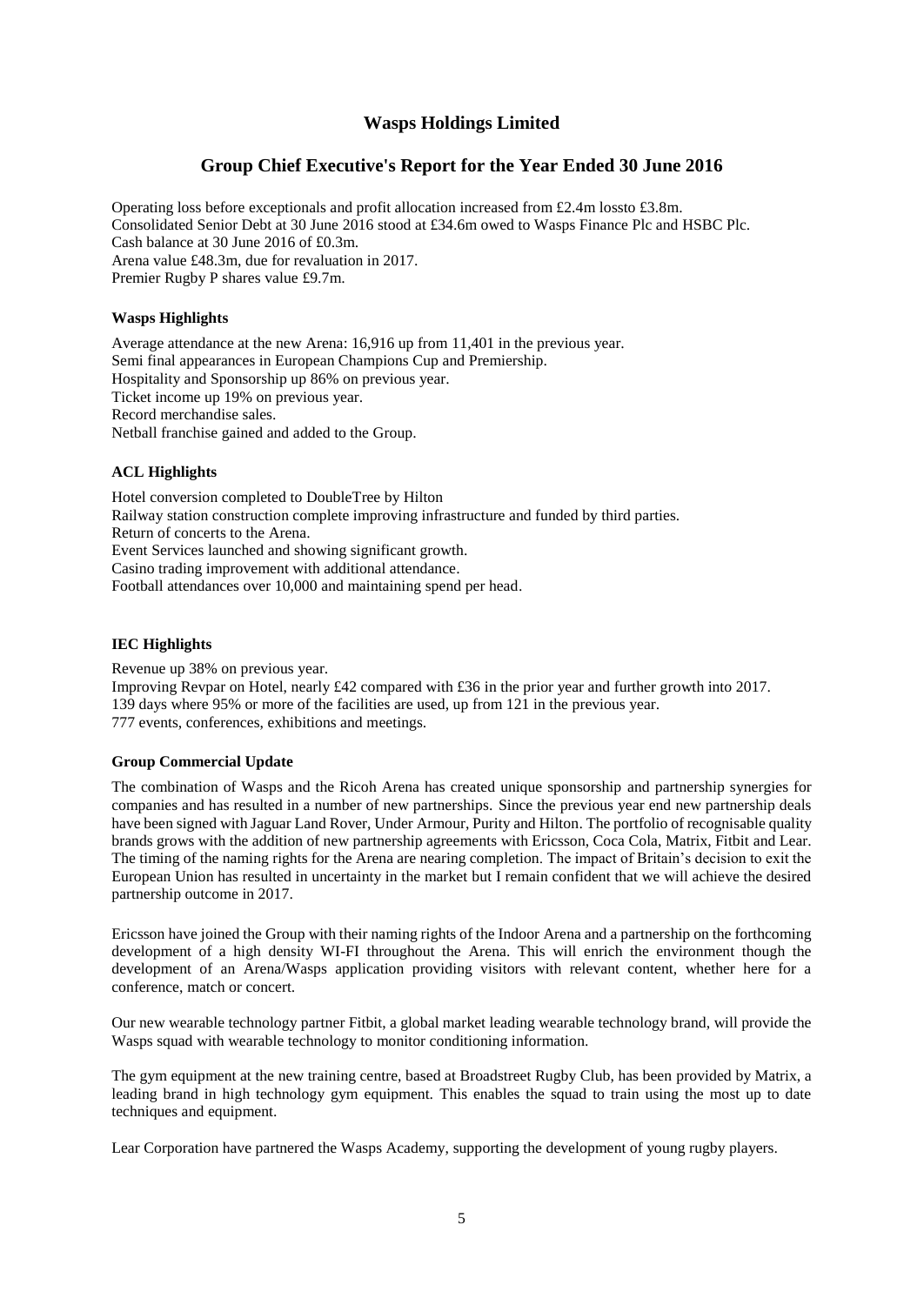#### **Group Chief Executive's Report for the Year Ended 30 June 2016**

The conversion of the hotel in the Arena to a DoubleTree by Hilton has progressed well and the opening of the new hotel took place in October 2015. This has been a major transformational project for the Arena and the new hotel, complete with new bar, restaurants and coffee shop, has become the focal point for all Sports, Business and Entertainment guests in the Arena during their time here. The 2015/16 year saw over 4,800 rooms unavailable due the conversion. Hotel revenue for the first quarter of 2016/17 is up 62% on the previous year, with ancillary income in the restaurants and coffee shop up over 100%.

Conference and Exhibition business finished the year weaker than expected, although still achieving £13.8m turnover for the year. This year has started well with confirmed bookings on track for a record level and tracking with the expected budget for revenue for the forthcoming year. Supplementing this are new events to the Arena rugby league Four Nations, additional concerts, Wasps Netball and additional Wasps rugby matches (Anglo Welsh Cup), where food and beverage income is expected to be significant.

#### **Training Ground**

Planning permission has been received for a new training facility, located at the Higgs Centre in Coventry. The design and specification will provide the highest level of quality training facility for professional rugby, whilst providing the local community with elite sport touch points. We expect this facility to be completed during 2017.

The transition and relocation of the business has been successful, this could not have been achieved without the hard work put in by all the staff, and is very much appreciated. Good luck for the year ahead.

31 October 2016

NS.M

............................................. D J Armstrong

Group Chief Executive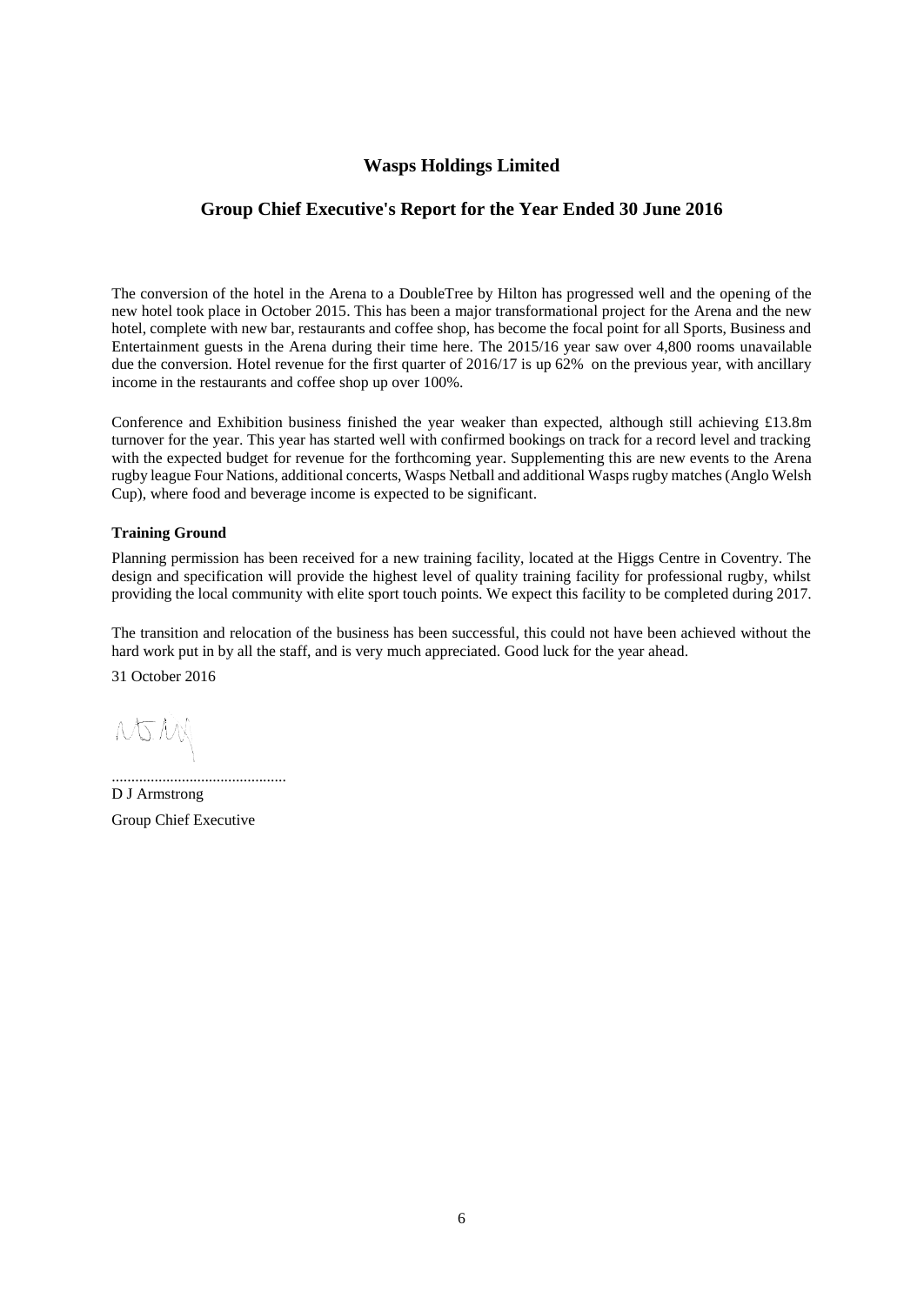### **Strategic Report for the Year Ended 30 June 2016**

The directors present their strategic report for the year ended 30 June 2016.

#### **Fair review of the business**

#### **The Group**

Wasps principal activity is to play rugby union in the Aviva Premiership and European cup competition, together with the operation of the Arena, as a Conference and Exhibition venue based in Coventry. ACL operates out of the Arena. ACL owns 77% of IEC and, given the control exercised by the Company, IEC is considered a subsidiary. The Company also owns 100% of Canmango Limited (a dormant company). Collectively the Company and these subsidiaries are referred to as the Group.

#### **The Objective**

Our objective is to deliver the highest quality Sport, Business and Entertainment venue in the Midlands. The Group objectives are directly linked with the performance of the Wasps rugby squad on the field of play, and the utilisation of the facilities at the Arena. The squad is based on working strictly within the limits of the Salary Cap, providing elite sports coaches and elite facilities to improve the team performance year on year. The Arena consists of 20,000sqm of flexible event space including a 6,000sqm pillar free indoor arena, 121 room hotel and 80 versatile suites which catered for 777 individual events during the last 12 months.

The squad objective for the 2016/17 season is to continue to compete for honours in the Aviva Premiership and the European Champions Cup, made achievable by bolstering the playing squad with the highest ever investment in the players, coaches and support staff. Combined with the full year effect of being based at the Arena, Wasps will further take advantage of the fact that the Company now owns its own ground for the first time in over 19 years which will continue to lead to enhanced revenues and profits.

#### **Key Performance Indications ("KPIs")**

The Group measures its performance based on both financial and non-financial KPIs. The Group's KPIs are:

- Final league position
- Average attendance at Wasps home fixtures
- Operating profit/loss before depreciation, exceptional items and allocation to non-controlling interests
- Total event days
- Hotel Rev Par revenue achieved for the rooms available
- Food and Beverage spend per head (revenue per person in each event)

|                                                                                                                | <b>Comment</b> | 2016    | 2015    |
|----------------------------------------------------------------------------------------------------------------|----------------|---------|---------|
| League position                                                                                                |                | 3rd     | 6th     |
| Average attendance                                                                                             | 2              | 16.916  | 11,401  |
| Operating loss before depreciation, exceptional items and allocation to<br>non-controlling interests $(E'000)$ | 3              | (2.199) | (1,669) |
| Total event days                                                                                               | 4              | 139     | 121     |
| <b>Hotel Rev Par</b>                                                                                           | 5              | £41.72  | £36.00  |
| F&B spend per head (rugby)                                                                                     | 6              | £5.81   | £4.97   |
|                                                                                                                |                |         |         |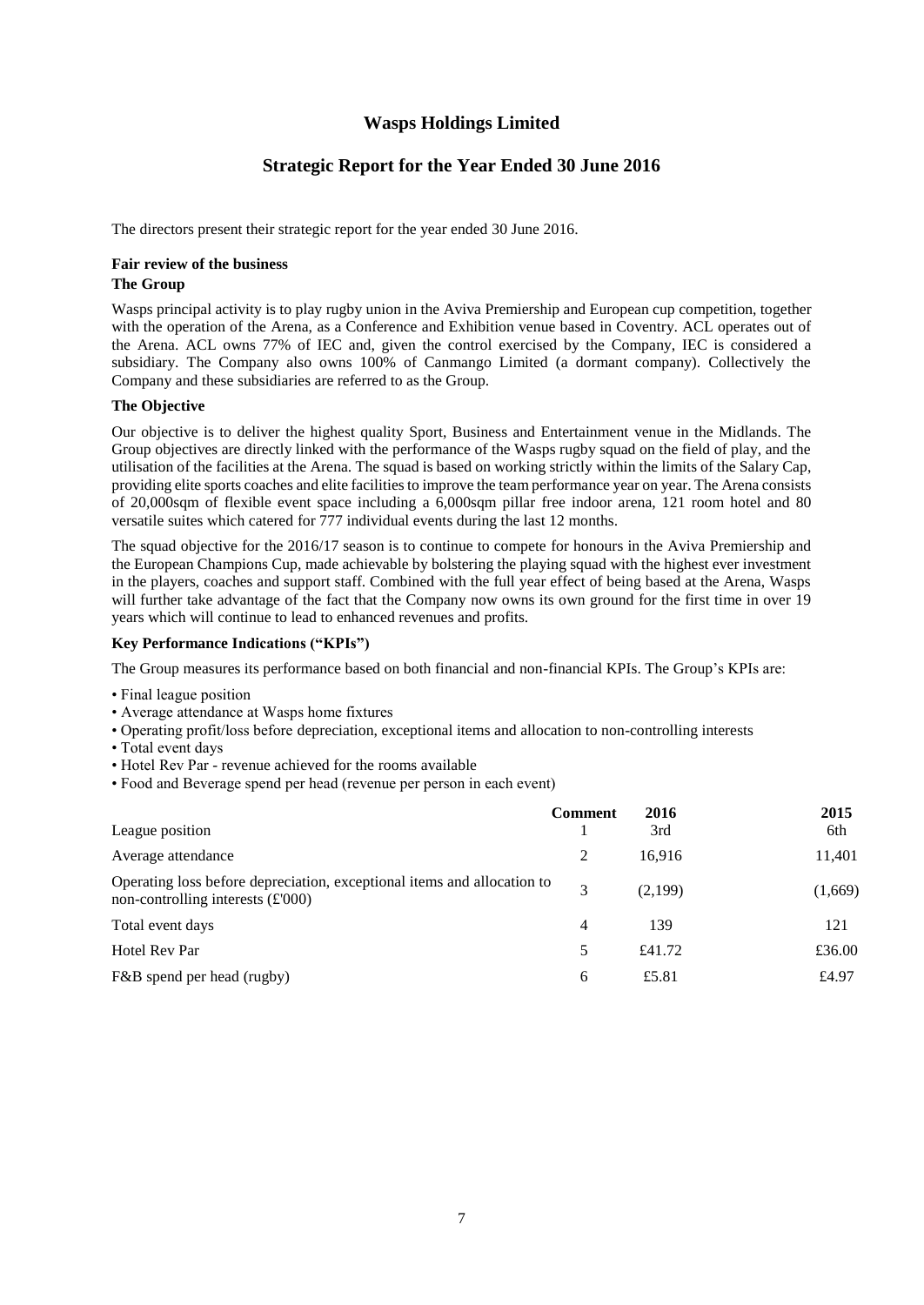### **Strategic Report for the Year Ended 30 June 2016**

#### **Comments**

- 1. League position the improvement in the final league position to third ensured European Champions Cup rugby at the Arena in 2016/17. A good run in the European Champions Cup finished with defeat in the semi-finals against the eventual winners Saracens. A similar finish to the Premiership saw Wasps lose out to Exeter in the semi-final.
- 2. Average attendance attendance increased with the move to the Arena to an average of 16,916, up from 11,401 in 2014/15. The higher attendances drive improved match day spending on Food and Beverage and Merchandise.
- 3. Operating loss before depreciation, exceptional items and allocation to non-controlling interests Operational activities required to generate sufficient earnings before depreciation, interest, tax, minority allocation of profit and exceptional items. Refer to financial performance later in this report.
- 4. Total event days represents the number of event days that the Arena is 95% booked out for. The 139 days out of 364 (excluding Christmas day), included 777 events in the Arena and main halls, compared with 634 in the previous year. The number of events held at the Arena leads to higher revenue opportunity and complementary benefits in each business unit.
- 5. Hotel Rev Par defined as the revenue per room available, this is a standard hotel industry measurement. The higher the number the more revenue per room that is being achieved.
- 6. Food and beverage spend per head self-explanatory for rugby only, the higher spend per head on Food and Beverage the higher the revenue and associated profits.

#### **Hospitality – IEC Experience**

The Group and Compass Group UK have now paved the way for a best in class catering, exhibition, conference and hospitality service for visitors to the leisure destination. The contribution to the Group is shown below.

#### **Arena – Arena Coventry and Arena Coventry 2006 (a subsidiary of ACL)**

ACL has remaining a 249 year lease with Coventry City Council. The leasing of other operational space contains new rentals, multi-year renewals and new opportunities; this will combine for a better than anticipated rental yield. The property was valued at £48.5m by professional RICS valuers' Strutt and Parker LLP during the 2015 year.

#### **Wasps - Rugby**

The first full year at the Arena has brought about significant rises in match day revenues; Wasps turnover is up 33% on the previous year. The Company has pledged continued investment in the playing/coaching squad, whilst strictly adhering to the Salary Cap. Attendance remains a significant KPI for the Group. The Company is looking to maintain growth into 2016/17 with Season Tickets up 24% and match tickets showing good signs of achieving similar levels.

#### **Wasps - Netball**

Wasps has won a franchise to host a Super league netball team for the first time, headed up by Tamsin Greenway (Director of Netball), with a wealth of experience and a pedigree backed up by two titles in the last two years. Tamsin will be supported by quality national and international signings and Mel Mansfield as assistant manager. This will provide another keystone to the Wasps brand and gain further reach into the West Midlands community.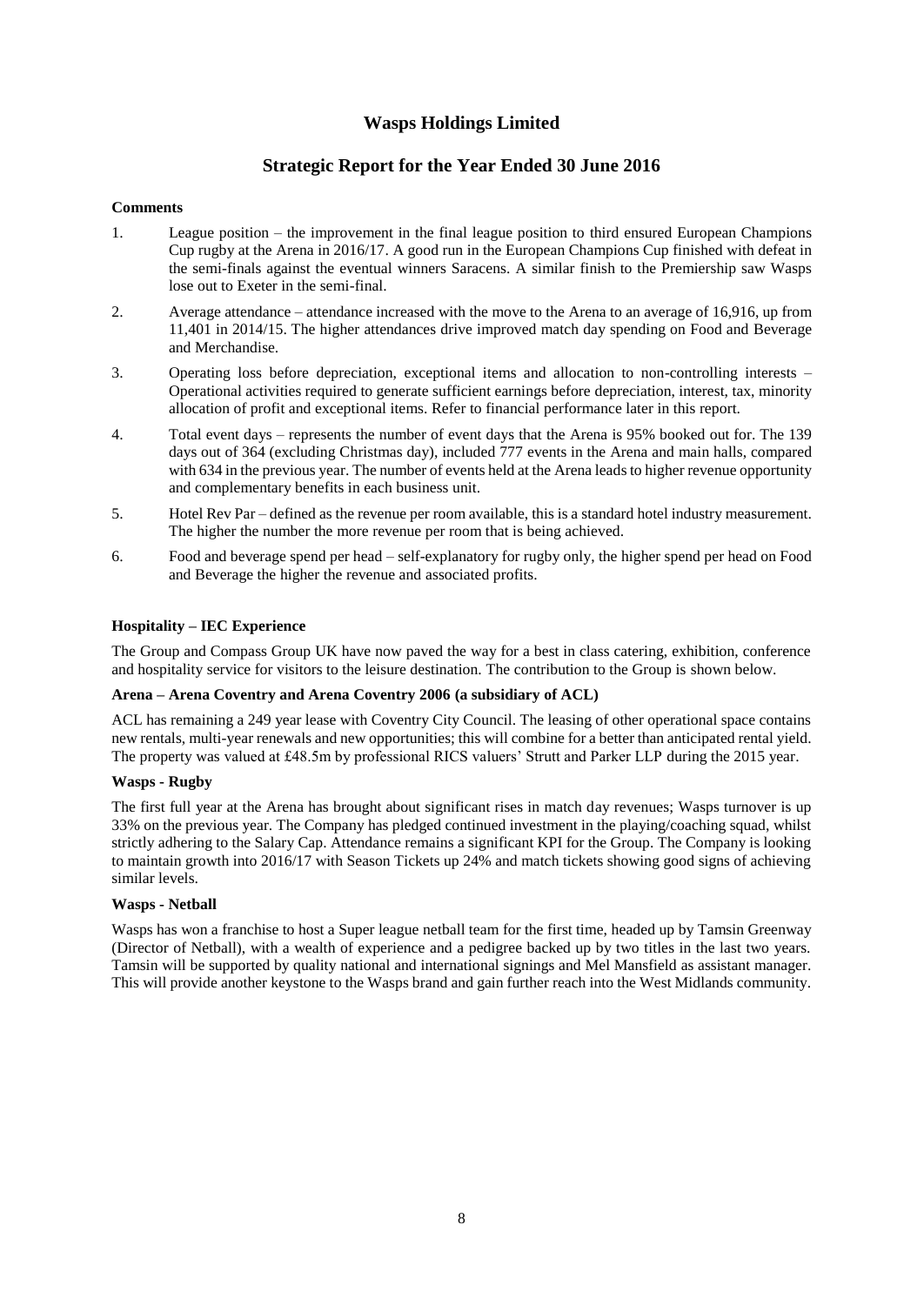### **Strategic Report for the Year Ended 30 June 2016**

#### **Financial Performance**

#### **Summary**

The Group generates its income principally from rugby matches, hospitality, sponsorship, central revenues, conferences and exhibitions. The utilisation of the facilities is paramount to the Group.

|                                                                                                            | 2016                    | 2015   |  |
|------------------------------------------------------------------------------------------------------------|-------------------------|--------|--|
|                                                                                                            | $\mathbf{f}^{\prime}$ m | f'm    |  |
| Group revenue                                                                                              | 30.9                    | 21.4   |  |
| Cost of sales                                                                                              | (20.6)                  | (16.1) |  |
| Gross profit                                                                                               | 10.3                    | 5.3    |  |
| Margin                                                                                                     | 33.5%                   | 24.8%  |  |
| Administrative expenses                                                                                    | (12.5)                  | (7.0)  |  |
| Operating loss before depreciation, exceptional items and allocation (2.2)<br>to non-controlling interests |                         | (1.7)  |  |
| Depreciation                                                                                               | (1.6)                   | (0.7)  |  |
| Allocation of profit - Compass                                                                             | (1.5)                   | (0.9)  |  |
| <b>Exceptional costs</b>                                                                                   | (0.9)                   | (1.9)  |  |
| <b>Operating loss</b>                                                                                      | (6.2)                   | (5.2)  |  |
| Finance costs                                                                                              | (3.1)                   | (1.1)  |  |
| Loss before tax                                                                                            | (9.3)                   | (6.3)  |  |

The diversification of the Group revenue underpins the stability of the Group, which enables complementary revenue streams to benefit from each event at the Arena. The information below provides an update and demonstrates the diversified income streams within the Group:

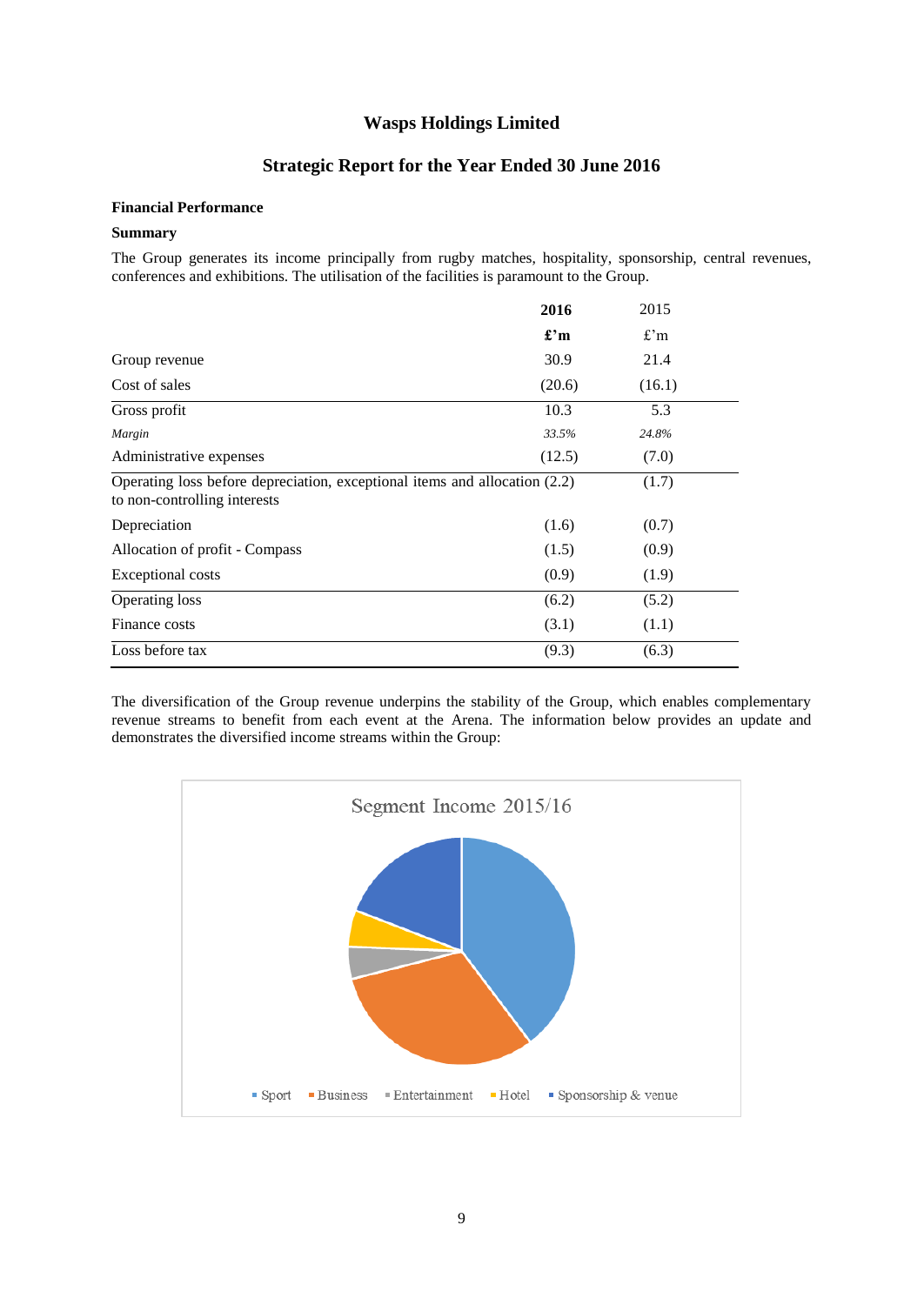### **Strategic Report for the Year Ended 30 June 2016**

#### **Sport**

As anticipated Central Income improved by 9% over the previous year and with the new RFU agreement and Premiership broadcasting rights in place the anticipated improvement will be in excess of 25% for the forthcoming year.

Seasonal hospitality sales have reached record levels for 2016/17 and promise to support the growth plan.

Ticket income again increased significantly with the move to the Arena, up 19% on 2015 and is anticipated to improve further following the Rugby World Cup and return of the Anglo Welsh Cup in 2016.

During the 2016/17 season the Arena there will be a minimum of 16 home competitive matches for Wasps with a pre-season match. In addition, Coventry City Football Club will stage a further 23 Home league matches. The management team continue to look for additional matches which will further the Arena's standing and income streams.

#### **Business**

Food and beverage sales improved significantly up 52%, with the highest level of activity know at the Arena in the last 12 months. The majority of this improvement coming from the inclusion of 12 months of IEC income, and a full rugby season.

Conference and Exhibition income performed well with much of this growth is as a result of the inclusion of a full year trading and a change in strategy to take on long term profitable contracts, that require multi facets of the Group.

Transport links to the area have been improved with the opening of the Arena Railway station which has further improved the accessibility for events.

#### **Entertainment**

Concerts have been reintroduced to the Arena with sales totaling £1.4m and the Group intends to host a full programme of concerts during the 2016/17 year to further enhance the establishment of the Arena as an entertainment venue.

#### **Hotel**

The DoubleTree by Hilton was completed in the year and opened fully in February 2016 and initial income since the opening has improved significantly with above target return on investment. Hotel revenue for the first quarter of 2016/17 is 62% up on the previous year.

#### **Sponsorship and Venue**

Sponsorship and Partnership Income improved by 36% during the year with significant gains coming from Ericsson, Coca Cola, Matrix and Fitbit. This was aided by the full year inclusion of ACL partnership income. Future growth will come from naming rights, technology partnerships and growth in the contracts signed during the year.

#### **Administrative expenses**

Administrative expenses in the business represent the costs of managing the Group whilst costs of sales represent the direct costs of staging rugby and football matches and business events at the Arena. The costs of operating the Arena have risen in line with the income in the proportions expected for the first full year trading as one entity. Costs for 2016/17 are expected to remain broadly at 2015/16 levels through margin improvements and initial setup costs not being repeated. There has been further investment in the playing squad, coaching staff and management of the Group during the year which will provide a solid base for driving success both on the field and off it. Changes in the Salary Cap will lead to a further £1m investment in the 2016/17 squad in order to keep the investment at the top of the salary cap level; this is more than matched by an increase in funding from Premiership Rugby and the Rugby Football union. The Wasps rugby policy is to invest in the team at the top of the Salary Cap, whilst fully complying with the Salary Cap regulations, providing the Director of Rugby with the best possible opportunity to gain success. The ultimate that continued investment will bring better results and in turn increased attendances and success.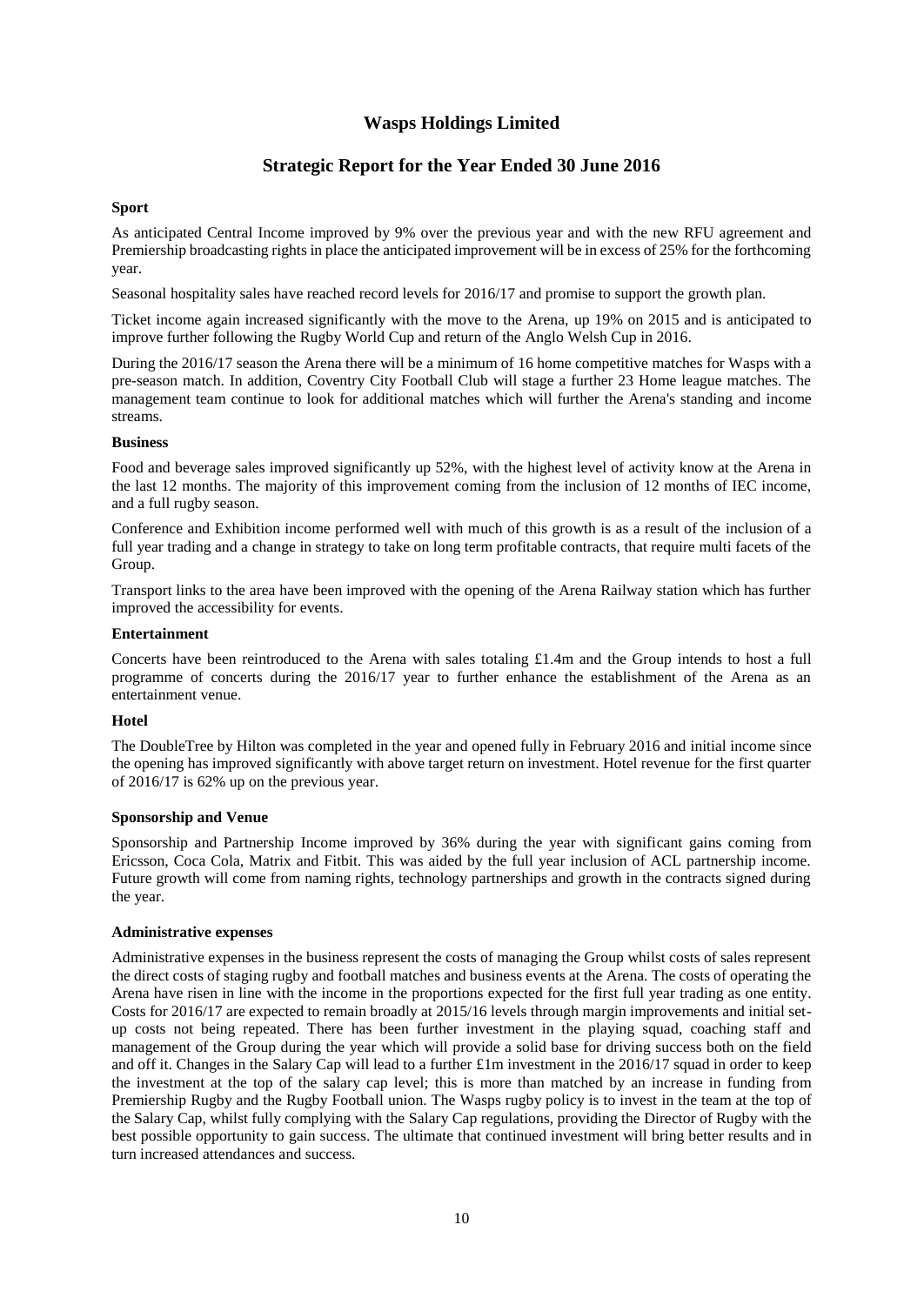### **Strategic Report for the Year Ended 30 June 2016**

#### **Group Revenue Contribution**

|                      | 2016            | 2015 |  |
|----------------------|-----------------|------|--|
|                      | $\mathbf{f}'$ m | f'm  |  |
| Wasps                | 11.9            | 9.0  |  |
| <b>ACL</b>           | 5.2             | 2.4  |  |
| IEC                  | 13.8            | 10.0 |  |
| <b>Total Revenue</b> | 30.9            | 21.4 |  |

#### **Indebtedness**

Consolidated Senior Debt stood at £34.6m as at 30 June 2016.

Net debt is defined as bank loans, overdraft, finance company loan less cash balances. As at 30 June 2016 the balance was £43.4m (2015: £27.7m), which comprised Wasps Finance Plc £33.8m, DA Richardson £9.1m, HSBC Plc £0.7m, less cash balances of £0.3m.

#### **Exceptional items and allocation to non-controlling interest**

During the current and previous year the Group incurred costs that due to their size and nature were deemed "exceptional". The Group's definition of exceptional is based on the classification of non-recurring that enables the normal financial performance of the Group to be better understood. During the year and previous year the relocation costs of the main rugby business to Coventry have been deemed exceptional, along with the associated refinancing and acquisition of the Group companies.

The allocation to non-controlling interest relates to management fees payable to Compass under the IEC shareholder agreement.

The Group's exceptional items are analysed as follows:

|                                        | 2016  | 2015  |
|----------------------------------------|-------|-------|
|                                        | f'm   | f'm   |
| Early repayment charge                 |       | (0.2) |
| Bond issue costs                       |       | (0.4) |
| Group acquisition and relocation costs | (0.9) | (0.7) |
| Marketing and compensation             |       | (0.6) |
| Total                                  | (0.9) | (1.9) |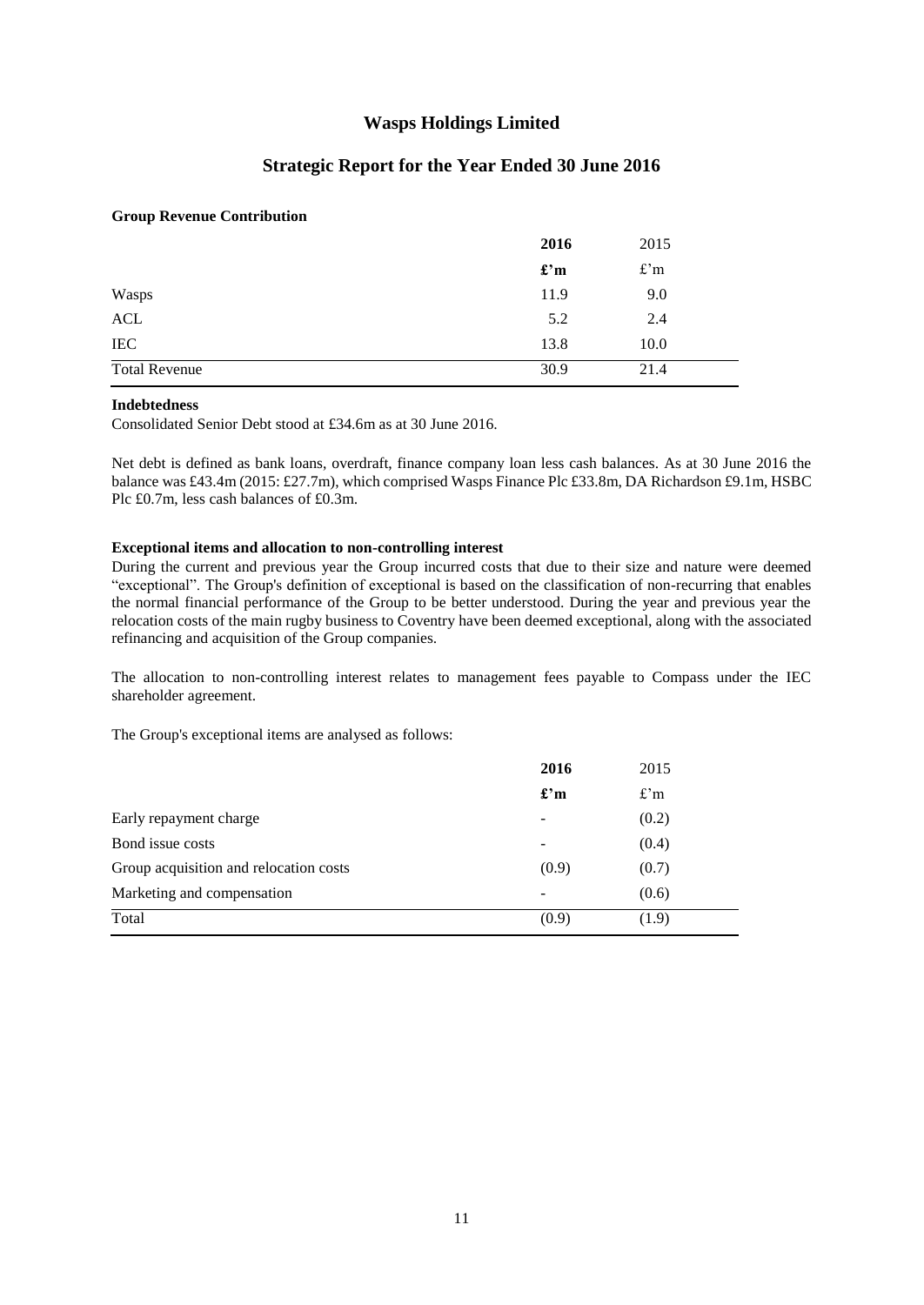### **Strategic Report for the Year Ended 30 June 2016**

#### **Finance costs**

The Group's finance cost is analysed as follows:

|                            | 2016                     | 2015  |  |
|----------------------------|--------------------------|-------|--|
|                            | f'm                      | f'm   |  |
| Loan interest              | $\overline{\phantom{a}}$ | (0.7) |  |
| Bond issue costs           | (0.8)                    | ۰     |  |
| Wasps Finance Plc interest | (2.3)                    | (0.4) |  |
| Total                      | (3.1)                    | (1.1) |  |

#### **Valuations**

The Group revalued the property located at Judds Lane on which the stadium is located during 2015. The revaluation brought the value in the financial statements to £48.5m. Management believe that there is no impairment of this value for 2016.

The P shares in Premier Rugby Limited have been recognised at their fair value. There is no change in the value (2015 upward revaluation of £4.3m). The basis of this valuation is the Net Present Value of contracted income for Premier Rugby Limited, discounted at 6% and multiplied up by 1.5 times, as prescribed in the Premiership Rugby Shareholders Agreement. This reflects the fair value of the P shares if sold.

#### **Principal Risks and Uncertainty**

For the Group the principal risks and uncertainties continue to be:

#### **Wasps Holdings Limited**

#### **Success of the first team and relegation from the Aviva Premiership**

Impact: Reduced revenues that would necessarily involve a reduction in expenditure to compensate Mitigation: Continued investment in the playing squad and coaching staff to ensure playing performance is at the very least maintained.

#### **Reduced funding from the RFU, PRL and main sponsors**

Impact: Reduced revenue from central contracts and sponsors.

Mitigation: Continued development of players who will feature in England/International squads thus maximising certain elements of revenue from the RFU and PRL. Utilising sponsorship money to improve infrastructure and customer experience thus improving match day spend per head.

#### **Failure to comply with Premiership or RFU regulations or changes in regulations**

Impact: Wasps penalised financially for non-conformance to regulations.

Mitigation: Maintain regulation returns and inspection reports as per regulations. Particularly in relation to Salary Cap and minimum standards reporting.

#### **Failure to meet Wasps Finance Plc bond covenants**

Impact: Wasps penalised financially through increased interest rate or bond repayment. Mitigation: Business plan to support covenants with sensitivity analysis.

#### **Arena Coventry Limited**

#### **Closure of the Arena from unforeseen circumstances**

Impact: Reduced revenue from events at the Arena.

Mitigation: Insurance to cover lost profits (based on budget) reviewed twice per year for forecast changes and updated with insurance company.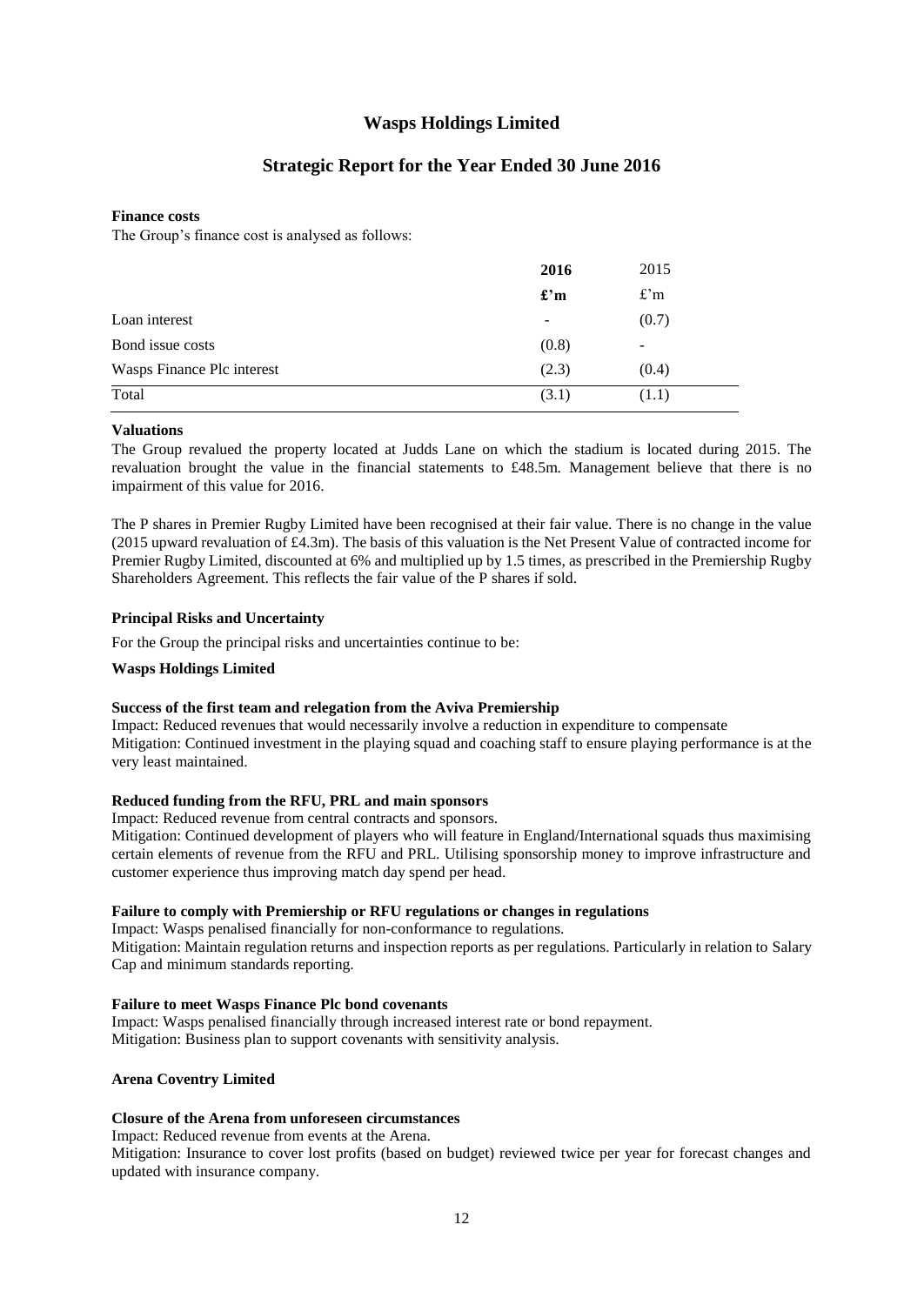### **Strategic Report for the Year Ended 30 June 2016**

### **Valuation of Arena materially lower than revaluation**

Impact: Asset cover reduced for Bondholders.

Mitigation: Use professional valuation companies to provide accurate valuation on a regular basis. Long term contracts and income growth to support valuation.

#### **IEC Experience Limited**

**Growth targets not met**

........................................

Impact: Reduced revenues from Conference and Exhibition business, resulting in reduced profits. Mitigation: Provision for long term contracts and dedicated sales and marketing team, providing 12 month order book and maximising competitive yield and margin.

Approved by the Board on 31 October 2016 and signed on its behalf by:

NOW

D J Armstrong Director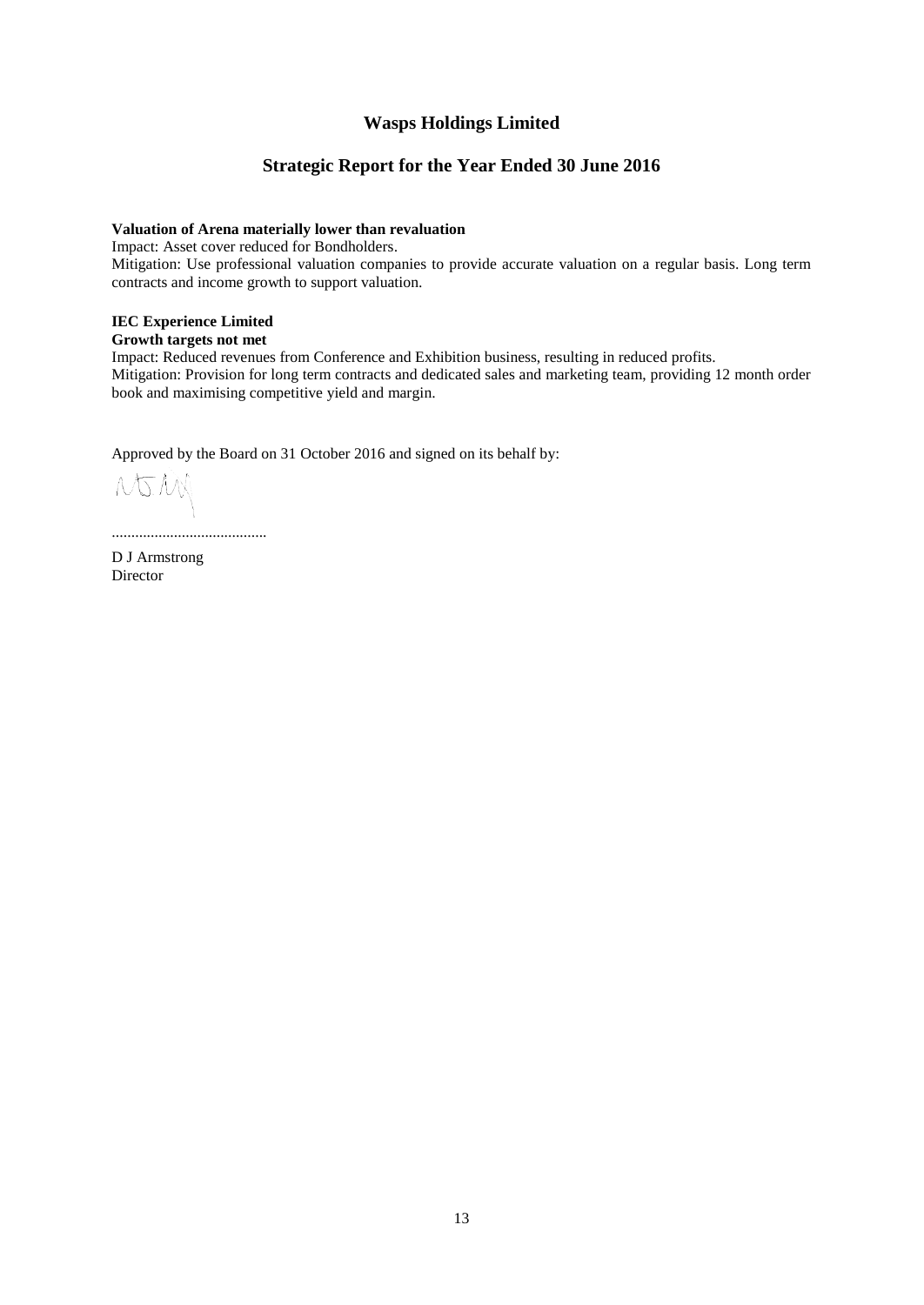### **Directors' Report for the Year Ended 30 June 2016**

The directors present their report and the consolidated financial statements for the year ended 30 June 2016.

#### **General overview**

In October 2014 the Group acquired a controlling interest in the share capital of Arena Coventry Limited and completed the acquisition of 100% of the issued share capital in November 2015.

In May 2015 Wasps Finance Plc, a sister company to the Group, raised £35m by issuing a Retail Bond on the London Stock Exchange. The Group (excluding IEC) is a guarantor to this Retail Bond and have drawn down £33.8m from Wasps Finance Plc. At 30 June 2016, the Group has £1.2m available for further draw down.

Exceptional losses of £0.9m have been incurred as a result of the transactions highlighted above. Further detail is included in note 6.

A consequence of being the guarantor of the Retail Bond is that the Group is required to produce these audited annual financial statements in accordance with International Financial Reporting Standards. Therefore, these financial statements have been prepared in accordance with International Financial Reporting Standards and its interpretations adopted by the EU.

#### **Dividends**

The directors do not recommend the payment of a dividend (2015 - £Nil).

#### **Directors of the group**

The directors who held office during the year were as follows:

- D J Armstrong
- R N Dawbarn
- N J Eastwood
- R W Gray
- D A Richardson
- J C M Parker (Appointed 30 March 2016)

L N Dallaglio (Appointed 1 January 2016)

#### **Financial instruments**

The financial risk management objectives and policies of the Group and the exposure of the Group to credit risk, liquidity risk and interest rate risk are included in note 26.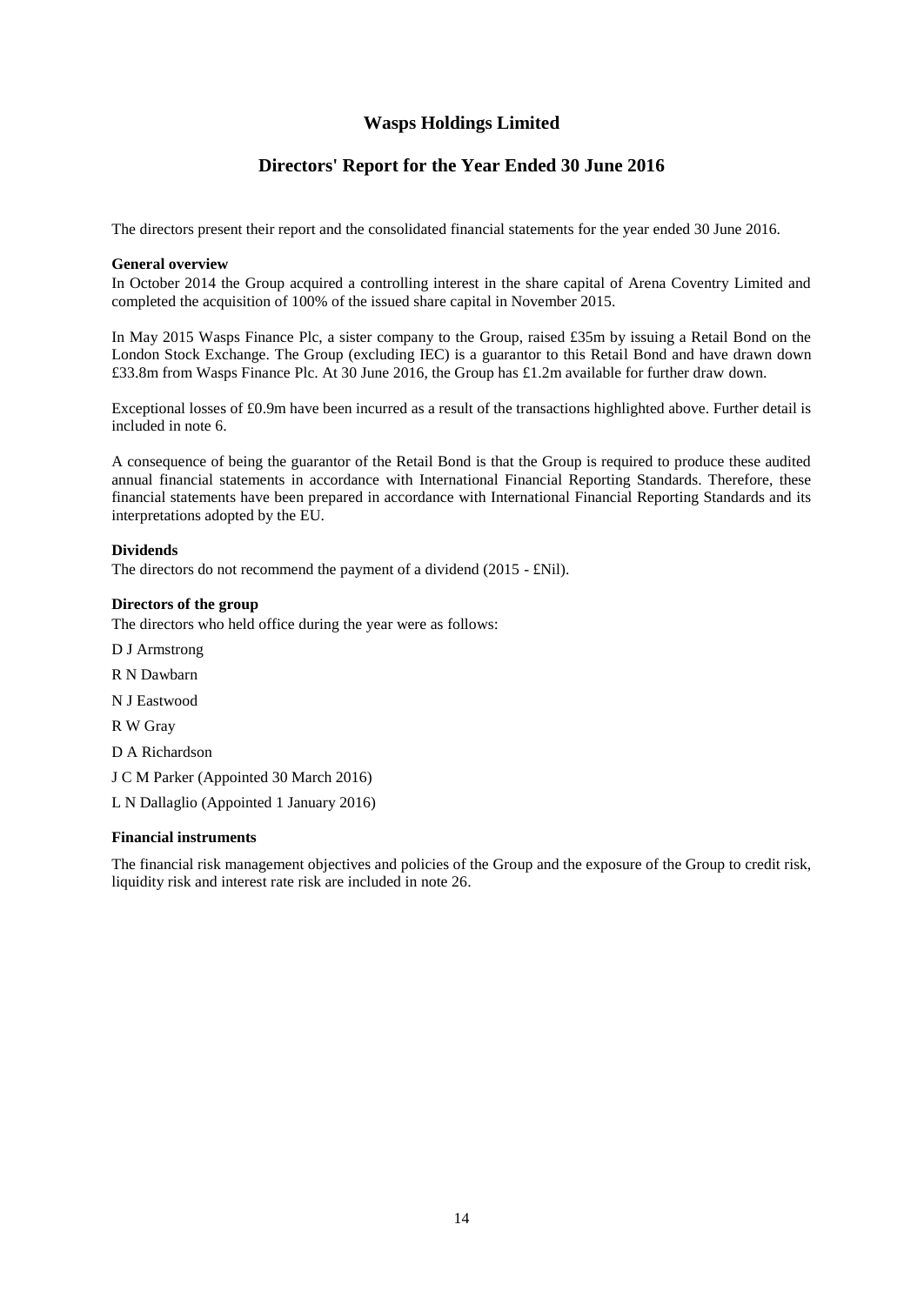### **Directors' Report for the Year Ended 30 June 2016**

#### **Going concern**

In accordance with the Financial Reporting Council's 'Going Concern and Liquidity Risk: Guidance for the Directors of UK Companies 2009', the directors of all companies are now required to provide disclosures regarding the adoption of the going concern basis of accounting.

In order to assess the adequacy of the financial facilities available to the Group, the directors have prepared detailed cash flow forecasts for the 12 months from the date of signing of these accounts, together with a higher level five-year plan. These forecasts show the Group moving from its current loss-making position to generating sufficient profits to remain within its committed lending facilities, and to meet the financial covenants associated with the Retail Bond. The directors are satisfied that sufficient headroom exists in the forecasts to absorb reasonable sensitivity analysis, and that existing shareholder support will continue to be forthcoming in the event of a cash shortfall.

The directors therefore have a reasonable expectation that the company has adequate resources to continue in operational existence for the foreseeable future and have continued to adopt the going concern basis in preparing the financial statements.

#### **Future developments**

For the financial year to June 2017 the Board is concentrating on the consolidation of the Group's position following the acquisitions in 2014. Further detail on the future development of the Group is contained in the Strategic Report.

#### **Disclosure of information to the auditors'**

Each director has taken steps that they ought to have taken as a director in order to make themselves aware of any relevant audit information and to establish that the company's auditor is aware of that information. The directors confirm that there is no relevant information that they know of and of which they know the auditor is unaware.

#### **Reappointment of auditors'**

In accordance with section 485 of the Companies Act 2006, a resolution for the re-appointment of PricewaterhouseCoopers LLP as auditors of the company is to be proposed at the forthcoming Annual General Meeting.

Approved by the Board on 31 October 2016 and signed on its behalf by:

MI M

.........................................

D J Armstrong Director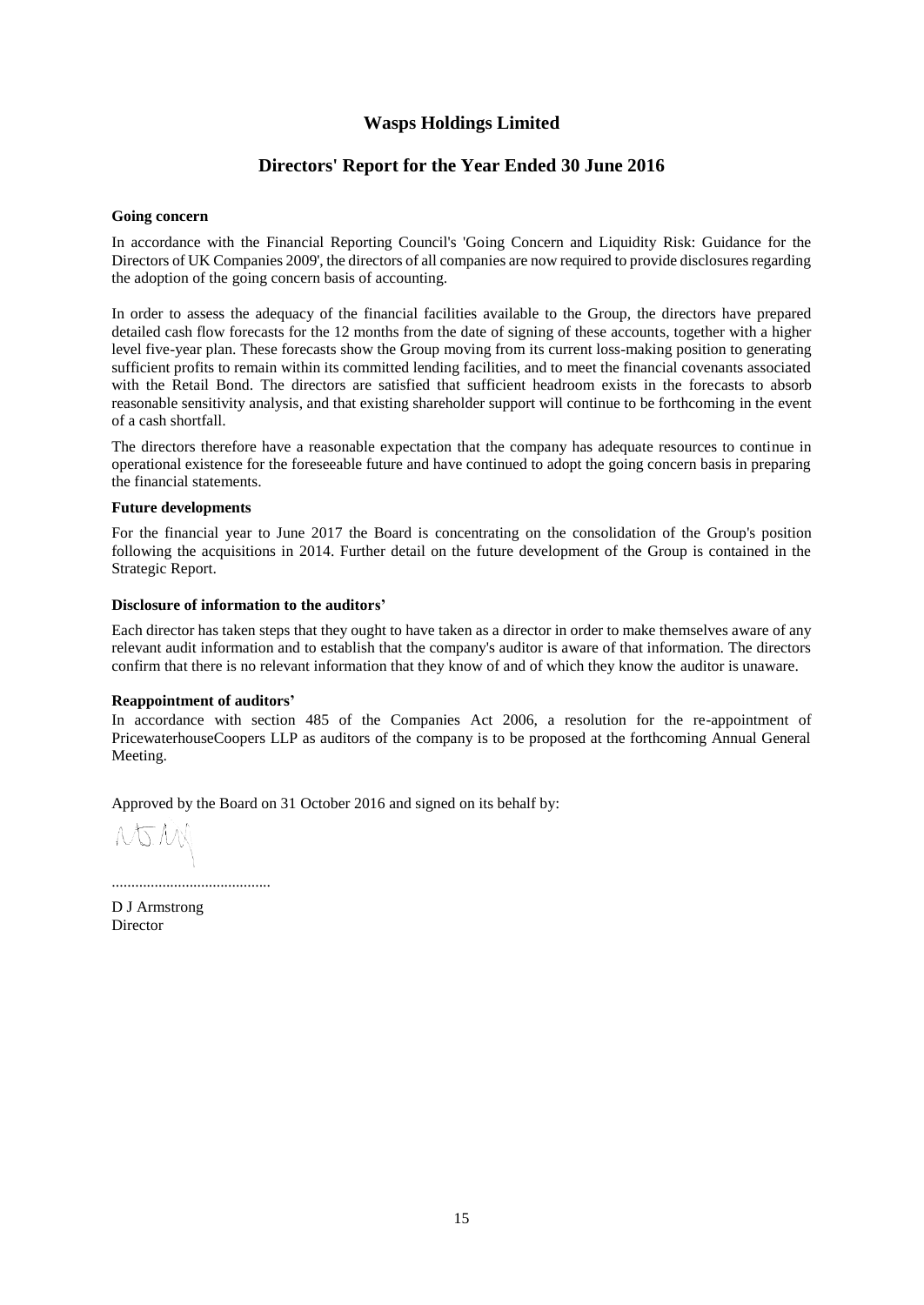#### **Statement of Directors' Responsibilities**

The directors are responsible for preparing the Annual Report and the financial statements in accordance with applicable law and regulations.

Company law requires the directors to prepare financial statements for each financial year. Under that law the directors have prepared the group and parent company financial statements in accordance with International Financial Reporting Standards (IFRSs) as adopted by the European Union. Under company law the directors must not approve the financial statements unless they are satisfied that they give a true and fair view of the state of affairs of the group and the company and of the profit or loss of the group for that period. In preparing these financial statements, the directors are required to:

- select suitable accounting policies and then apply them consistently;
- make judgements and accounting estimates that are reasonable and prudent;
- state whether applicable IFRSs as adopted by the European Union have been followed, subject to any material departures disclosed and explained in the financial statements;
- prepare the financial statements on the going concern basis unless it is inappropriate to presume that the company and the group will continue in business.

The directors are responsible for keeping adequate accounting records that are sufficient to show and explain the company's transactions and disclose with reasonable accuracy at any time the financial position of the company and the group and enable them to ensure that the financial statements comply with the Companies Act 2006. They are also responsible for safeguarding the assets of the company and the group and hence for taking reasonable steps for the prevention and detection of fraud and other irregularities.

The directors are responsible for the maintenance and integrity of the company's website. Legislation in the United Kingdom governing the preparation and dissemination of financial statements may differ from legislation in other jurisdictions.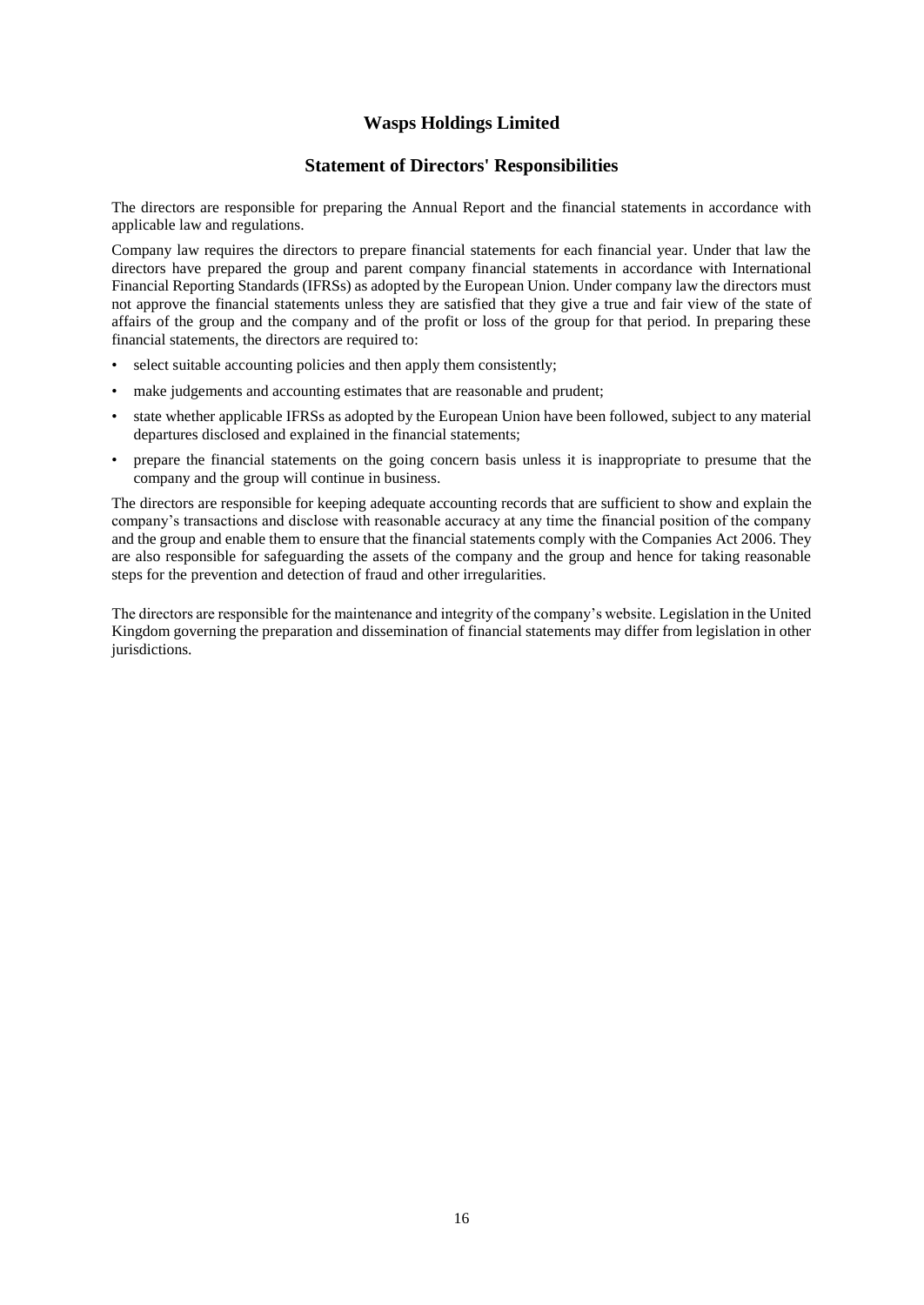### **Independent auditors' report to the members of Wasps Holdings Limited**

### **Report on the financial statements**

#### **Our opinion**

In our opinion:

- Wasps Holdings Limited's group financial statements and company financial statements (the "financial statements") give a true and fair view of the state of the group's and of the company's affairs as at 30 June 2016 and of the group's loss and the group's and the company's cash flows for the year then ended;
- the group financial statements have been properly prepared in accordance with International Financial Reporting Standards ("IFRSs") as adopted by the European Union;
- the company financial statements have been properly prepared in accordance with IFRSs as adopted by the European Union and as applied in accordance with the provisions of the Companies Act 2006; and
- the financial statements have been prepared in accordance with the requirements of the Companies Act 2006.

#### **What we have audited**

The financial statements, included within the Annual Report and Consolidated Financial Statements (the "Annual Report"), comprise:

- the Consolidated and Company Statements of Financial Position as at 30 June 2016;
- the Consolidated Income Statement and the Consolidated Statement of Comprehensive Income for the year then ended;
- the Consolidated and Company Statement of Cash Flows for the year then ended;
- the Consolidated and Company Statement of Changes in Equity for the year then ended; and
- the notes to the financial statements, which include a summary of significant accounting policies and other explanatory information.

The financial reporting framework that has been applied in the preparation of the financial statements is IFRSs as adopted by the European Union and, as regards the company financial statements, as applied in accordance with the provisions of the Companies Act 2006, and applicable law.

In applying the financial reporting framework, the directors have made a number of subjective judgements, for example in respect of significant accounting estimates. In making such estimates, they have made assumptions and considered future events.

#### **Opinion on other matter prescribed by the Companies Act 2006**

In our opinion, the information given in the Strategic Report and the Directors' Report for the financial year for which the financial statements are prepared is consistent with the financial statements

#### **Other matters on which we are required to report by exception**

#### *Adequacy of accounting records and information and explanations received*

Under the Companies Act 2006 we are required to report to you if, in our opinion:

- we have not received all the information and explanations we require for our audit; or
- adequate accounting records have not been kept by the company, or returns adequate for our audit have not been received from branches not visited by us; or
- the company financial statements are not in agreement with the accounting records and returns.

We have no exceptions to report arising from this responsibility.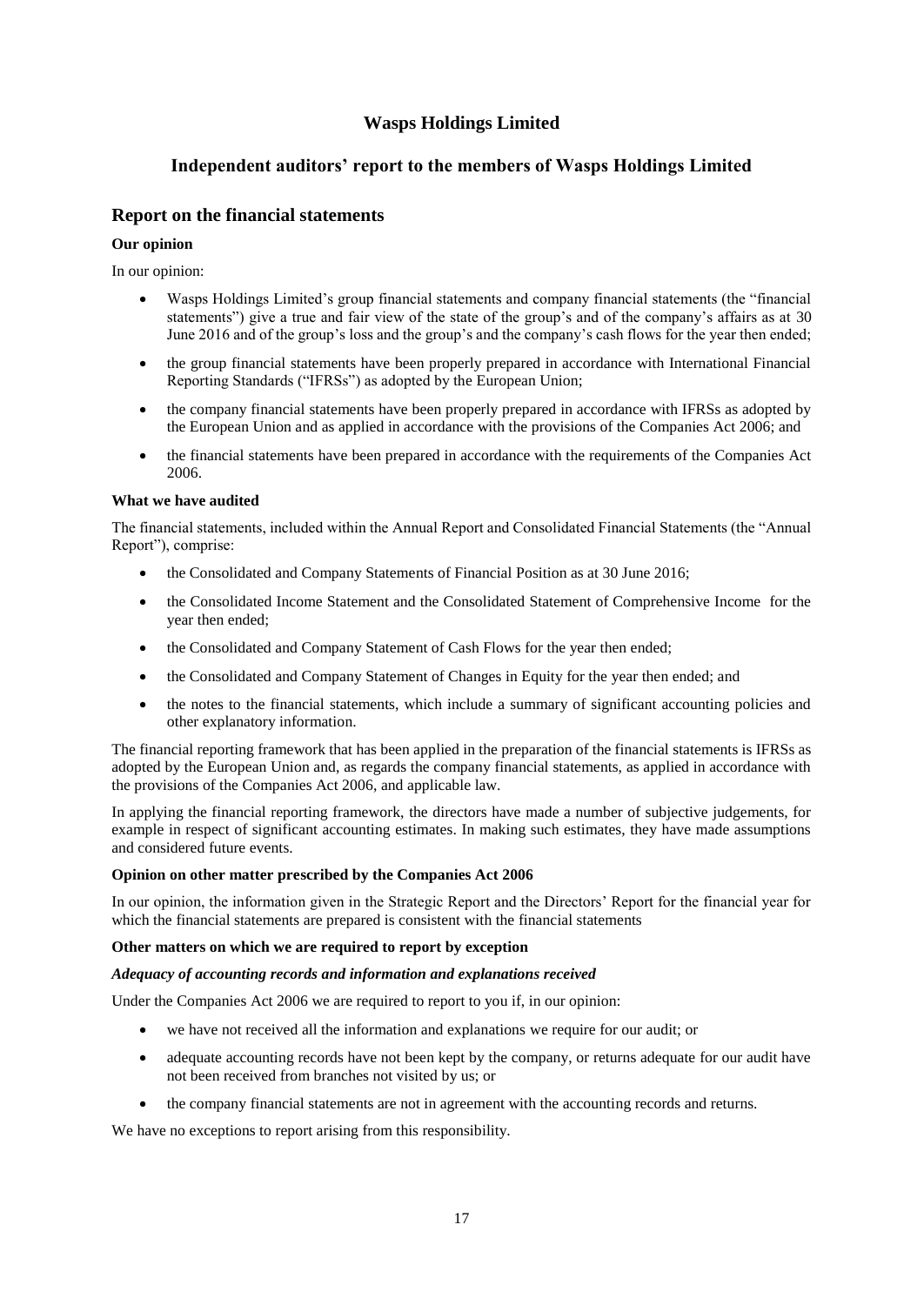### **Independent auditors' report to the members of Wasps Holdings Limited**

#### *Directors' remuneration*

Under the Companies Act 2006 we are required to report to you if, in our opinion, certain disclosures of directors' remuneration specified by law are not made. We have no exceptions to report arising from this responsibility.

### **Responsibilities for the financial statements and the audit**

#### *Our responsibilities and those of the directors*

As explained more fully in the Statement of Directors' Responsibilities set out on page 16, the directors are responsible for the preparation of the financial statements and for being satisfied that they give a true and fair view.

Our responsibility is to audit and express an opinion on the financial statements in accordance with applicable law and International Standards on Auditing (UK and Ireland) ("ISAs (UK & Ireland)"). Those standards require us to comply with the Auditing Practices Board's Ethical Standards for Auditors.

This report, including the opinions, has been prepared for and only for the company's members as a body in accordance with Chapter 3 of Part 16 of the Companies Act 2006 and for no other purpose. We do not, in giving these opinions, accept or assume responsibility for any other purpose or to any other person to whom this report is shown or into whose hands it may come save where expressly agreed by our prior consent in writing.

#### *What an audit of financial statements involves*

We conducted our audit in accordance with ISAs (UK & Ireland). An audit involves obtaining evidence about the amounts and disclosures in the financial statements sufficient to give reasonable assurance that the financial statements are free from material misstatement, whether caused by fraud or error. This includes an assessment of:

- whether the accounting policies are appropriate to the group's and the company's circumstances and have been consistently applied and adequately disclosed;
- the reasonableness of significant accounting estimates made by the directors; and
- the overall presentation of the financial statements.

We primarily focus our work in these areas by assessing the directors' judgements against available evidence, forming our own judgements, and evaluating the disclosures in the financial statements.

We test and examine information, using sampling and other auditing techniques, to the extent we consider necessary to provide a reasonable basis for us to draw conclusions. We obtain audit evidence through testing the effectiveness of controls, substantive procedures or a combination of both.

In addition, we read all the financial and non-financial information in the Annual Report to identify material inconsistencies with the audited financial statements and to identify any information that is apparently materially incorrect based on, or materially inconsistent with, the knowledge acquired by us in the course of performing the audit. If we become aware of any apparent material misstatements or inconsistencies we consider the implications for our report.

Ma Ellis

Mark Ellis BSc ACA (Senior Statutory Auditor)

for and on behalf of PricewaterhouseCoopers LLP Chartered Accountants and Statutory Auditors Cardiff 31 October 2016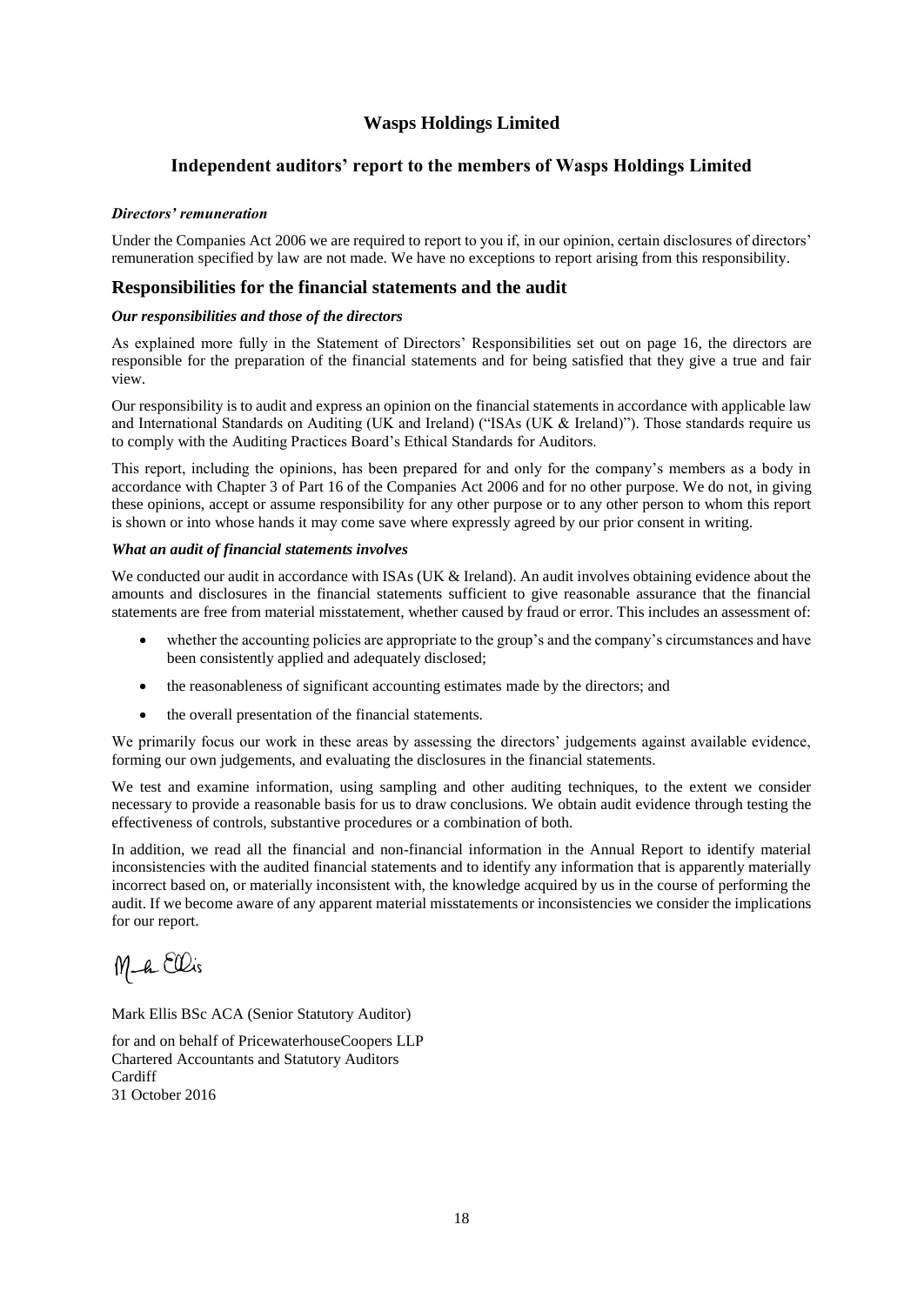### **Consolidated Income Statement for the Year Ended 30 June 2016**

|                                                                                         | <b>Note</b>      | 2016<br>£      | 2015<br>£     |
|-----------------------------------------------------------------------------------------|------------------|----------------|---------------|
| Revenue                                                                                 | 4                | 30,931,150     | 21,406,593    |
| Cost of sales                                                                           | 5                | (20, 568, 045) | (16,088,538)  |
| Gross profit                                                                            |                  | 10,363,105     | 5,318,055     |
| Administrative expenses                                                                 | 5                | (14, 135, 054) | (7,709,551)   |
| Operating loss before exceptional items and allocation to non-<br>controlling interests |                  | (3,771,949)    | (2,391,496)   |
| Exceptional items                                                                       | 6                | (936, 328)     | (1,889,575)   |
| Allocation to non-controlling interest                                                  | $\boldsymbol{6}$ | (1,504,000)    | (873, 377)    |
| <b>Operating loss</b>                                                                   |                  | (6,212,277)    | (5, 154, 448) |
| Finance costs                                                                           | $\overline{7}$   | (3,084,183)    | (1, 168, 368) |
| Loss before tax                                                                         |                  | (9,296,460)    | (6,322,816)   |
| Taxation                                                                                | 11               | 7,024,688      |               |
| Loss for the year                                                                       |                  | (2,271,772)    | (6,322,816)   |
| Loss attributable to:                                                                   |                  |                |               |
| Owners of the company                                                                   |                  | (2,210,822)    | (6,273,272)   |
| Non-controlling interests                                                               |                  | (60, 950)      | (49, 544)     |
|                                                                                         |                  | (2,271,772)    | (6,322,816)   |

The above results were derived from continuing operations.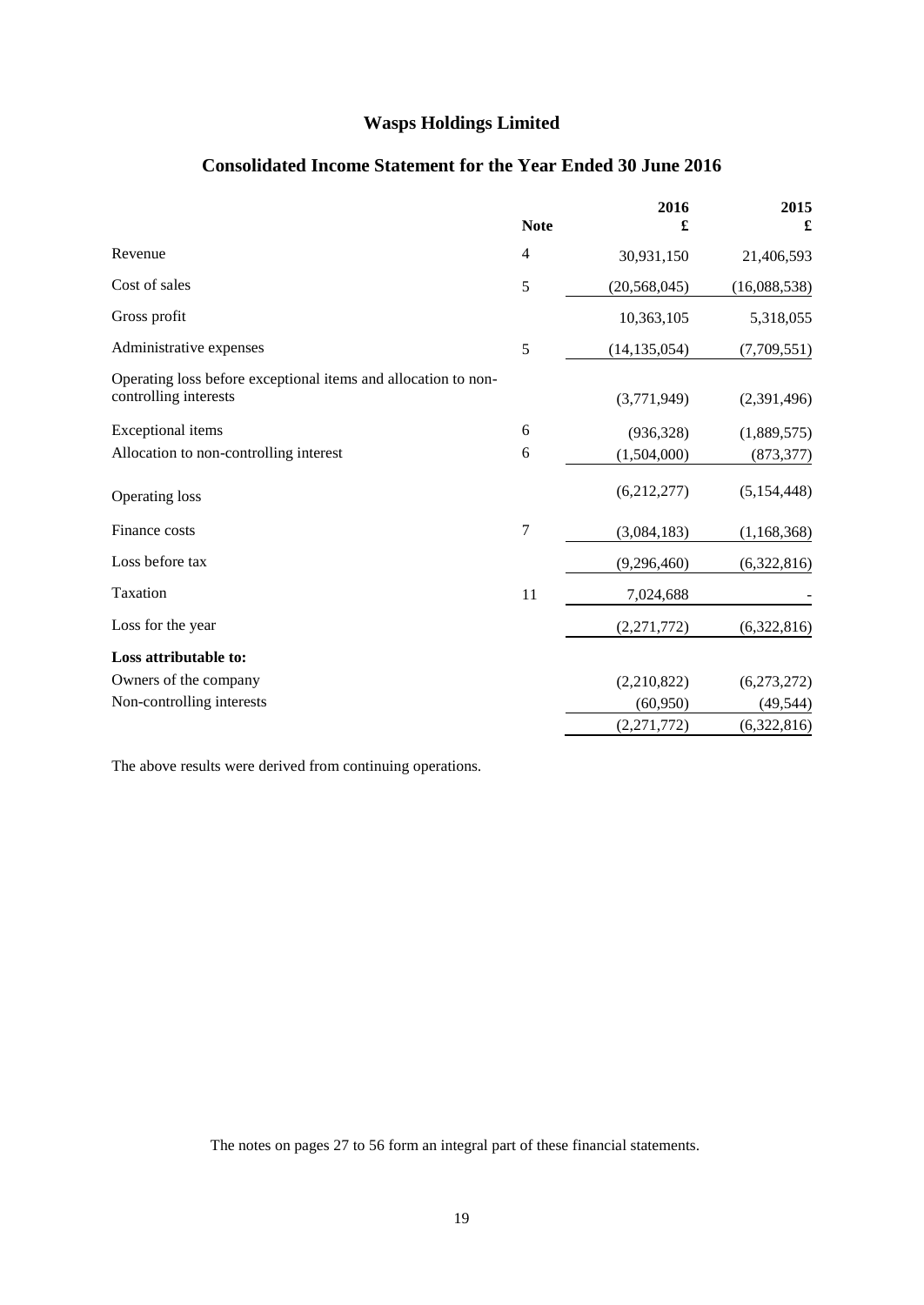# **Consolidated Statement of Comprehensive Income for the Year Ended 30 June 2016**

|                                                                                             |             | 2016        | 2015        |
|---------------------------------------------------------------------------------------------|-------------|-------------|-------------|
|                                                                                             | <b>Note</b> | £           | £           |
| Loss for the year                                                                           |             | (2,271,772) | (6,322,816) |
| Other comprehensive income for the year that will not be<br>reclassified to profit and loss |             |             |             |
| Surplus on revaluation of long leasehold property                                           | 12          |             | 29,301,423  |
| Income tax effect                                                                           | 11          | 586,029     | (5,860,285) |
|                                                                                             |             | 586,029     | 23,441,138  |
| Items that may be reclassified subsequently to profit or loss                               |             |             |             |
| Surplus on revaluation of available for sale financial assets                               | 15          |             | 4,328,594   |
| Income tax effect                                                                           | 11          | 194,492     | (811,758)   |
|                                                                                             |             | 194,492     | 3,516,836   |
| Total comprehensive (expense)/income for the year                                           |             | (1,491,251) | 20,635,158  |
| Total comprehensive (expense)/income attributable to:                                       |             |             |             |
| Owners of the company                                                                       |             | (1,430,301) | 20,684,702  |
| Non-controlling interests                                                                   |             | (60, 950)   | (49, 544)   |
|                                                                                             |             | (1,491,251) | 20,635,158  |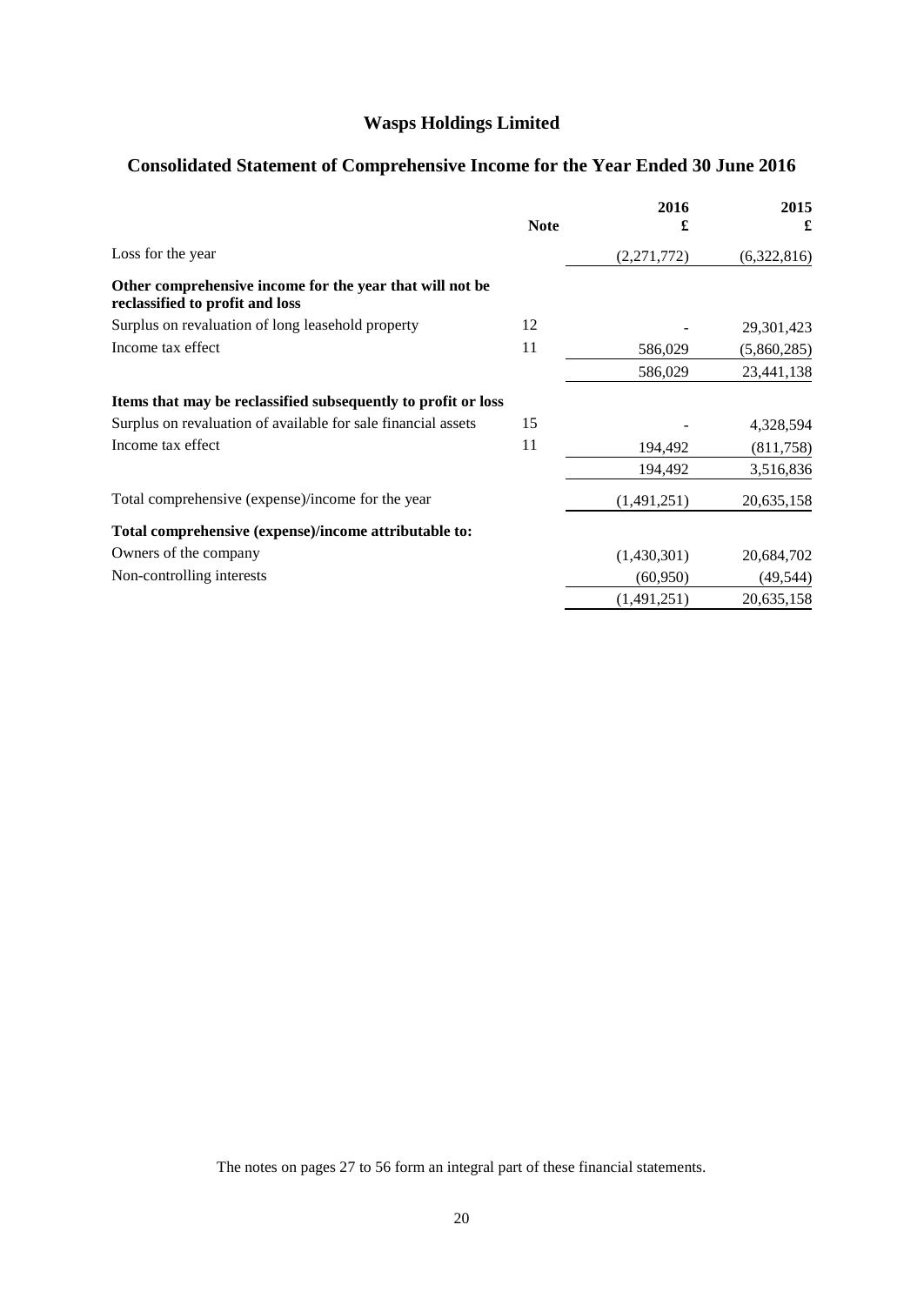| <b>Consolidated Statement of Financial Position as at 30 June 2016</b> |             |                |                |
|------------------------------------------------------------------------|-------------|----------------|----------------|
|                                                                        | <b>Note</b> | 2016<br>£      | 2015<br>£      |
| <b>Non-current assets</b>                                              |             |                |                |
| Property, plant and equipment                                          | 12          | 58,026,963     | 53,779,620     |
| Intangible assets                                                      | 13          | 188,710        | 188,710        |
| Available for sale financial assets                                    | 15          | 9,724,622      | 9,724,622      |
|                                                                        |             | 67,940,295     | 63,692,952     |
| <b>Current assets</b>                                                  |             |                |                |
| Inventories                                                            | 16          | 285,186        | 14,085         |
| Trade and other receivables                                            | 17          | 6,651,999      | 3,850,483      |
| Cash and cash equivalents                                              | 18          | 279,233        | 12,399,062     |
|                                                                        |             | 7,216,418      | 16,263,630     |
| Total assets                                                           |             | 75,156,713     | 79,956,582     |
| <b>Equity and liabilities</b>                                          |             |                |                |
| <b>Equity</b>                                                          |             |                |                |
| Share capital                                                          | 19          | (775, 550)     | (775, 550)     |
| Share premium                                                          |             | (6,340,989)    | (6,340,989)    |
| <b>Revaluation reserve</b>                                             |             | (23, 833, 167) | (23, 441, 138) |
| Available for sale reserve                                             |             | (7,974,190)    | (7,779,698)    |
| Retained earnings                                                      |             | 28,314,065     | 26, 297, 243   |
| Equity attributable to owners of the company                           |             | (10,609,831)   | (12,040,132)   |
| Non-controlling interests                                              |             | (671,003)      | (731, 953)     |
| Total equity                                                           |             | (11, 280, 834) | (12,772,085)   |
| <b>Non-current liabilities</b>                                         |             |                |                |
| Loans and borrowings                                                   | 20          | (43,391,600)   | (40, 136, 409) |
| Deferred tax liabilities                                               | 11          |                | (7,805,209)    |
|                                                                        |             | (43,391,600)   | (47, 941, 618) |
| <b>Current liabilities</b>                                             |             |                |                |
| Trade and other payables                                               | 23          | (11, 943, 762) | (9,409,559)    |
| Loans and borrowings                                                   | 20          | (250,000)      |                |
| Deferred income                                                        | 24          | (8,290,517)    | (9,833,320)    |
|                                                                        |             | (20, 484, 279) | (19, 242, 879) |
| <b>Total liabilities</b>                                               |             | (63,875,879)   | (67, 184, 497) |
| Total equity and liabilities                                           |             | (75, 156, 713) | (79, 956, 582) |

Approved by the Board on 31 October 2016 and signed on its behalf by:

NO.M

.........................................D J Armstrong

Director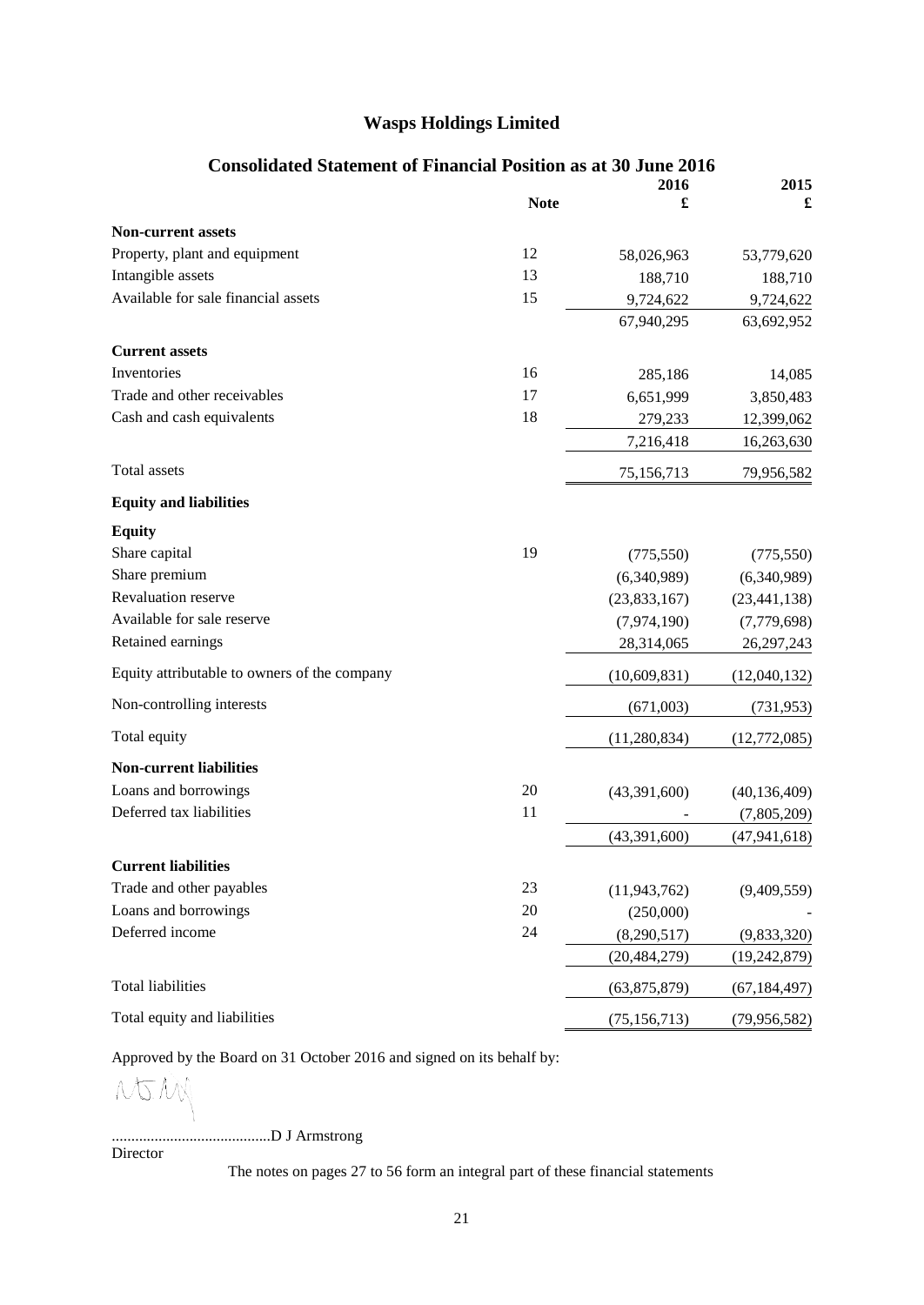### **(Registration number: 04187289) Company Statement of Financial Position as at 30 June 2016**

|                                     |             | 2016           | 2015           |
|-------------------------------------|-------------|----------------|----------------|
|                                     | <b>Note</b> | £              | £              |
| <b>Assets</b>                       |             |                |                |
| <b>Non-current assets</b>           |             |                |                |
| Property, plant and equipment       | 12          | 673,354        | 143,897        |
| Investments                         | 14          | 5,717,143      | 5,717,143      |
| Available for sale financial assets | 15          | 9,724,622      | 9,724,622      |
|                                     |             | 16,115,119     | 15,585,662     |
| <b>Current assets</b>               |             |                |                |
| Inventories                         | 16          | 159,880        | 14,085         |
| Trade and other receivables         | 17          | 3,034,982      | 3,263,946      |
| Cash and cash equivalents           | 18          | 7,166          | 2,914,355      |
|                                     |             | 3,202,028      | 6,192,386      |
| <b>Total assets</b>                 |             | 19,317,147     | 21,778,048     |
| <b>Equity and liabilities</b>       |             |                |                |
| <b>Equity</b>                       |             |                |                |
| Share capital                       | 19          | (775, 550)     | (775, 550)     |
| Share premium                       |             | (6,340,989)    | (6,340,989)    |
| Available for sale reserve          |             | (7,974,190)    | (7,779,698)    |
| Retained earnings                   |             | 42,049,986     | 36,765,938     |
| Total equity                        |             | 26,959,257     | 21,869,701     |
| <b>Non-current liabilities</b>      |             |                |                |
| Loans and borrowings                | 20          | (38,070,444)   | (37, 290, 846) |
| Deferred tax liabilities            | 11          |                | (1,944,924)    |
|                                     |             | (38,070,444)   | (39, 235, 770) |
| <b>Current liabilities</b>          |             |                |                |
| Trade and other payables            | 23          | (6,795,595)    | (2,640,046)    |
| Deferred income                     | 24          | (1,410,365)    | (1,771,933)    |
|                                     |             | (8,205,960)    | (4,411,979)    |
| <b>Total liabilities</b>            |             | (46, 276, 404) | (43, 647, 749) |
| Total equity and liabilities        |             | (19, 317, 147) | (21,778,048)   |

Approved by the Board on 31 October 2016 and signed on its behalf by:

NO.M

........................................

D J Armstrong Director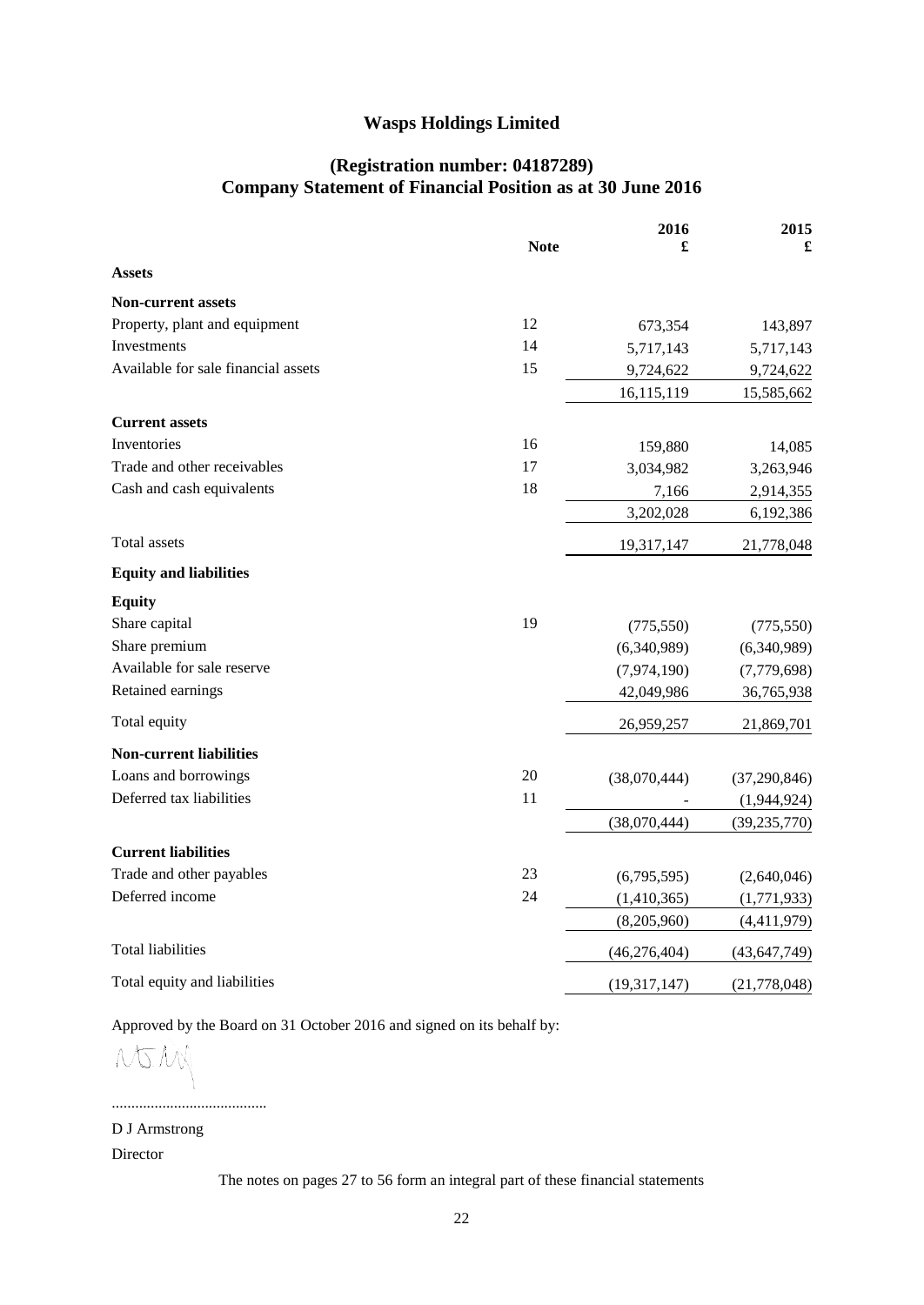## **Consolidated Statement of Changes in Equity for the Year Ended 30 June 2016**

|                             | <b>Share capital Share premium</b> | £                        | <b>Revaluation</b><br>reserve | <b>Available for</b><br>sale reserve | <b>Retained</b><br>earnings<br>x. | <b>Total</b><br>£ | Non-<br>controlling<br>interests | <b>Total equity</b> |
|-----------------------------|------------------------------------|--------------------------|-------------------------------|--------------------------------------|-----------------------------------|-------------------|----------------------------------|---------------------|
|                             |                                    |                          |                               |                                      |                                   |                   |                                  |                     |
| At 1 July 2015              | 775,550                            | 6,340,989                | 23,441,138                    | 7,779,698                            | (26, 297, 243)                    | 12,040,132        | 731,953                          | 12,772,085          |
| Loss for the year           |                                    |                          |                               | $\qquad \qquad \blacksquare$         | (2,210,822)                       | (2,210,822)       | (60, 950)                        | (2,271,772)         |
| Other comprehensive income  |                                    | $\overline{\phantom{0}}$ | 586,029                       | 194,492                              |                                   | 780,521           |                                  | 780,521             |
| Total comprehensive expense |                                    | $\overline{\phantom{0}}$ | 586,029                       | 194,492                              | (2,210,822)                       | (1,430,301)       | (60, 950)                        | (1,491,251)         |
| Transfer between reserves   |                                    | $\sim$                   | (194,000)                     |                                      | 194,000                           |                   |                                  |                     |
| At 30 June 2016             | 775,550                            | 6,340,989                | 23,833,167                    | 7,974,190                            | (28, 314, 065)                    | 10,609,831        | 671,003                          | 11,280,834          |

|                                                               | <b>Share capital Share premium</b> | £                        | <b>Revaluation</b><br>reserve | <b>Available for</b><br>sale reserve | <b>Retained</b><br>earnings | <b>Total</b>             | Non-<br>controlling<br>interests | <b>Total equity</b> |
|---------------------------------------------------------------|------------------------------------|--------------------------|-------------------------------|--------------------------------------|-----------------------------|--------------------------|----------------------------------|---------------------|
| At 1 July 2014                                                | 775,550                            | 6,340,989                | $\sim$                        | 4,262,862                            | (20,023,971)                | (8,644,570)              | $\overline{\phantom{a}}$         | (8,644,570)         |
| Loss for the year                                             |                                    | $\overline{\phantom{a}}$ |                               | $\qquad \qquad \blacksquare$         | (6,273,272)                 | (6,273,272)              | (49, 544)                        | (6,322,816)         |
| Other comprehensive income                                    |                                    | $\overline{\phantom{a}}$ | 23,441,138                    | 3,516,836                            | $\sim$                      | 26,957,974               |                                  | 26,957,974          |
| Total comprehensive<br>income/(expense)                       |                                    | $\overline{\phantom{a}}$ | 23.441.138                    | 3,516,836                            | (6,273,272)                 | 20.684.702               | (49, 544)                        | 20,635,158          |
| Acquisition of subsidiaries,<br>increase/(decrease) in equity |                                    |                          |                               |                                      |                             | $\overline{\phantom{a}}$ | 781,497                          | 781,497             |
| At 30 June 2015                                               | 775.550                            | 6.340.989                | 23,441,138                    | 7.779.698                            | (26, 297, 243)              | 12,040,132               | 731.953                          | 12,772,085          |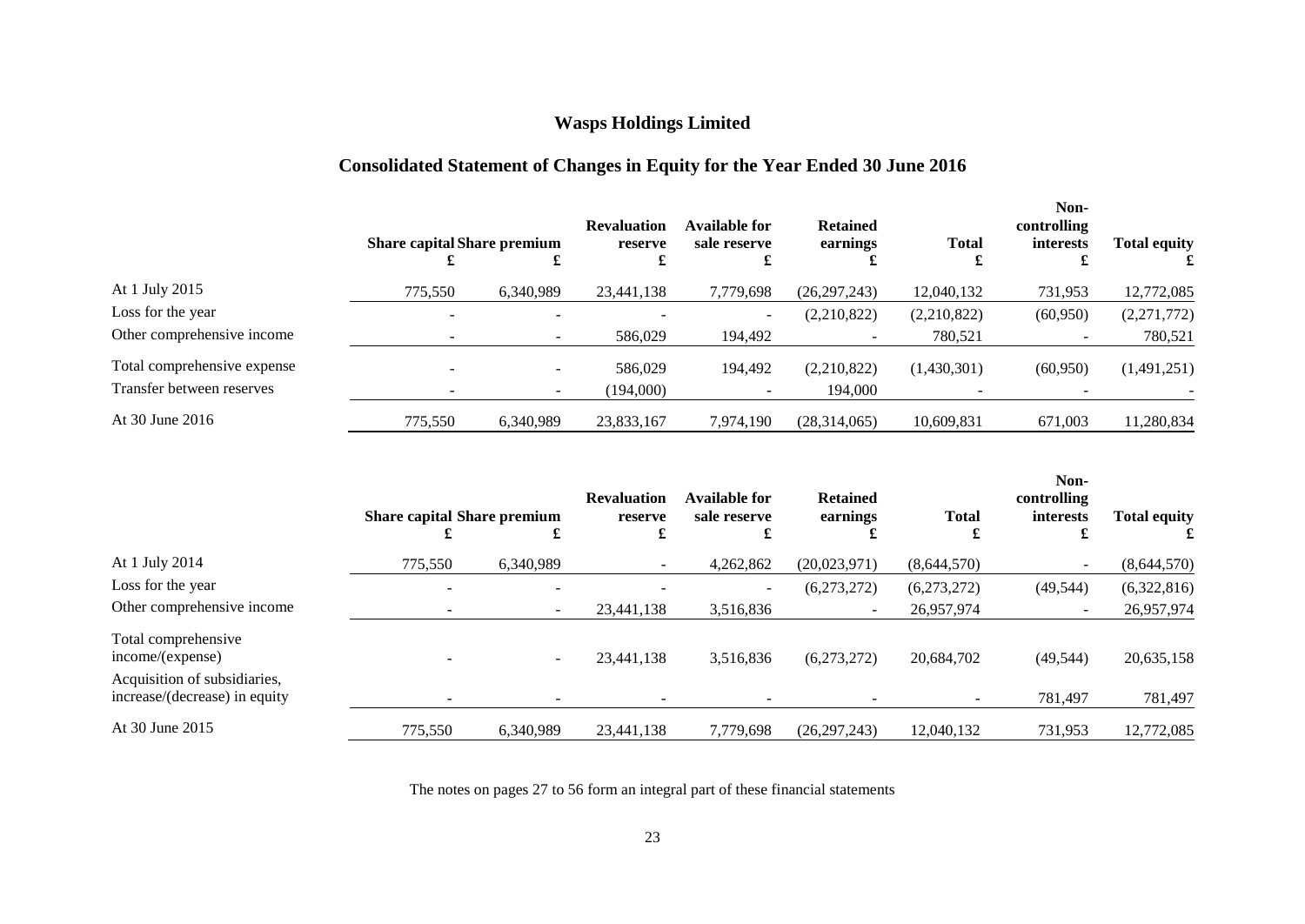## **Company Statement of Changes in Equity for the Year Ended 30 June 2016**

|                             |                          | <b>Available for sale</b> |           |                           |              |
|-----------------------------|--------------------------|---------------------------|-----------|---------------------------|--------------|
|                             | <b>Share capital</b>     | <b>Share premium</b>      |           | reserve Retained earnings | <b>Total</b> |
|                             |                          |                           | t.        |                           |              |
| At 1 July 2015              | 775,550                  | 6,340,989                 | 7,779,698 | (36,765,938)              | (21,869,701) |
| Loss for the year           | $\overline{\phantom{a}}$ |                           | -         | (5,284,048)               | (5,284,048)  |
| Other comprehensive income  |                          |                           | 194,492   |                           | 194,492      |
| Total comprehensive expense | -                        |                           | 194,492   | (5,284,048)               | (5,089,556)  |
| At 30 June 2016             | 775,550                  | 6,340,989                 | 7,974,190 | (42,049,986)              | (26,959,257) |

|                                      |                          | <b>Available for sale</b> |                           |              |                |
|--------------------------------------|--------------------------|---------------------------|---------------------------|--------------|----------------|
|                                      | <b>Share capital</b>     | <b>Share premium</b>      | reserve Retained earnings |              | <b>Total</b>   |
|                                      |                          | au.                       |                           |              |                |
| At 1 July 2014                       | 775,550                  | 6,340,989                 | 4,262,862                 | (30,641,769) | (19, 262, 368) |
| Loss for the year                    |                          |                           |                           | (6,124,169)  | (6,124,169)    |
| Other comprehensive income           | $\overline{\phantom{0}}$ | $\overline{\phantom{0}}$  | 3,516,836                 |              | 3,516,836      |
| Total comprehensive income/(expense) |                          | $\overline{\phantom{a}}$  | 3,516,836                 | (6,124,169)  | (2,607,333)    |
| At 30 June 2015                      | 775,550                  | 6,340,989                 | 7,779,698                 | (36,765,938) | (21,869,701)   |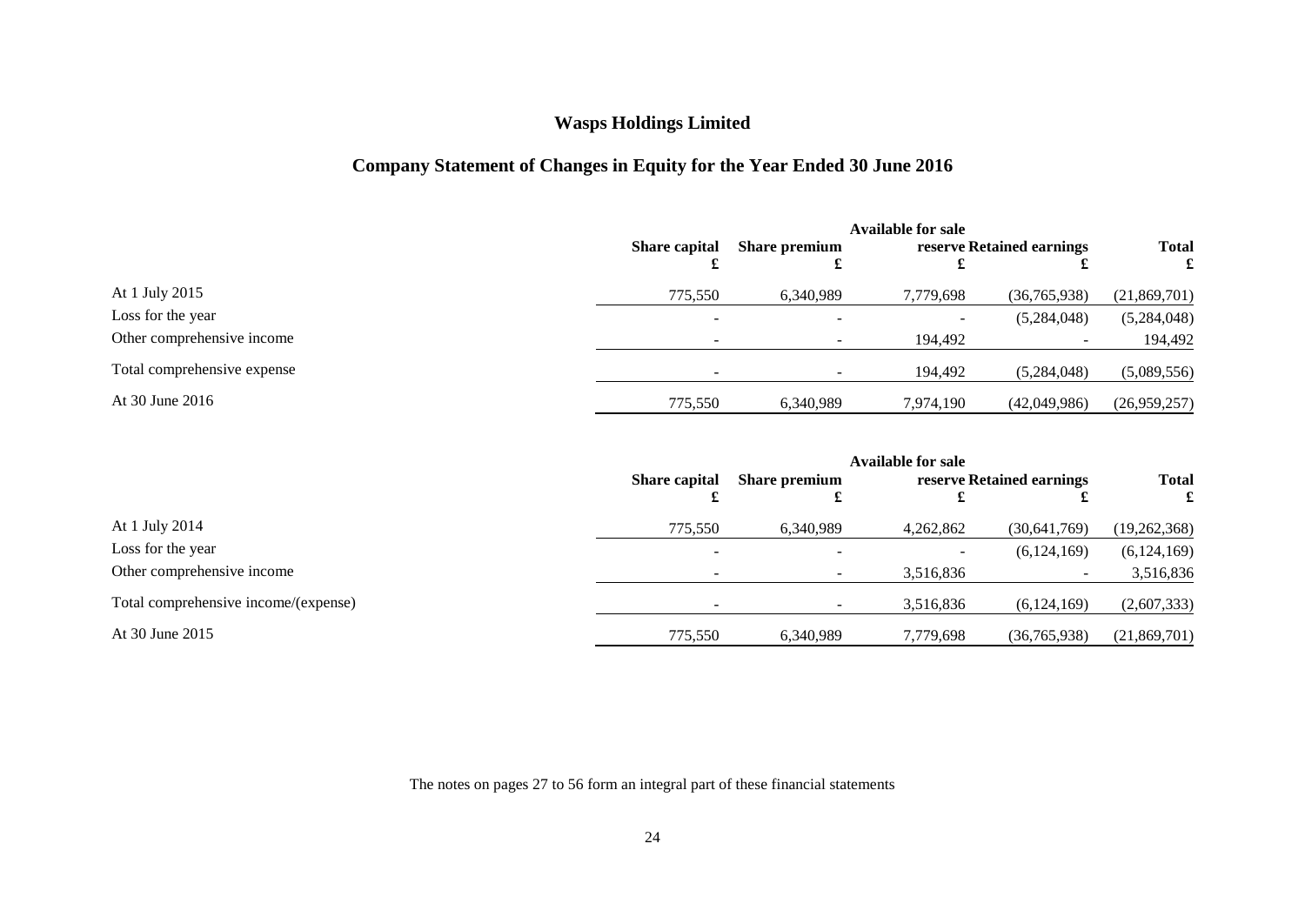### **Consolidated Statement of Cash Flows for the Year Ended 30 June 2016**

| <b>Note</b>                                          | 2016<br>£      | 2015<br>£      |
|------------------------------------------------------|----------------|----------------|
| <b>Cash flows from operating activities</b>          |                |                |
| Loss for the year                                    | (2,271,772)    | (6,322,816)    |
| Adjustments to cash flows from non-cash items        |                |                |
| Depreciation and amortisation                        | 1,572,775      | 723,112        |
| $\overline{7}$<br>Finance costs                      | 3,084,183      | 1,168,368      |
| 11<br>Income tax credit                              | (7,024,688)    |                |
|                                                      | (4,639,502)    | (4, 431, 336)  |
| <b>Working capital adjustments</b>                   |                |                |
| Increase in inventories<br>16                        | (271, 101)     | (14,085)       |
| Increase in trade and other receivables<br>17        | (2,801,516)    | (2,243,525)    |
| Increase in trade and other payables<br>23           | 2,534,203      | 2,367,089      |
| (Decrease)/increase in deferred income<br>24         | (1,542,803)    | 8,723,503      |
| Net cash flow from operating activities              | (6,720,719)    | 4,401,646      |
| <b>Cash flows from investing activities</b>          |                |                |
| Acquisitions of property plant and equipment         | (5,821,451)    | (1,784,203)    |
| Proceeds from sale of property plant and equipment   | 1,333          | 733            |
| Acquisition of subsidiaries (net of cash acquired)   |                | (3,926,056)    |
| Net cash flows from investing activities             | (5,820,118)    | (5,709,526)    |
| <b>Cash flows from financing activities</b>          |                |                |
| Interest paid                                        | (1,735)        | (789,201)      |
| Proceeds from other borrowing draw downs             | 2,443,576      | 31,605,305     |
| Repayment of other borrowing                         | (2,020,833)    | (17, 199, 308) |
| Net cash flows from financing activities             | 421,008        | 13,616,796     |
| Net (decrease)/increase in cash and cash equivalents | (12, 119, 829) | 12,308,916     |
| Cash and cash equivalents at 1 July                  | 12,399,062     | 90,146         |
| Cash and cash equivalents at 30 June                 | 279,233        | 12,399,062     |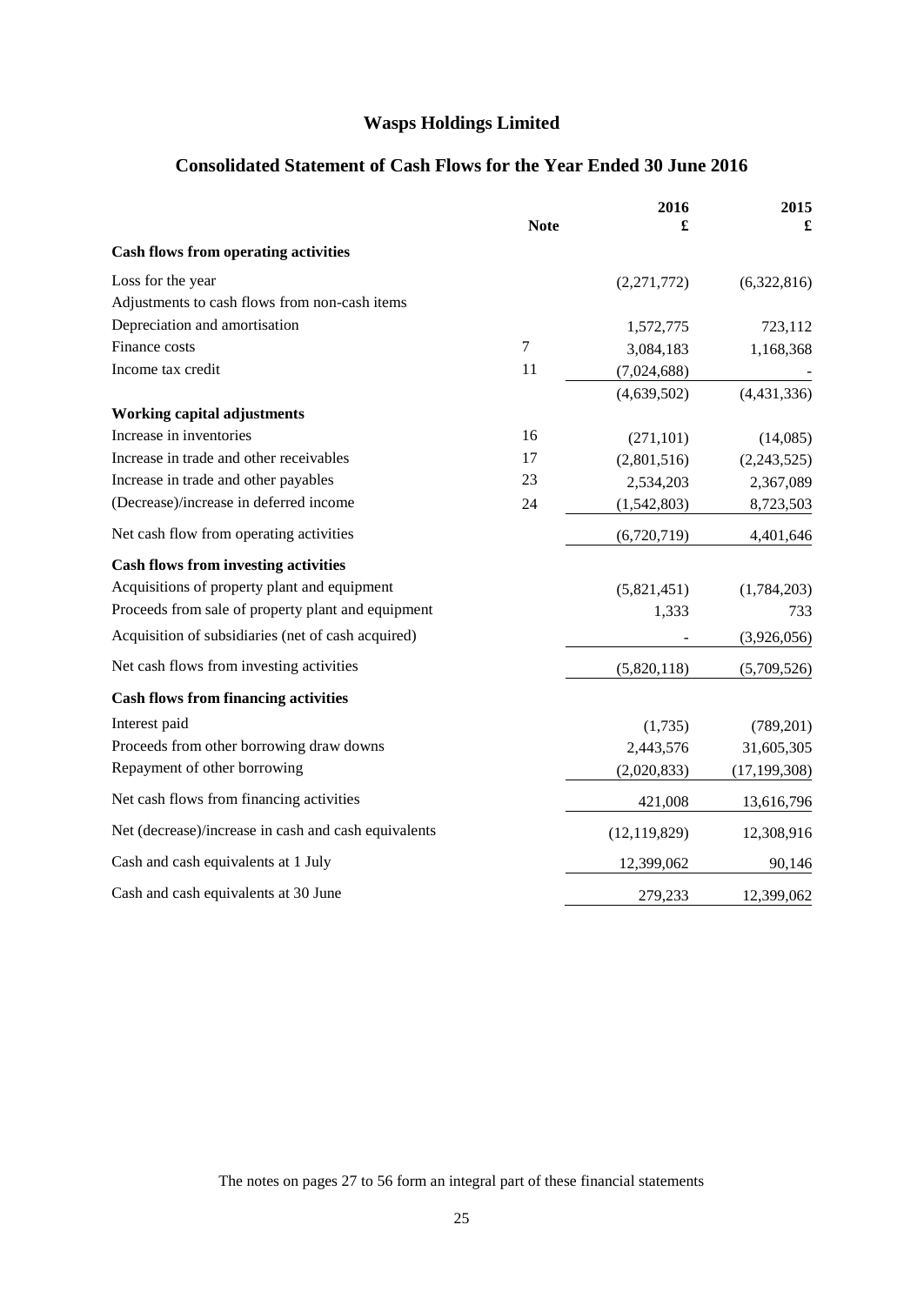# **Company Statement of Cash Flows for the Year Ended 30 June 2016**

|                                                      | <b>Note</b> | 2016<br>£   | 2015<br>£     |
|------------------------------------------------------|-------------|-------------|---------------|
| <b>Cash flows from operating activities</b>          |             |             |               |
| Loss for the year                                    |             | (5,284,048) | (6, 124, 169) |
| Adjustments to cash flows from non-cash items        |             |             |               |
| Depreciation and amortisation                        |             | 130,627     | 87,852        |
| Finance costs                                        |             | 1,289,167   | 485,939       |
| Income tax credit                                    |             | (1,750,432) |               |
|                                                      |             | (5,614,686) | (5,550,378)   |
| <b>Working capital adjustments</b>                   |             |             |               |
| Increase in inventories                              | 16          | (145,795)   | (14,085)      |
| Decrease/(increase) in trade and other receivables   | 17          | 228,964     | (2,899,861)   |
| Increase in trade and other payables                 | 23          | 4,155,549   | 1,485,227     |
| (Decrease)/increase in deferred income               | 24          | (361, 568)  | 662,116       |
| Net cash flow from operating activities              |             | (1,737,536) | (6,316,981)   |
| <b>Cash flows from investing activities</b>          |             |             |               |
| Acquisition of subsidiaries                          |             |             | (5,609,442)   |
| Acquisitions of property plant and equipment         |             | (661, 417)  | (152, 204)    |
| Proceeds from sale of property plant and equipment   |             | 1,333       | 733           |
| Net cash flows from investing activities             |             | (660, 084)  | (152,204)     |
| <b>Cash flows from financing activities</b>          |             |             |               |
| Interest paid                                        |             |             | (272, 650)    |
| Proceeds from other borrowing draw downs             |             | 1,490,431   | 18, 141, 943  |
| Repayment of other borrowing                         |             | (2,000,000) | (2,967,190)   |
| Net cash flows from financing activities             |             | (509, 569)  | 14,902,103    |
| Net (decrease)/increase in cash and cash equivalents |             | (2,907,189) | 2,824,209     |
| Cash and cash equivalents at 1 July                  |             | 2,914,355   | 90,146        |
| Cash and cash equivalents at 30 June                 |             | 7,166       | 2,914,355     |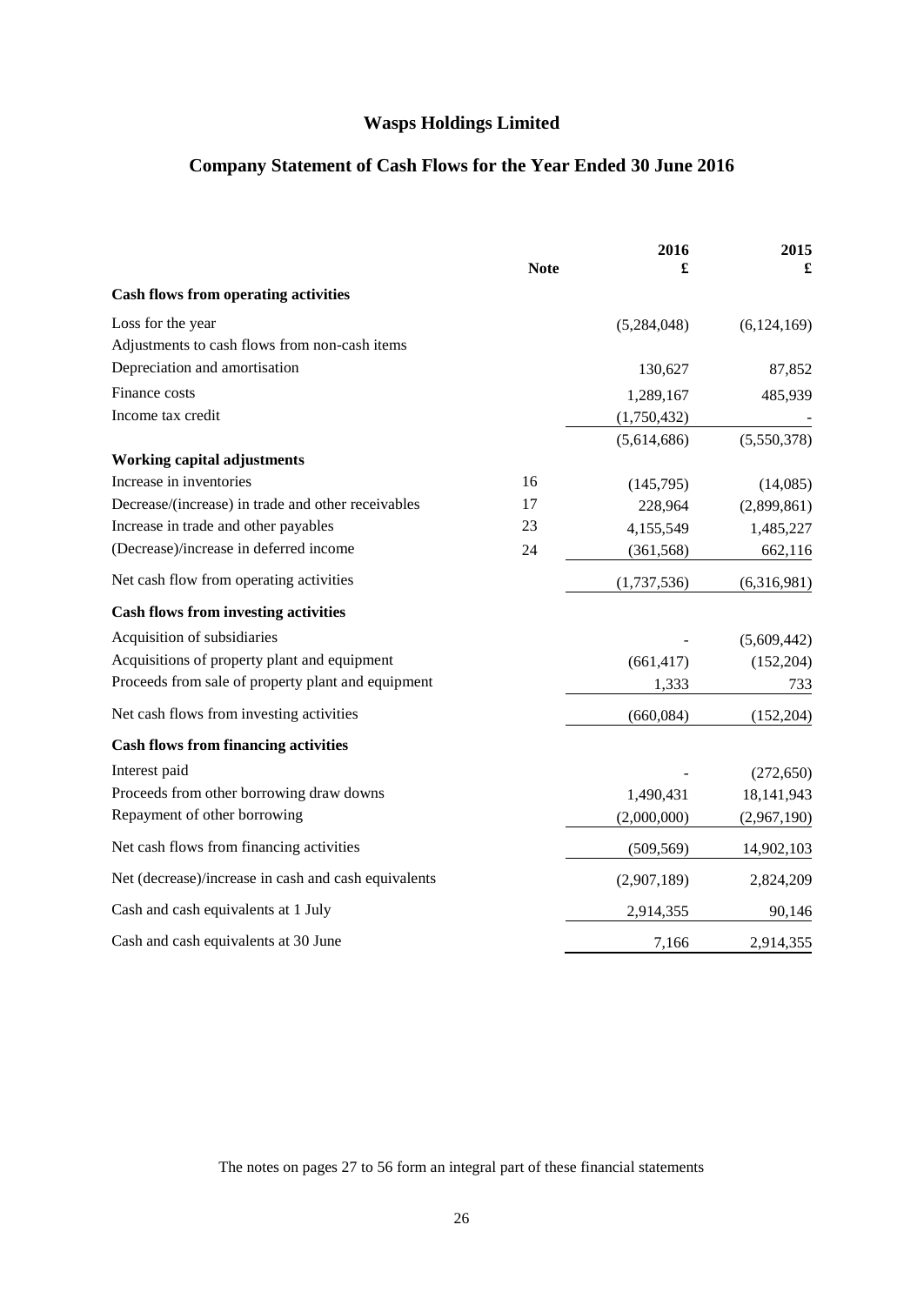### **Notes to the Financial Statements for the Year Ended 30 June 2016**

#### **1 General information**

The company is a private company limited by share capital incorporated and domiciled in England and Wales.

The address of its registered office is: Ricoh Arena Judds Lane Coventry CV6 6AQ

These financial statements were authorised for issue by the Board on 31 October 2016.

#### **2 Accounting policies**

#### **Statement of compliance**

The Group and Company financial statements have been prepared in accordance with International Financial Reporting Standards ("IFRS") and IFRS Interpretations Committee ("IFRS IC") interpretations as adopted by the European Union and the Companies Act 2006 applicable to companies reporting under IFRS.

#### **Summary of significant accounting policies and key accounting estimates**

The principal accounting policies applied in the preparation of these financial statements are set out below. These policies have been consistently applied to all the years presented, unless otherwise stated.

#### **Basis of preparation**

The financial statements have been prepared in accordance with adopted IFRSs and under historical cost accounting rules, as modified by the revaluation of land and buildings and available for sale financial assets.

The preparation of financial statements in conformity with IFRS requires the use of certain critical accounting estimates. It also requires management to exercise its judgement in the process of applying the Group's accounting policies.

The areas involving a larger degree of judgement or complexity, or areas where assumptions and estimates are significant to the Group financial statements are disclosed in note 3.

#### **Changes in accounting policy**

None of the standards, interpretations and amendments effective for the first time from 1 July 2015 have had a material effect on the financial statements.

None of the standards, interpretations and amendments which are effective for periods beginning after 1 July 2015 and which have not been adopted early, are expected to have a material effect on the financial statements.

#### **Company loss for the year**

As permitted by section 408 of the Companies Act 2006, the holding company's profit and loss account has not been included in these financial statements. The Group's loss for the year includes the company's loss for the year of £5,284,048 (2015: £6,124,169).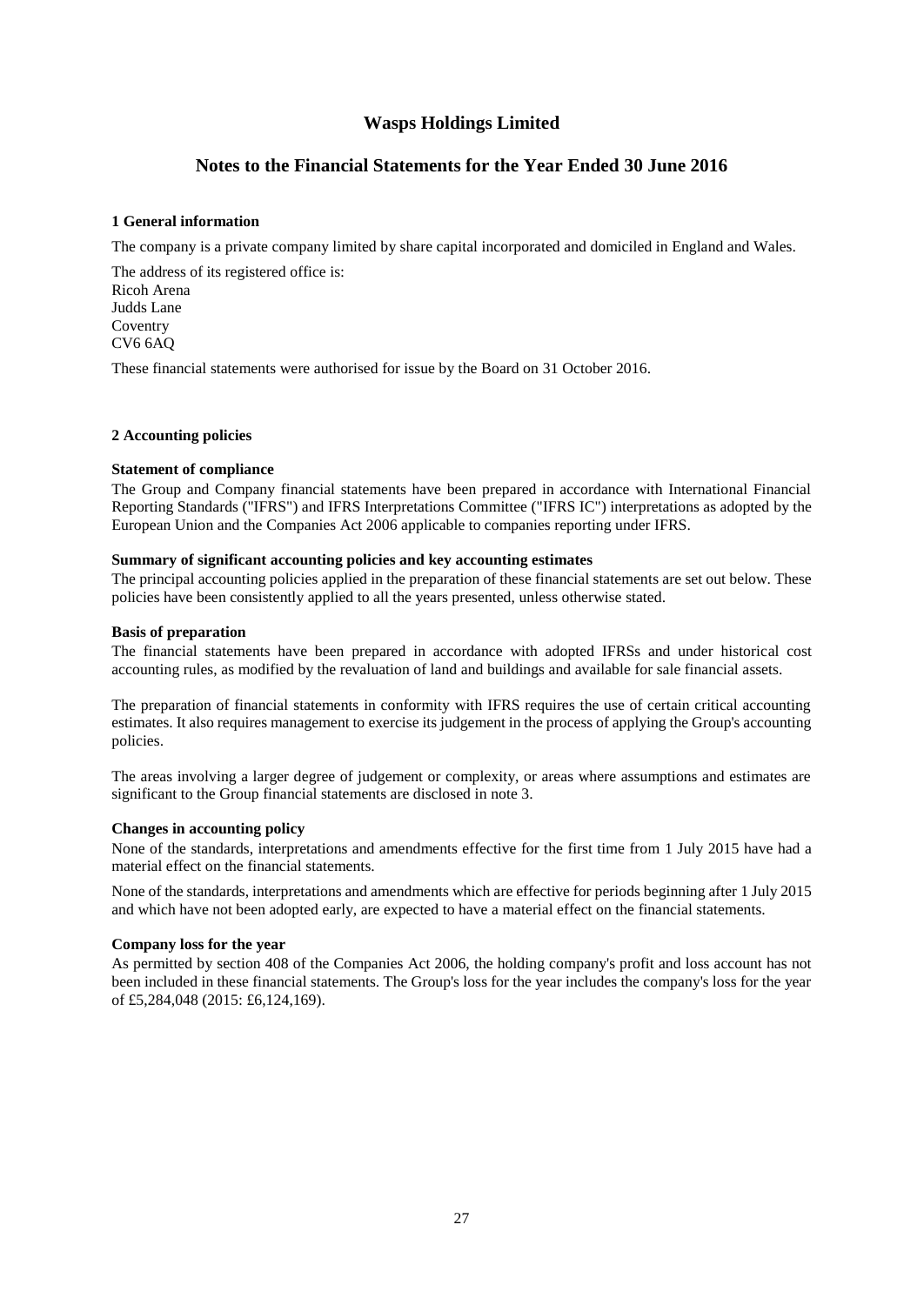### **Notes to the Financial Statements for the Year Ended 30 June 2016**

#### **Going concern**

In accordance with the Financial Reporting Council's 'Going Concern and Liquidity Risk: Guidance for the Directors of UK Companies 2009', the directors of all companies are now required to provide disclosures regarding the adoption of the going concern basis of accounting.

In order to assess the adequacy of the financial facilities available to the Group, the directors have prepared detailed cash flow forecasts for the 12 months from the date of signing of these accounts, together with a higher level five-year plan. These forecasts show the Group moving from its current loss-making position to generating sufficient profits to remain within its committed lending facilities, and to meet the financial covenants associated with the Retail Bond. The directors are satisfied that sufficient headroom exists in the forecasts to absorb reasonable sensitivity analysis, and that existing shareholder support will continue to be forthcoming in the event of a cash shortfall.

The directors therefore have a reasonable expectation that the company has adequate resources to continue in operational existence for the foreseeable future and have continued to adopt the going concern basis in preparing the financial statements.

#### **Basis of consolidation**

The Group financial statements consolidate the financial statements of the company and its subsidiary undertakings drawn up to 30 June 2016.

Subsidiaries are all entities (including structured entities) over which the Group has control. The Group controls an entity when the Group is exposed to, or has rights to, variable returns from its involvement with the entity and has the ability to affect those returns through its power over the entity. Subsidiaries are fully consolidated from the date on which control is transferred to the Group. They are deconsolidated from the date that control ceases.

The Group applies the acquisition method to account for business combinations. The consideration transferred for the acquisition of a subsidiary is the fair values of the assets transferred, the liabilities incurred to the former owners of the acquiree and the equity interests issued by the Group. The consideration transferred includes the fair value of any asset or liability resulting from a contingent consideration arrangement. Identifiable assets acquired and liabilities and contingent liabilities assumed in a business combination are measured initially at their fair values at the acquisition date. The Group recognises any non-controlling interest in they acquire on an acquisition-by-acquisition basis, either at fair value or at the non-controlling interest's proportionate share of the recognised amounts of acquiree's identifiable net assets.

Acquisition-related costs are expensed as incurred.

Any contingent consideration to be transferred by the Group is recognised at fair value at the acquisition date. Subsequent changes to the fair value of the contingent consideration that is deemed to be an asset or liability is recognised in accordance with IAS 39 either in profit or loss or as a change to other comprehensive income. Contingent consideration that is classified as equity is not re-measured, and its subsequent settlement is accounted for within equity.

Inter-company transactions, balances and unrealised gains on transactions between Group companies are eliminated. Unrealised losses are also eliminated.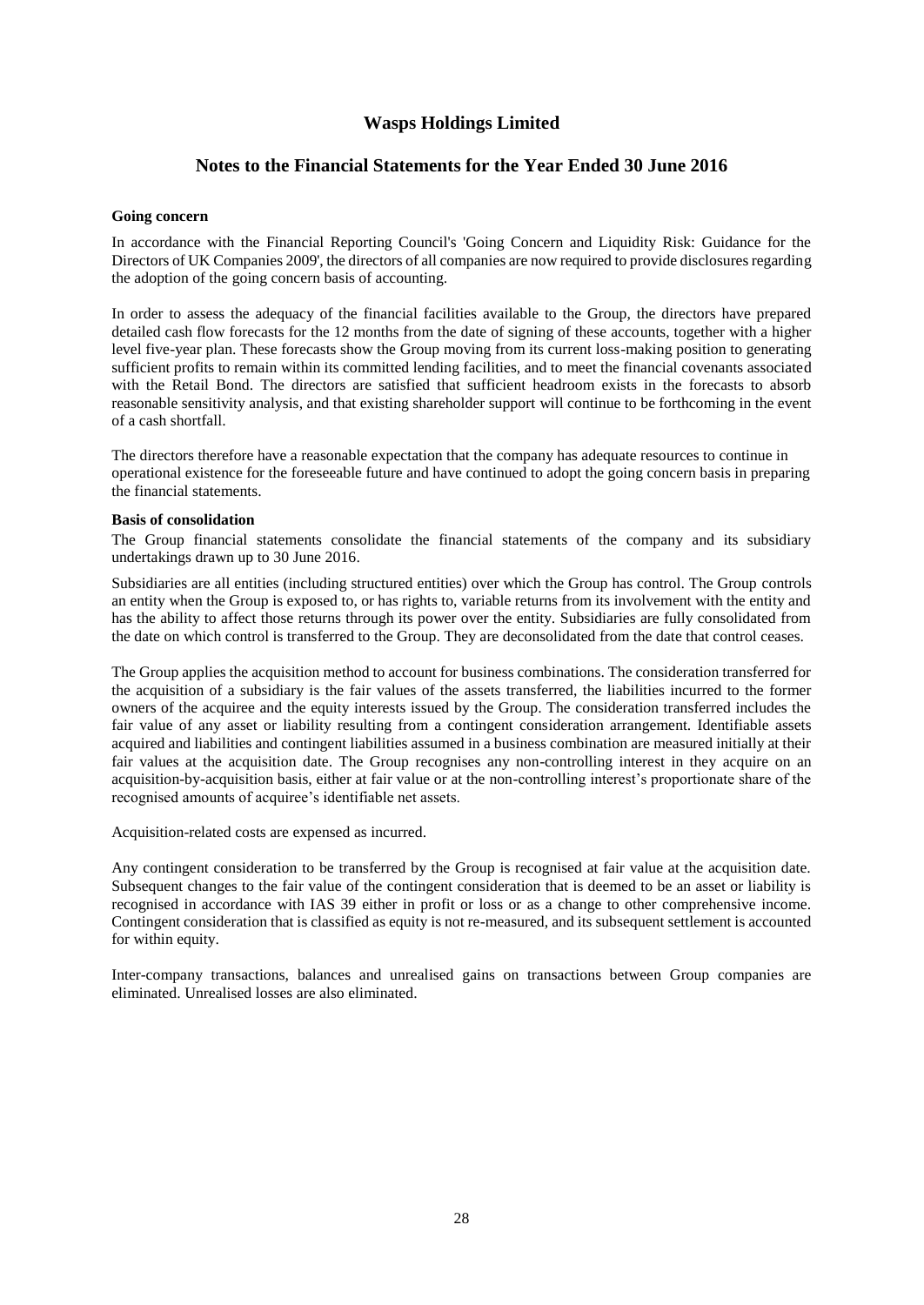### **Notes to the Financial Statements for the Year Ended 30 June 2016**

#### **Revenue recognition**

Revenue comprises the fair value of the consideration received or receivable for the sale of goods and provision of services in the ordinary course of the Group's activities. Revenue is shown net of sales/value added tax, returns, rebates and discounts.

The Group recognises revenue when: The amount of revenue can be reliably measured; it is probable that future economic benefits will flow to the entity; and specific criteria have been met for each of the company activities.

Revenue is recognised in respect of match-day income, including season tickets, match-day tickets, executive boxes, hospitality packages and other match-day income, when the relevant match takes place.

For annual income streams such as central funding and sponsorship arrangements, revenue is recognised in equal instalments across the relevant period.

Sponsorship, rental and service charge income are recognised over the period that services are offered. Hospitality, catering and facilities management services income is recognised at the point that the services are provided.

Income received relating to conference and exhibitions in future periods is included as deferred income until the revenue recognition criteria are met.

Revenue received in relation to license fees is included in deferred income and released to income over the life of the license.

#### **Tax**

The tax expense for the period comprises current and deferred tax. Tax is recognised in the income statement, except to the extent that it relates to items recognised in other comprehensive income or directly in equity. In this case, the tax is also recognised in other comprehensive income or directly in equity, respectively.

The current income tax charge is calculated on the basis of the tax laws enacted or substantively enacted at the balance sheet date in the countries where the company and its subsidiaries operate and generate taxable income. Management periodically evaluates positions taken in tax returns with respect to situations in which applicable tax regulation is subject to interpretation. It establishes provisions where appropriate on the basis of amounts expected to be paid to the tax authorities.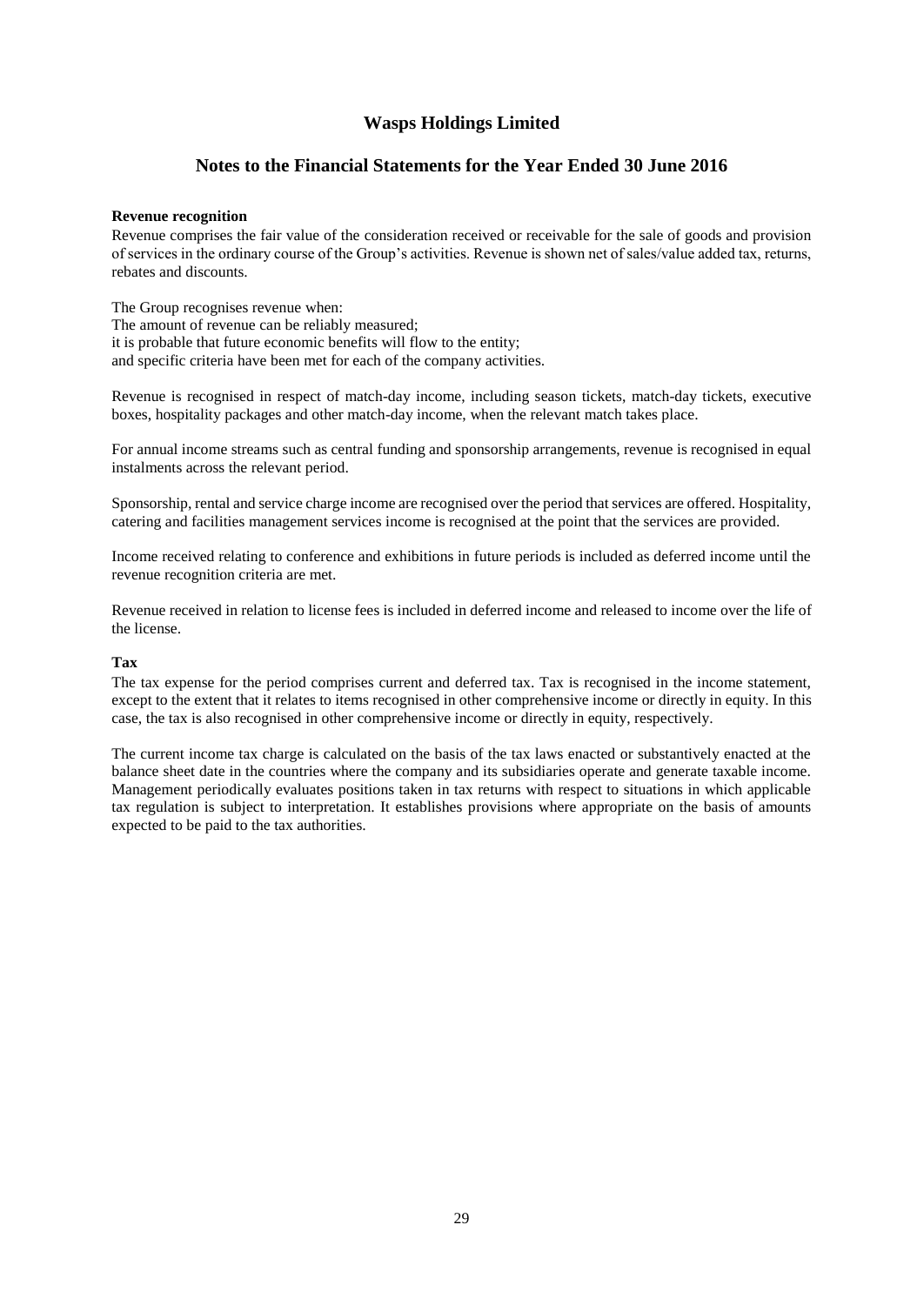### **Notes to the Financial Statements for the Year Ended 30 June 2016**

Deferred income tax is recognised on temporary differences arising between the tax bases of assets and liabilities and their carrying amounts in the Group consolidated financial statements. However, deferred tax liabilities are not recognised if they arise from the initial recognition of goodwill; deferred income tax is not accounted for if it arises from initial recognition of an asset or liability in a transaction other than a business combination that at the time of the transaction affects neither accounting nor taxable profit or loss. Deferred income tax is determined using tax rates (and laws) that have been enacted or substantively enacted by the balance sheet date and are expected to apply when the related deferred income tax asset is realised or the deferred income tax liability is settled.

Deferred income tax assets are recognised only to the extent that it is probable that future taxable profit will be available against which the temporary differences can be utilised.

Deferred income tax liabilities are provided on taxable temporary differences arising from investments in subsidiaries, associates and joint arrangements, except for deferred income tax liability where the timing of the reversal of the temporary difference is controlled by the Group and it is probable that the temporary difference will not reverse in the foreseeable future.

Deferred income tax assets are recognised on deductible temporary differences arising from investments in subsidiaries, associates and joint arrangements only to the extent that it is probable the temporary difference will reverse in the future and there is sufficient taxable profit available against which the temporary difference can be utilised.

Deferred income tax assets and liabilities are offset when there is a legally enforceable right to offset current tax assets against current tax liabilities and when the deferred income taxes assets and liabilities relate to income taxes levied by the same taxation authority on either the same taxable entity or different taxable entities where there is an intention to settle the balances on a net basis.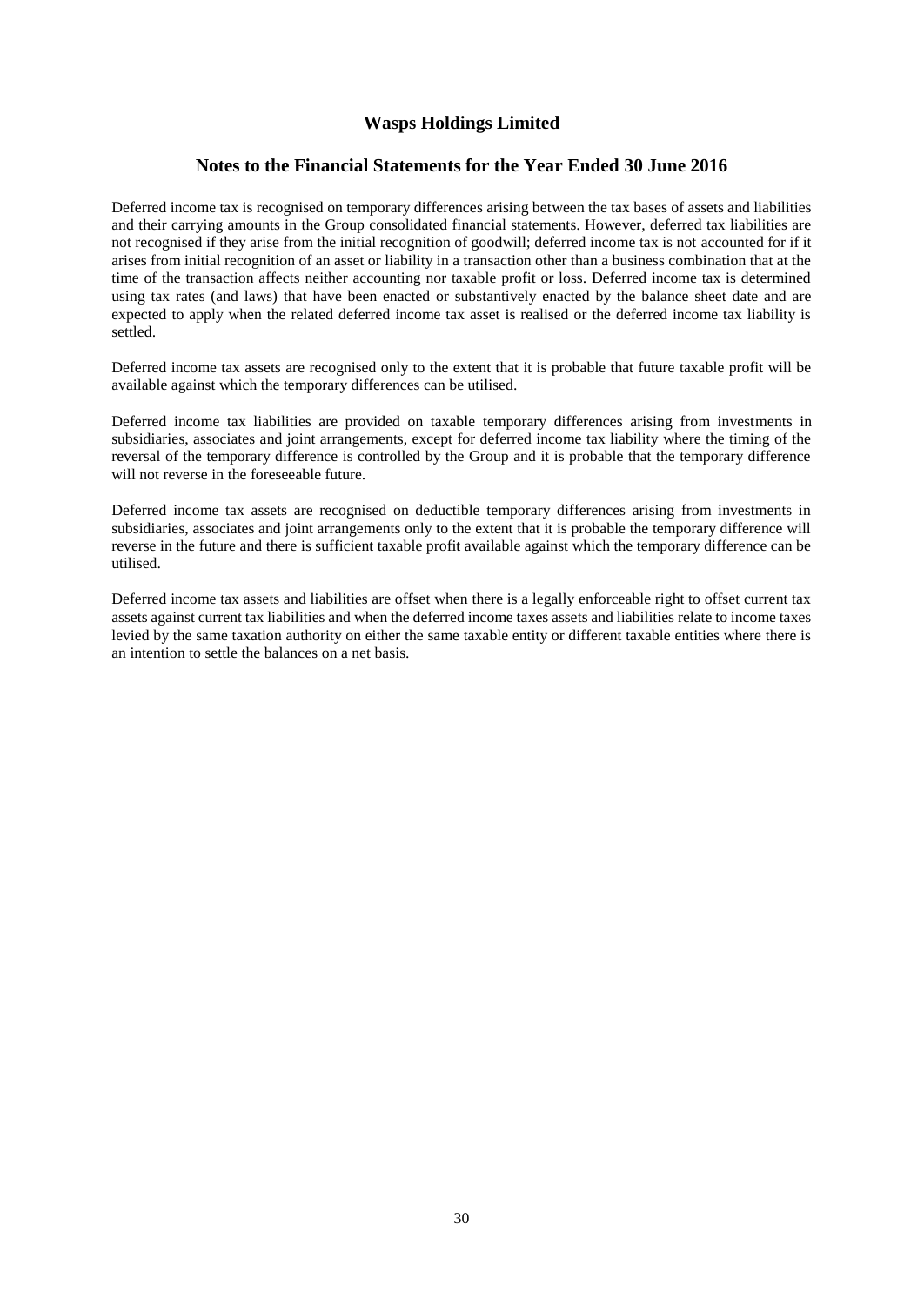#### **Notes to the Financial Statements for the Year Ended 30 June 2016**

#### **Property, plant and equipment**

Property, plant and equipment is stated in the statement of financial position at cost, less any subsequent accumulated depreciation and subsequent accumulated impairment losses.

The cost of property, plant and equipment includes directly attributable incremental costs incurred in their acquisition and installation.

Land and buildings comprise mainly of the Arena. The Arena is shown at fair value, based on valuations by external independent valuers, less subsequent depreciation for buildings. Valuations are performed with sufficient regularity to ensure that the fair value of a revalued asset does not differ materially from its carrying amount. Any accumulated depreciation at the date of revaluation is eliminated against the gross carrying amount of the asset, and the net amount is restated to the revalued amount of the asset. All other property, plant and equipment is stated at historical cost less depreciation. Historical cost includes expenditure that is directly attributable to the acquisition of the items.

Subsequent costs are included in the asset's carrying amount or recognised as a separate asset, as appropriate, only when it is probable that future economic benefits associated with the item will flow to the group and the cost of the item can be measured reliably. The carrying amount of the replaced part is derecognised. All other repairs and maintenance are charged to the income statement during the financial period in which they are incurred.

Increases in the carrying amount arising on revaluation of the Arena are credited to other comprehensive income and shown as revaluation reserves in shareholders' equity. Decreases that offset previous increases of the same asset are charged in other comprehensive income and debited against revaluation reserves directly in equity; all other decreases are charged to the income statement. Each year the difference between depreciation based on the revalued carrying amount of the asset charged to the income statement, and depreciation based on the asset's original cost is transferred from 'retained earnings' to 'revaluation reserve'.

#### **Depreciation**

Land is not depreciated. Depreciation on other assets is calculated using the straight-line method to allocate their cost or revalued amounts to their residual values over their estimated useful lives, as follows:

**Asset class Depreciation method and rate** Land and buildings - Arena  $\blacksquare$ 

Land and buildings - Other Cover the life of the lease Fixtures, fittings and equipment Between 2% and 50% per annum on a straight line basis

The assets' residual values and useful lives are reviewed, and adjusted if appropriate, at the end of each reporting period.

An asset's carrying amount is written down immediately to its recoverable amount if the asset's carrying amount is greater than its estimated recoverable amount.

Gains and losses on disposals are determined by comparing the proceeds with the carrying amount and are recognised within 'Administrative expenses' in the income statement.

When revalued assets are sold, the amounts included in other reserves are transferred to retained earnings.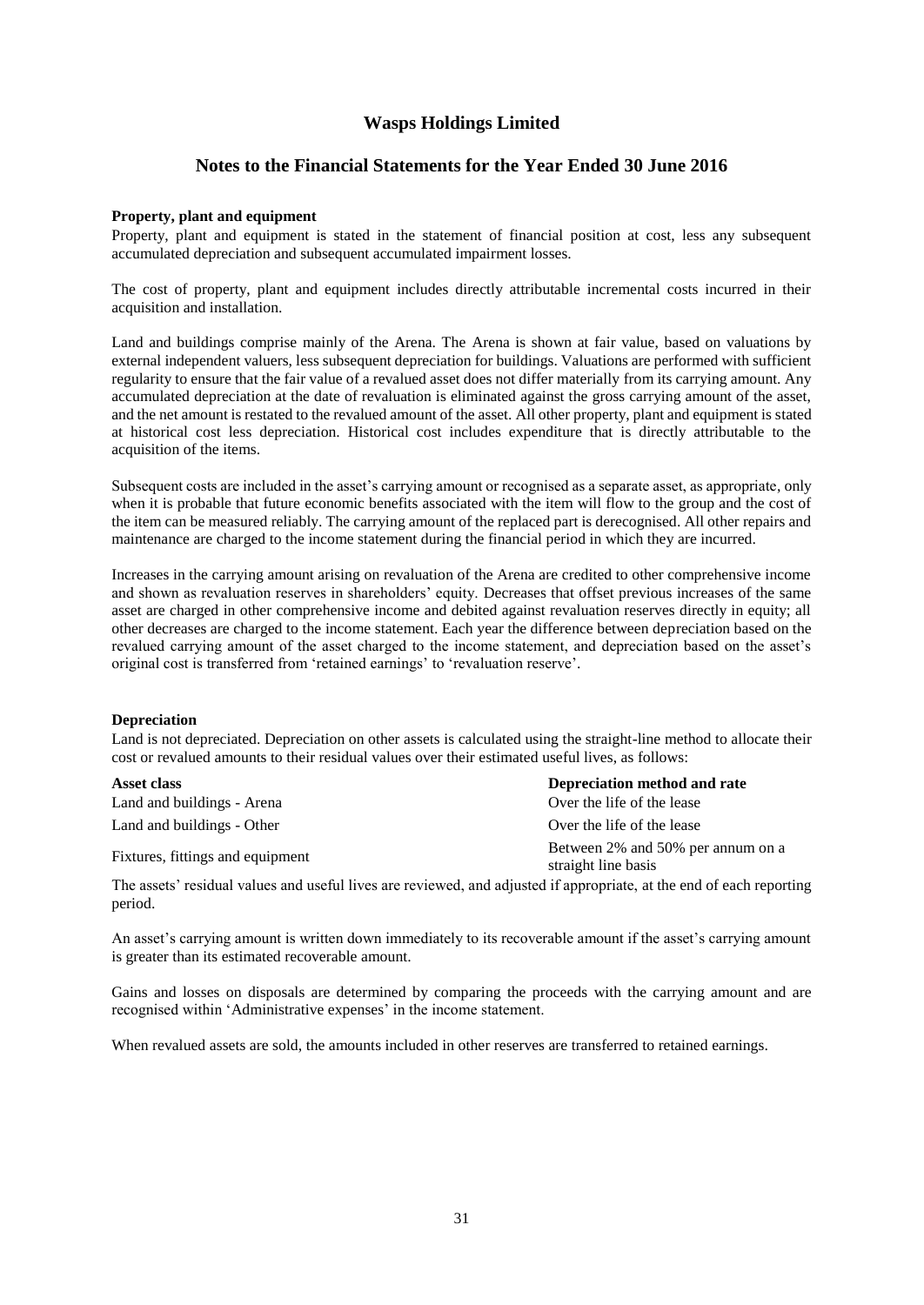### **Notes to the Financial Statements for the Year Ended 30 June 2016**

#### **Goodwill**

Goodwill arises on the acquisition of subsidiaries and represents the excess of the consideration transferred, the amount of any non-controlling interest in the acquiree and the acquisition-date fair value of any previous equity interest in the acquiree over the fair value of the identifiable net assets acquired. If the total of consideration transferred, non-controlling interest recognised and previously held interest measured at fair value is less than the fair value of the net assets of the subsidiary acquired, in the case of a bargain purchase, the difference is recognised directly in the income statement.

For the purpose of impairment testing, goodwill acquired in a business combination is allocated to each of the CGUs, or groups of CGUs, that is expected to benefit from the synergies of the combination. Each unit or group of units to which the goodwill is allocated represents the lowest level within the entity at which the goodwill is monitored for internal management purposes. Goodwill is monitored at the operating segment level.

Goodwill impairment reviews are undertaken annually or more frequently if events or changes in circumstances indicate a potential impairment. The carrying value of the CGU containing the goodwill is compared to the recoverable amount, which is the higher of value in use and the fair value less costs of disposal. Any impairment is recognised immediately as an expense and is not subsequently reversed.

#### **Investments in subsidiaries**

Investments in subsidiaries are included at cost less any accumulated impairment losses.

#### **Cash and cash equivalents**

Cash and cash equivalents comprise cash on hand and call deposits, and other short-term highly liquid investments that are readily convertible to a known amount of cash and are subject to an insignificant risk of changes in value.

#### **Trade receivables**

Trade receivables are amounts due from customers for conference and exhibitions sold or services performed in the ordinary course of business. If collection is expected in one year or less (or in the normal operating cycle of the business if longer), they are classified as current assets. If not, they are presented as non-current assets.

Trade receivables are recognised initially at the transaction price. They are subsequently measured at amortised cost using the effective interest method, less provision for impairment. A provision for the impairment of trade receivables is established when there is objective evidence that the Group will not be able to collect all amounts due according to the original terms of the receivables.

#### **Inventories**

Inventories are stated at the lower of cost and net realisable value. Cost is determined using the first-in, first-out (FIFO) method.

The cost of finished goods and work in progress comprises direct materials and, where applicable, direct labour costs and those overheads that have been incurred in bringing the inventories to their present location and condition. At each reporting date, inventories are assessed for impairment. If inventory is impaired, the carrying amount is reduced to its selling price less costs to complete and sell; the impairment loss is recognised immediately in profit or loss.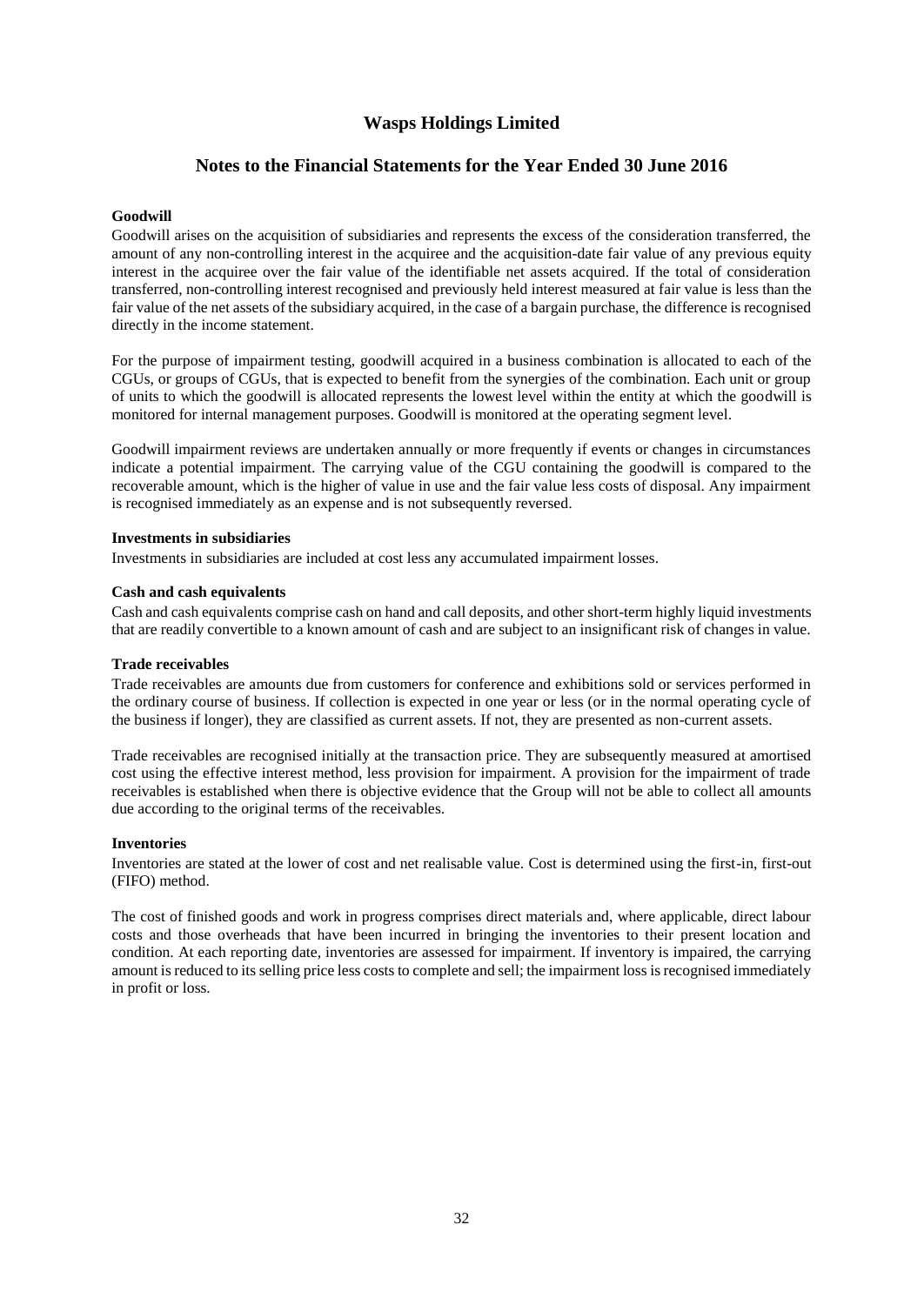### **Notes to the Financial Statements for the Year Ended 30 June 2016**

#### **Trade payables**

Trade payables are obligations to pay for goods or services that have been acquired in the ordinary course of business from suppliers. Accounts payable are classified as current liabilities if payment is due within one year or less (or in the normal operating cycle of the business if longer). If not, they are presented as non-current liabilities.

Trade payables are recognised initially at their fair value and subsequently measured at amortised cost using the effective interest method.

#### **Borrowings**

Borrowings are recognised initially at fair values (usually recorded at the amount of proceeds received), net of transaction costs. Borrowings are subsequently carried at amortised cost, with the difference between the proceeds, net of transaction costs, and the amount due on redemption being recognised as a charge to the income statement over the period of the relevant borrowing.

Interest expense is recognised on the basis of the effective interest method and is included in finance costs.

Borrowings are classified as current liabilities unless the Group has an unconditional right to defer settlement of the liability for at least 12 months after the reporting date.

#### **Leases**

Leases in which substantially all the risks and rewards of ownership are retained by the lessor are classified as operating leases. Payments made under operating leases are charged to profit or loss on a straight-line basis over the period of the lease.

#### **Share capital**

Ordinary shares are classified as equity. Equity instruments are measured at the fair value of the cash or other resources received or receivable, net of the direct costs of issuing the equity instruments. If payment is deferred and the time value of money is material, the initial measurement is on a present value basis.

#### **Defined contribution pension obligation**

A defined contribution plan is a pension plan under which fixed contributions are paid into a separate entity and has no legal or constructive obligations to pay further contributions if the fund does not hold sufficient assets to pay all employees the benefits relating to employee service in the current and prior periods.

For defined contribution plans contributions are paid publicly or privately administered pension insurance plans on a mandatory or contractual basis. The contributions are recognised as employee benefit expense when they are due. If contribution payments exceed the contribution due for service, the excess is recognised as an asset.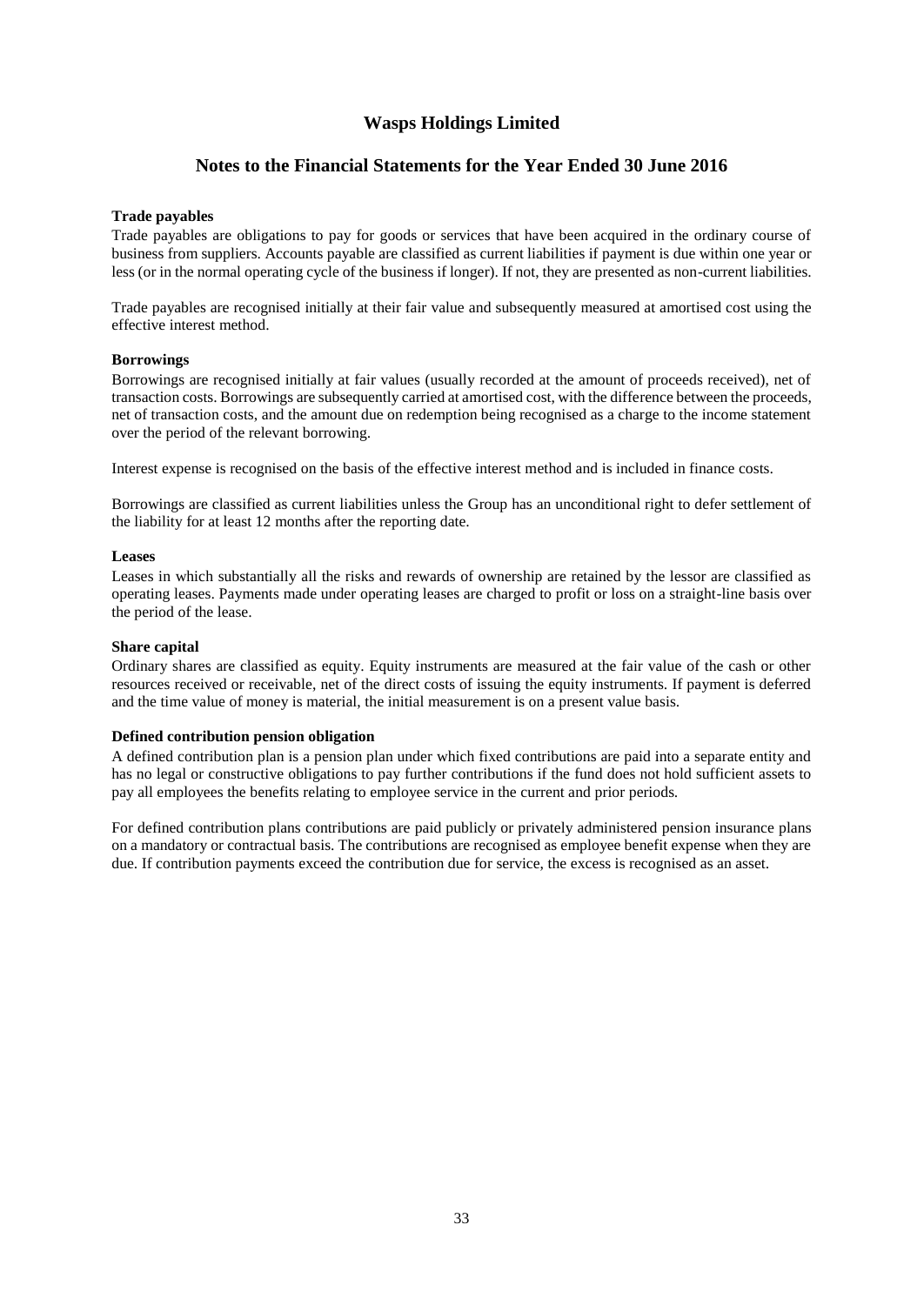### **Notes to the Financial Statements for the Year Ended 30 June 2016**

#### **Financial assets and liabilities**

#### *Classification*

The Group classifies its financial assets in the following categories: at fair value through profit or loss, loans and receivables, and available for sale. The classification depends on the purpose for which the financial assets were acquired. Management determines the classification of its financial assets at initial recognition.

(a) Financial assets at fair value through profit or loss

Financial assets at fair value through profit or loss are financial assets held for trading. A financial asset is classified in this category if acquired principally for the purpose of selling in the short term. Derivatives are also categorised as held for trading unless they are designated as hedges. Assets in this category are classified as current assets if expected to be settled within 12 months, otherwise they are classified as non-current.

#### (b) Loans and receivables

Loans and receivables are non-derivative financial assets with fixed or determinable payments that are not quoted in an active market. They are included in current assets, except for maturities greater than 12 months after the end of the reporting period. These are classified as non-current assets. The Group's loans and receivables comprise 'trade and other receivables' and 'cash and cash equivalents' in the balance sheet.

#### (c) Available-for-sale financial assets

Available-for-sale financial assets are non-derivatives that are either designated in this category or not classified in any of the other categories. They are included in non-current assets unless the investment matures or management intends to dispose of it within 12 months of the end of the reporting period.

#### *Recognition and measurement*

Regular purchases and sales of financial assets are recognised on the trade-date – the date on which the Group commits to purchase or sell the asset. Investments are initially recognised at fair value plus transaction costs for all financial assets not carried at fair value through profit or loss. Financial assets carried at fair value through profit or loss are initially recognised at fair value, and transaction costs are expensed in the income statement. Financial assets are derecognised when the rights to receive cash flows from the investments have expired or have been transferred and the group has transferred substantially all risks and rewards of ownership.

Available-for-sale financial assets and financial assets at fair value through profit or loss are subsequently carried at fair value.

Loans and receivables are subsequently carried at amortised cost using the effective interest method.

Gains or losses arising from changes in the fair value of the 'financial assets at fair value through profit or loss' category are presented in the income statement within 'finance costs' in the period in which they arise. Dividend income from financial assets at fair value through profit or loss is recognised in the income statement as part of other income when the group's right to receive payments is established.

Changes in the fair value of financial assets classified as available for sale are recognised in other comprehensive income.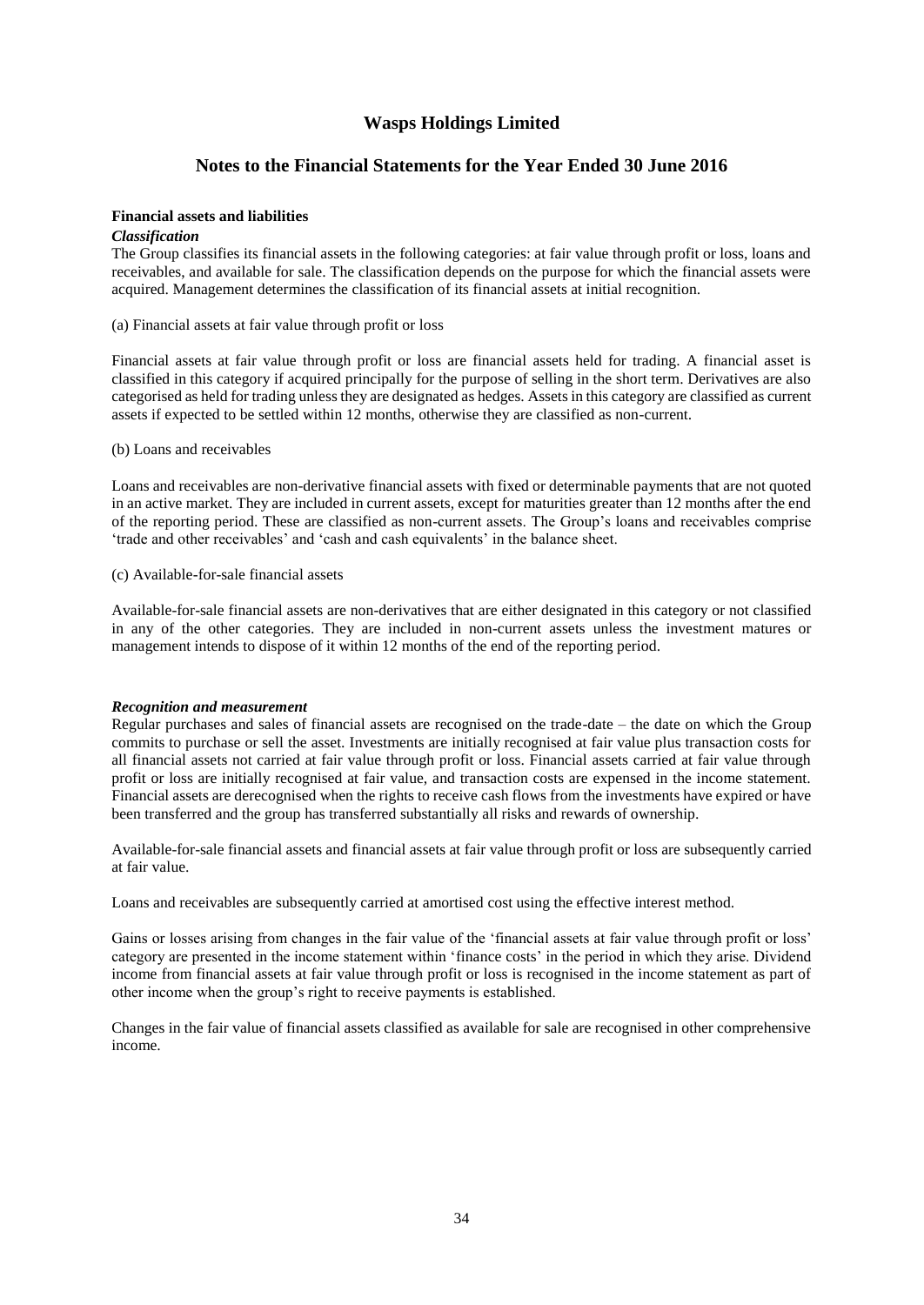### **Notes to the Financial Statements for the Year Ended 30 June 2016**

#### *Impairment*

(a) Assets carried at amortised cost

The Group assesses at the end of each reporting period whether there is objective evidence that a financial asset or group of financial assets is impaired. A financial asset or a group of financial assets is impaired and impairment losses are incurred only if there is objective evidence of impairment as a result of one or more events that occurred after the initial recognition of the asset (a 'loss event') and that loss event (or events) has an impact on the estimated future cash flows of the financial asset or group of financial assets that can be reliably estimated.

Evidence of impairment may include indications that the debtors or a group of debtors are experiencing significant financial difficulty, default or delinquency in interest or principal payments, the probability that they will enter bankruptcy or other financial reorganisation, and where observable data indicate that there is a measurable decrease in the estimated future cash flows, such as changes in arrears or economic conditions that correlate with defaults.

For loans and receivables category, the amount of the loss is measured as the difference between the asset's carrying amount and the present value of estimated future cash flows (excluding future credit losses that have not been incurred) discounted at the financial asset's original effective interest rate. The carrying amount of the asset is reduced and the amount of the loss is recognised in the consolidated income statement. If a loan or held-tomaturity investment has a variable interest rate, the discount rate for measuring any impairment loss is the current effective interest rate determined under the contract. As a practical expedient, the group may measure impairment on the basis of an instrument's fair value using an observable market price.

If, in a subsequent period, the amount of the impairment loss decreases and the decrease can be related objectively to an event occurring after the impairment was recognised (such as an improvement in the debtor's credit rating), the reversal of the previously recognised impairment loss is recognised in the consolidated income statement.

(b) Assets classified as available for sale

The Group assesses at the end of each reporting period whether there is objective evidence that a financial asset or a group of financial assets is impaired.

#### **Exceptional items**

In order to improve the understanding of the financial statements, the Directors have identified separately, on the face of the income statement, those items of income and charge which by their size, nature and/or incidence are exceptional to the financial statements for the year.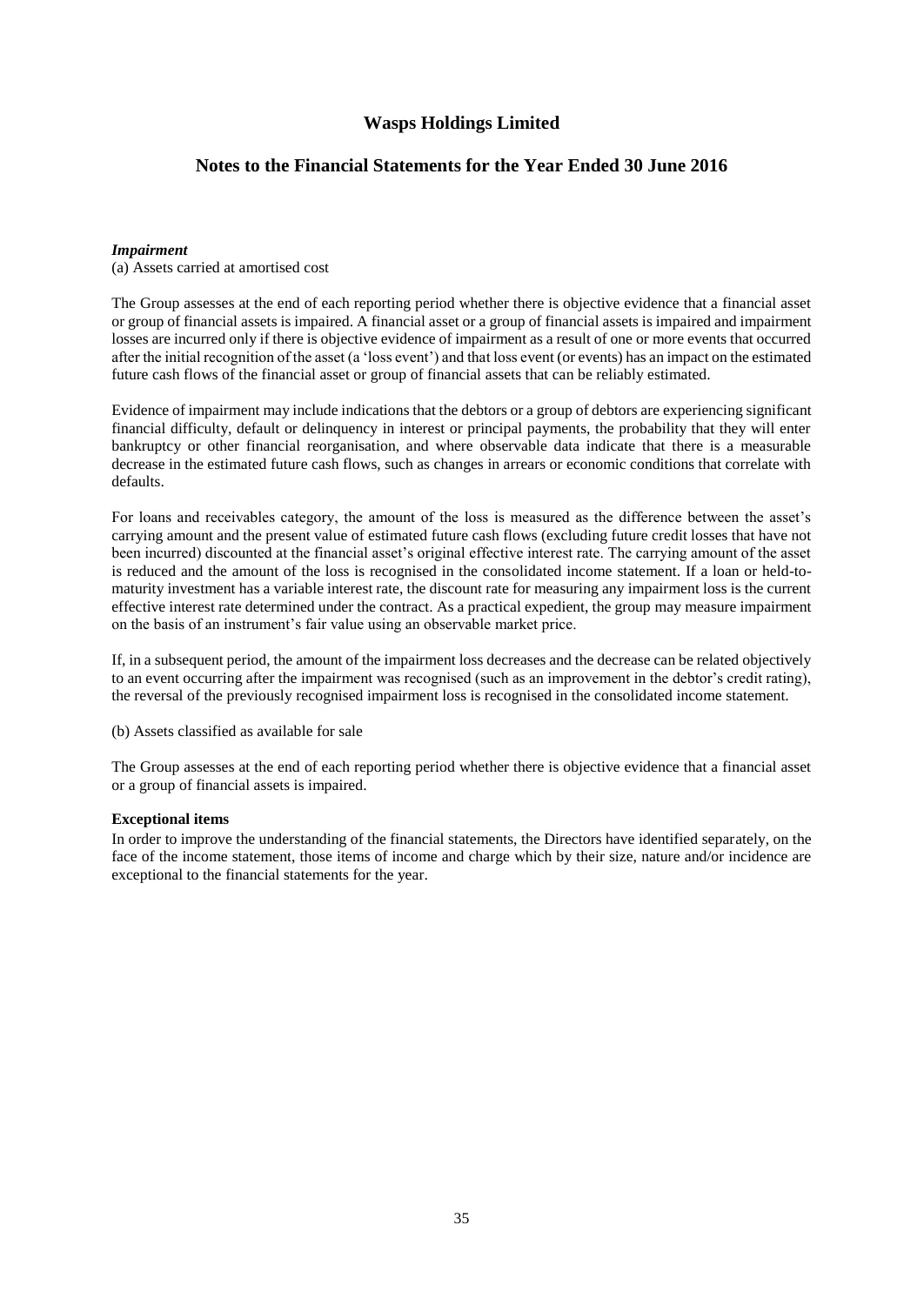### **Notes to the Financial Statements for the Year Ended 30 June 2016**

#### **3 Critical accounting judgements and key sources of estimation uncertainty**

Estimates and judgements are continually evaluated and are based on historical experience and other factors, including expectations of future events that are believed to be reasonable under the circumstances.

#### **Critical judgements in applying the Groups accounting policies**

#### **Control of IEC Experience Limited ("IEC")**

Assessing whether the Group controls IEC requires judgment. The Group holds 77% of the voting rights of IEC and has a 67% majority representation on the board but through the shareholders agreement there a number of decisions that require unanimous consent of all the shareholders. The Group has assessed that the decisions that require unanimous consent give protective rights only and that the control of the day to day operating decisions and strategic financial decisions is retained by the Group. Therefore, the Group considers that IEC is a subsidiary of the Wasps Holdings Limited and the results of IEC are included in the Group financial statements.

#### **Classification of the P share investment in Premier Rugby Limited ("PRL") as an "available-for-sale" financial asset**

The Group follows the guidance of IAS 39 to determine the classification of the P share investment in PRL. This determination requires significant judgement. In making this judgement, the Group has evaluated that the P Share investment in PRL does not meet the definition of the other classes of financial assets within the scope of IAS 39 as;

- the investment is not held for short term investing so it is not held for trading;
- there is no maturity date so it is not held for maturity, and
- the investment is not a loan or receivable as payments are not fixed.

Therefore, the Group considers the P Share investment in PRL to be an "available-for-sale" financial asset and have recognised this in accordance with the accounting policy stated in note 2.

#### **Key accounting estimates and assumptions**

The Group makes estimates and assumptions concerning the future. The resulting accounting estimates will, by definition, seldom equal the related actual results. The estimates and assumptions that have a significant risk of causing a material adjustment to the carrying amounts of assets and liabilities within the next financial year are addressed below.

#### **Valuation of the Arena**

The Group assesses the value of Arena on an annual basis in accordance with the accounting policy stated in note 2. This valuation follows the principles of IFRS 13 and is based on an income approach. This approach requires estimation of the future income streams, length of the leasehold and a number of other market based assumptions. Any changes in these assumptions will impact the carrying value of the Arena. The Arena was revalued in the prior year by an independent valuer, Strutt and Parker LLP. Management have prepared forecasts for future years which support the carrying value of the Arena in the current year.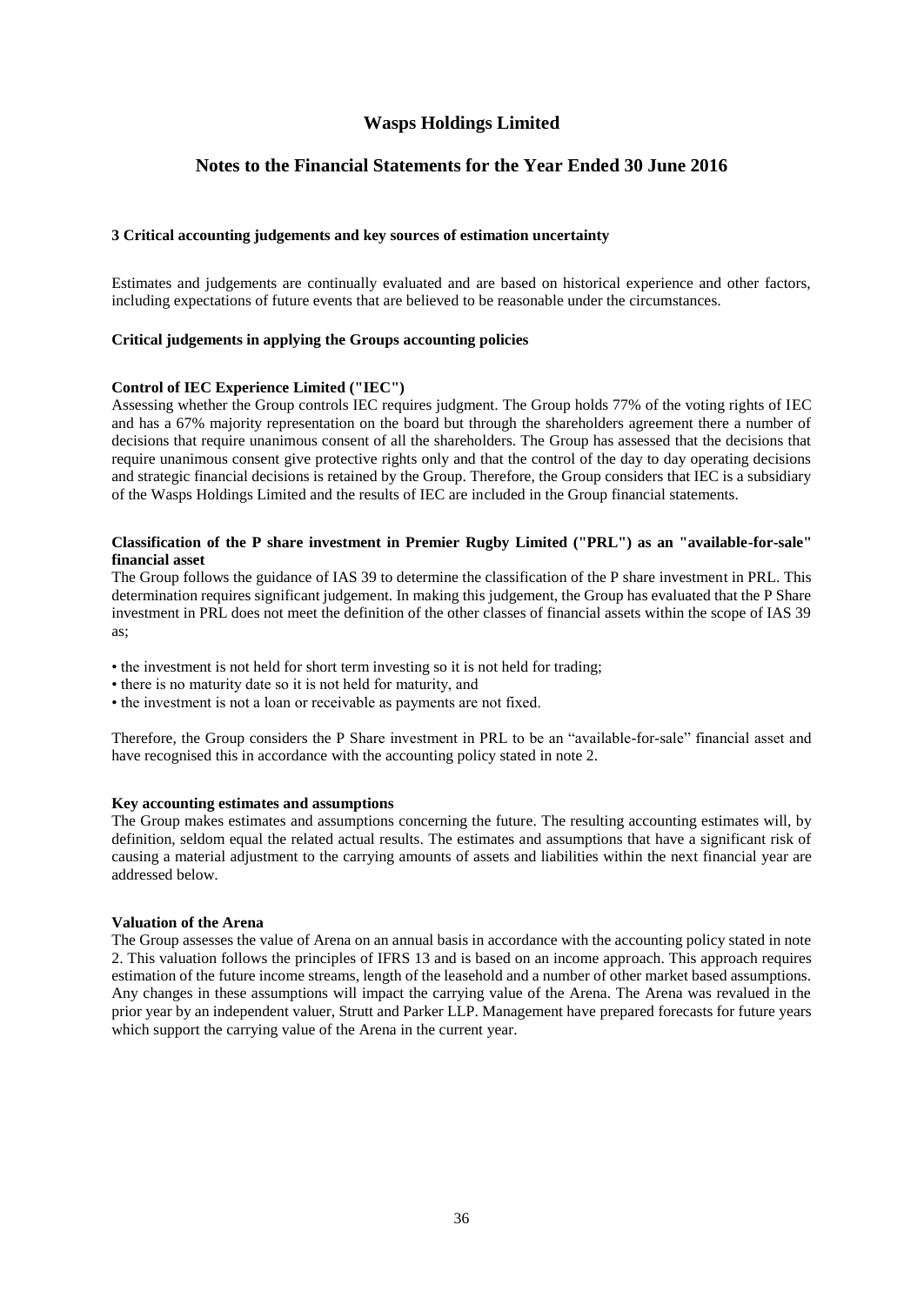### **Notes to the Financial Statements for the Year Ended 30 June 2016**

### **4 Revenue**

The analysis of the Group's revenue for the year from continuing operations is as follows:

|                              | 2016       | 2015       |
|------------------------------|------------|------------|
|                              | £          | £          |
| Sport income                 | 12,299,844 | 8,688,213  |
| Business income              | 9,648,304  | 7,273,768  |
| Entertainment income         | 1,403,775  |            |
| Hotel income                 | 1,603,838  | 1,176,065  |
| Sponsorship and venue income | 5,975,389  | 4,268,547  |
|                              | 30,931,150 | 21,406,593 |

### **5 Expenses by nature**

The analysis of the Group's expenses by nature from continuing operations is as follows:

|                         | 2016       | 2015       |
|-------------------------|------------|------------|
|                         | £          | £          |
| Wages and salaries      | 17,408,710 | 12,610,827 |
| Food and drink          | 5,633,012  | 3,872,862  |
| Heat, light and power   | 1,757,722  | 1,034,951  |
| Repairs and maintenance | 1,067,254  | 907,596    |
| Rent and rates          | 493,174    | 551,262    |
| Matchday costs          | 482,550    | 719,717    |
| Legal and professional  | 1,053,199  | 1,036,646  |
| Depreciation            | 1,572,775  | 723,112    |
| Ticketing costs         | 374,045    | 178,350    |
| Other                   | 4,860,658  | 2,162,766  |
|                         | 34,703,099 | 23,798,089 |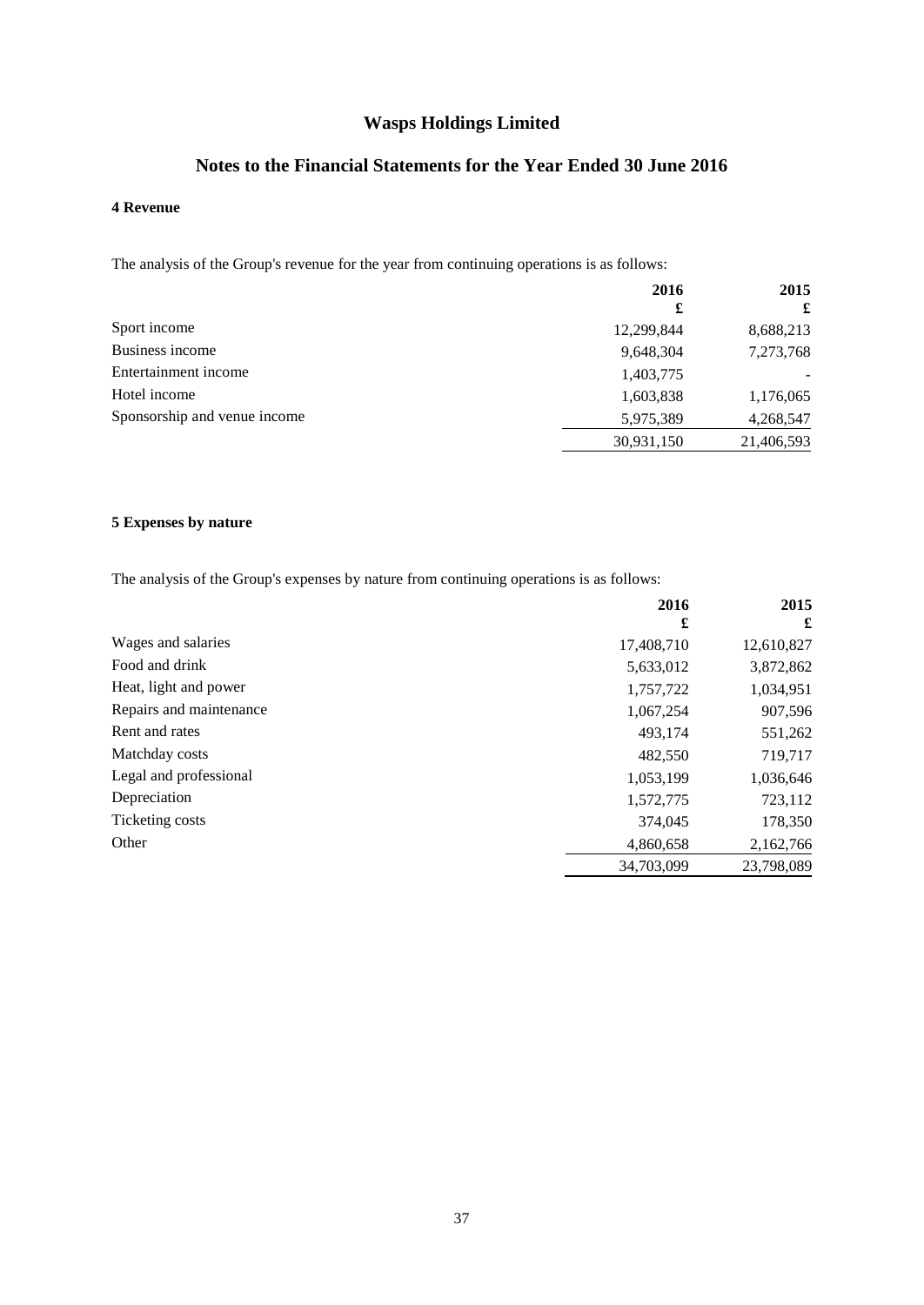### **Notes to the Financial Statements for the Year Ended 30 June 2016**

#### **6 Exceptional items and allocation of non-controlling interest**

|                                         | 2016<br>£                    | 2015        |
|-----------------------------------------|------------------------------|-------------|
|                                         |                              | £           |
| Early repayment charges                 |                              | (183,272)   |
| Bond issue costs                        | $\qquad \qquad \blacksquare$ | (424,799)   |
| Group acquisition and relocation costs  | (936,328)                    | (674, 179)  |
| Public relations and compensation costs |                              | (607, 325)  |
|                                         | (936, 328)                   | (1,889,575) |

During the current and previous year the Group incurred costs and revenues that due to their size and nature were deemed "exceptional". The Groups definition of exceptional includes the identification of non-recurring costs or revenues that enables the normal financial performance of the Group to be better understood. During the year the relocation costs of the main rugby business to Coventry have been deemed exceptional. In the prior year refinancing and acquisition of the Group companies and the early repayment charges relate to the settlement of the Close loans following refinancing of the Group. The marketing charges relate to one-off prior year costs in managing the public relations move to the Arena and compensation paid to season ticket holders for disruption to their season ticket package.

The allocation to non-controlling interest relates to the share of profits payable to Compass under the IEC Shareholders Agreement.

#### **7 Finance costs**

|                            | 2016<br>£   | 2015<br>£   |
|----------------------------|-------------|-------------|
| <b>Finance costs</b>       |             |             |
| Loan interest              | (1,735)     | (789, 201)  |
| Bond issuing cost          | (807, 448)  | -           |
| Wasps Finance Plc interest | (2,275,000) | (379, 167)  |
| Total finance costs        | (3,084,183) | (1,168,368) |
|                            |             |             |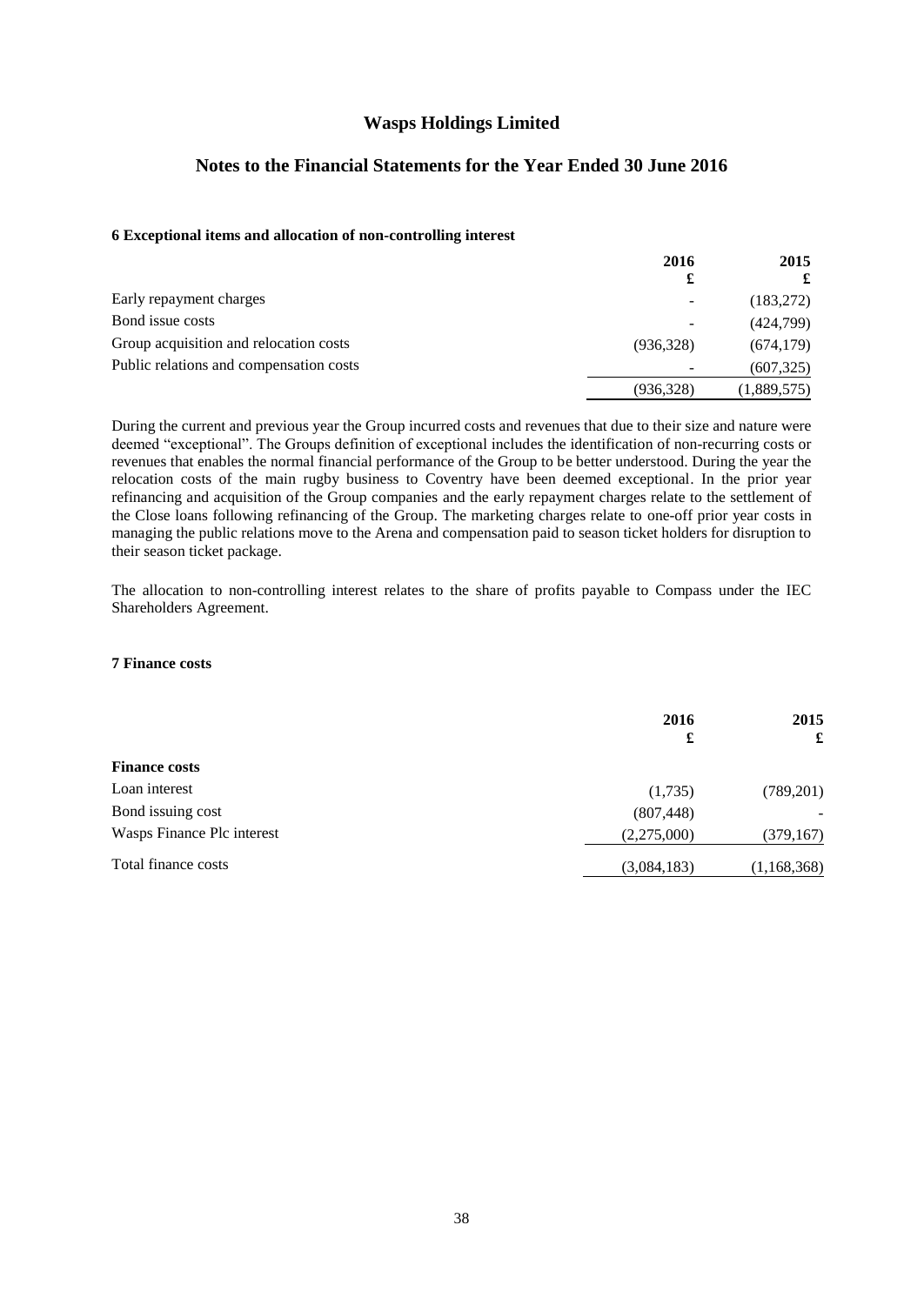### **Notes to the Financial Statements for the Year Ended 30 June 2016**

#### **8 Staff costs**

The aggregate payroll costs (including directors' remuneration) were as follows:

|                                            | 2016       | 2015       |
|--------------------------------------------|------------|------------|
|                                            |            | £          |
| Wages and salaries                         | 16,149,404 | 11,398,329 |
| Social security costs                      | 1,150,910  | 1,053,816  |
| Pension costs, defined contribution scheme | 65,820     | 155,739    |
| Other employee expense                     | 42.576     | 2,943      |
|                                            | 17,408,710 | 12,610,827 |

The average monthly number of persons employed by the group (including directors) during the year, analysed by category was as follows:

|                               | 2016 | 2015 |
|-------------------------------|------|------|
|                               | No.  | No.  |
| Players                       | 57   | 57   |
| Management and administration | 159  | 150  |
|                               | 216  | 207  |

#### **9 Directors' and key management remuneration**

The directors' remuneration for the year was as follows:

|                                              | 2015<br>2016 |         |
|----------------------------------------------|--------------|---------|
|                                              |              |         |
| Aggregate emoluments                         | 888.602      | 422,819 |
| Contributions paid to money purchase schemes | 16.078       | 15.392  |
|                                              | 904.680      | 438,211 |

During the year the number of directors who were receiving benefits was as follows:

|                                                         | 2016<br>No. | 2015<br>No.                 |
|---------------------------------------------------------|-------------|-----------------------------|
| Accruing benefits under money purchase pension scheme   |             | $\mathcal{D}_{\mathcal{L}}$ |
| In respect of the highest paid director:                |             |                             |
|                                                         | 2016        | 2015                        |
|                                                         | £           | £                           |
| Remuneration                                            | 407,255     | 235,399                     |
| Company contributions to money purchase pension schemes | 366         | 15,000                      |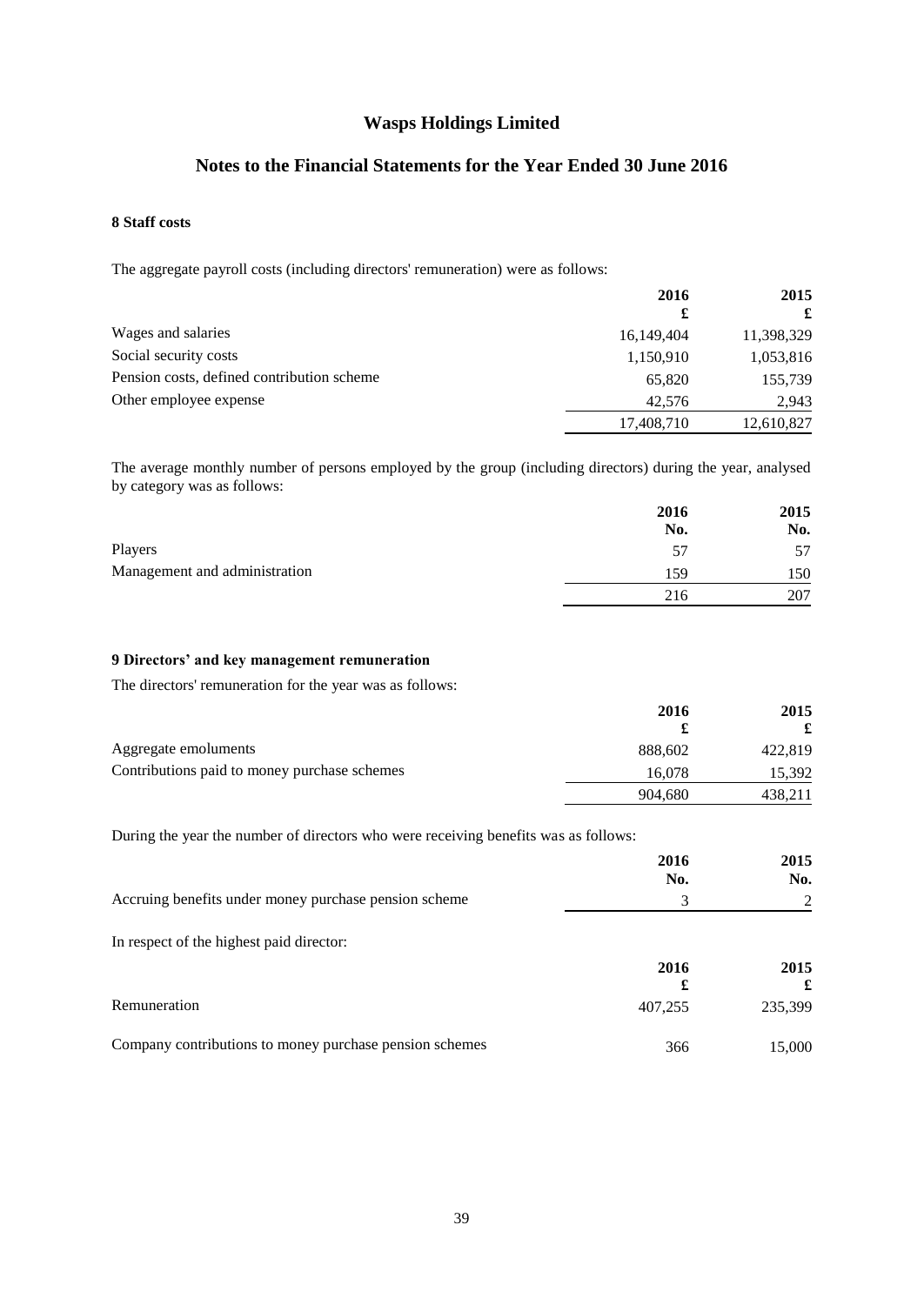### **Notes to the Financial Statements for the Year Ended 30 June 2016**

Key management includes the statutory directors of the Group and other members of the executive board. The compensation paid or payable to key management for employee services, is shown below:

|                                                 | 2016      |         | 2015 |
|-------------------------------------------------|-----------|---------|------|
|                                                 |           |         |      |
| Aggregate emoluments                            | 1.219.527 | 605,791 |      |
| Company contributions to money purchase schemes | 16.809    | 20,792  |      |
|                                                 | 1,236,336 | 626,583 |      |

#### **10 Auditors' remuneration**

|                                                                           | 2016<br>£ | 2015<br>£ |
|---------------------------------------------------------------------------|-----------|-----------|
| Audit of these financial statements                                       | 34,000    | 32,500    |
| Audit of the financial statements of subsidiaries of the company pursuant |           |           |
| to legislation                                                            | 32,500    | 32,500    |
|                                                                           | 66,500    | 65,000    |
|                                                                           |           |           |
| Other fees to auditors                                                    |           |           |
| Bond prospectus costs                                                     |           | 90,000    |
|                                                                           |           | 90,000    |

| 11 Income Tax |  |
|---------------|--|
|---------------|--|

|                                        | 2016<br>£   | 2015<br>£ |
|----------------------------------------|-------------|-----------|
| Current tax                            |             |           |
| Deferred tax:                          |             |           |
| On tax loss for the year               | (1,967,013) |           |
| Impact of change in tax rate           | 780,521     |           |
| Adjustment in respect of prior periods | (5,838,196) |           |
|                                        | (7,024,688) |           |

## **Total tax credit (7,024,688) -**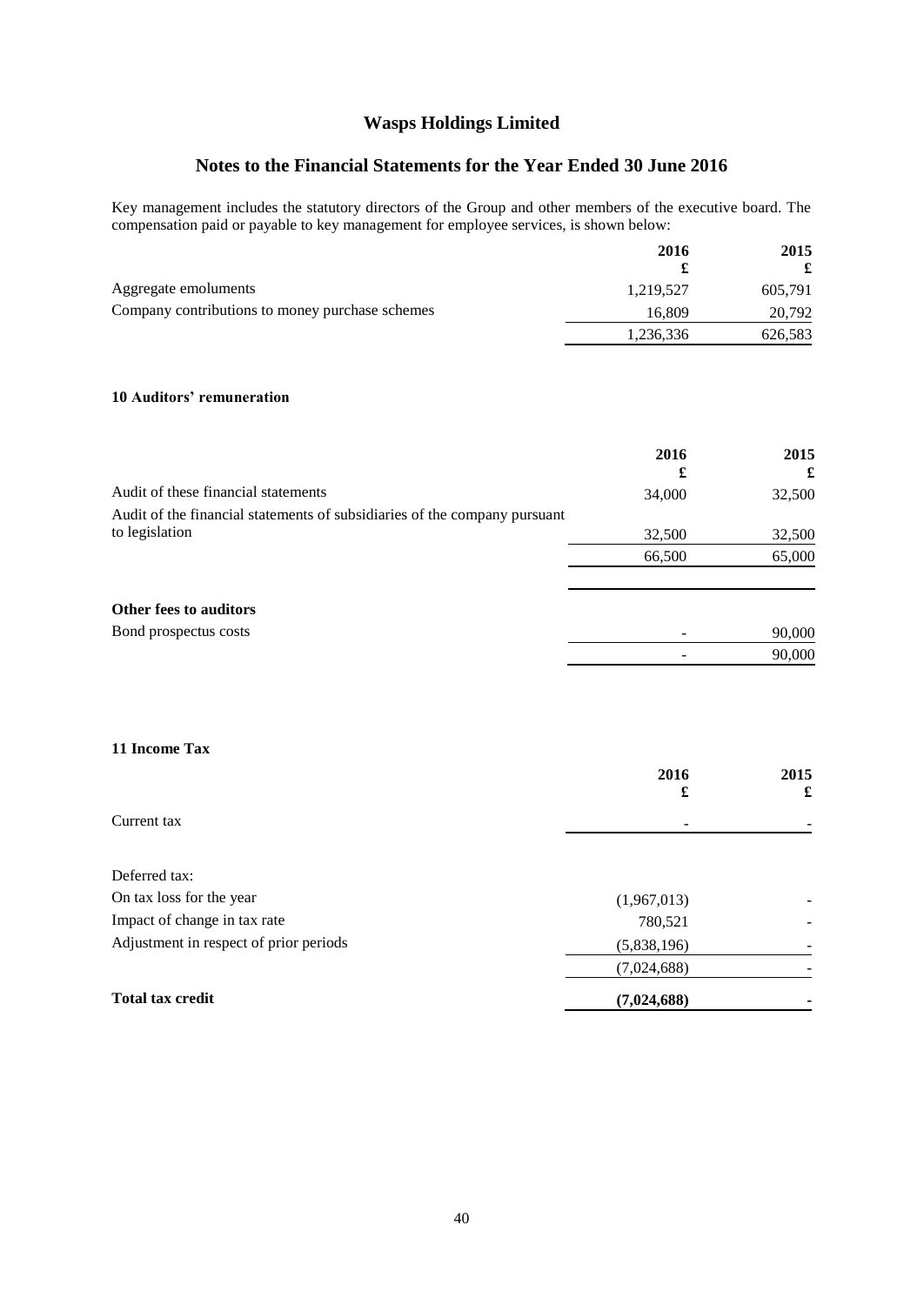### **Notes to the Financial Statements for the Year Ended 30 June 2016**

#### **11 Income Tax (continued)**

The tax on loss before tax for the year is different to the standard rate of corporation tax in the UK (2016 - the same as the standard rate of corporation tax in the UK) of 20% (2015 - 20%). The differences are reconciled below:

|                                                                                                        | 2016<br>£   | 2015<br>£   |
|--------------------------------------------------------------------------------------------------------|-------------|-------------|
| Loss before tax                                                                                        | (9,296,460) | (6,322,816) |
| Corporation tax at standard rate                                                                       | (1,859,292) | (1,264,563) |
| Increase/(decrease) from effect of capital allowances depreciation                                     | 70,752      | (76, 795)   |
| (Decrease)/increase from effect of expenses not deductible in<br>determining taxable profit (tax loss) | (178, 473)  | 302,986     |
| Increase from effect of unrelieved tax losses carried forward                                          |             | 1,038,372   |
| Utilisation of previously unrecognized tax losses                                                      | (5,838,196) |             |
| Remeasurement of deferred $tax$ – change in tax rate                                                   | 780,521     |             |
| Total tax credit                                                                                       | (7.024.688) |             |

### **Deferred tax**

**Group -** Deferred tax assets and (liabilities)

|                                     | Asset     | Liability   |
|-------------------------------------|-----------|-------------|
| 2016                                |           |             |
| Revaluation of property             |           | (5,274,256) |
| Available-for-sale financial assets |           | (1,750,432) |
| Trading losses                      | 7.024.688 |             |
|                                     | 7,024,688 | (7,024,688) |

|                                     | Asset                    | Liability   |
|-------------------------------------|--------------------------|-------------|
| 2015                                |                          |             |
| Revaluation of property             |                          | (5,860,285) |
| Available-for-sale financial assets | $\overline{\phantom{0}}$ | (1,944,924) |
|                                     | $\sim$                   | (7,805,209) |

#### Deferred tax movement during the year:

|                                                              |                | <b>Recognised in</b><br>other<br>comprehensive<br>income<br>£<br>£ | <b>Credit to the</b><br>income        | At                       |
|--------------------------------------------------------------|----------------|--------------------------------------------------------------------|---------------------------------------|--------------------------|
|                                                              | At 1 July 2015 |                                                                    | statement<br>£                        | <b>30 June 2016</b>      |
| Revaluation of property                                      | (5,860,285)    | 586,029                                                            | -                                     | (5,274,256)              |
| Available-for-sale financial assets<br><b>Trading losses</b> | (1,944,924)    | 194,492                                                            | $\overline{\phantom{0}}$<br>7,024,688 | (1,750,432)<br>7,024,688 |
| Net tax liabilities                                          | (7,805,209)    | 780,521                                                            | 7,024,688                             |                          |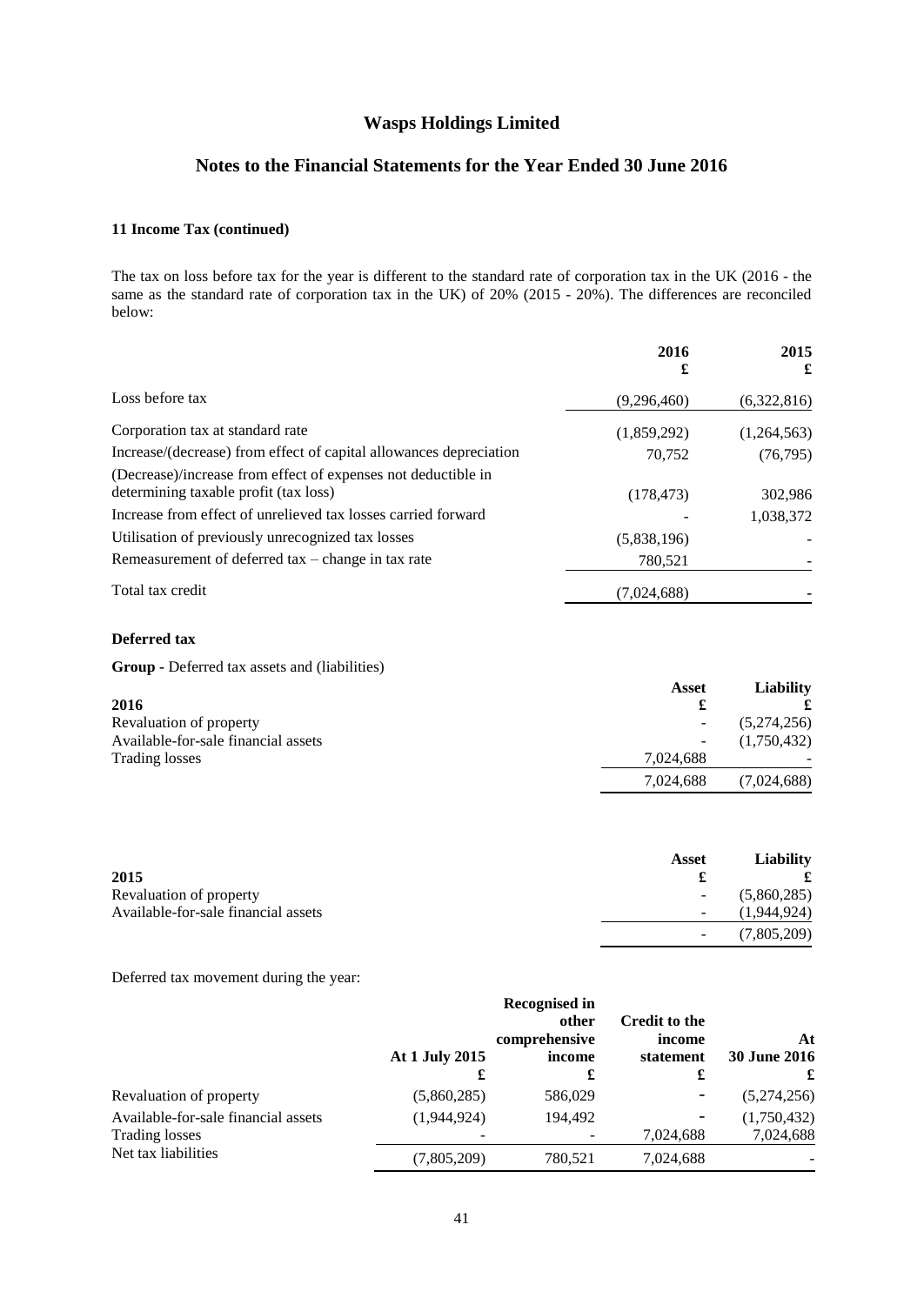### **Notes to the Financial Statements for the Year Ended 30 June 2016**

Deferred tax movement during the prior year:

|                                     |                | Recognised in<br>other |              |
|-------------------------------------|----------------|------------------------|--------------|
|                                     |                | comprehensive          | At           |
|                                     | At 1 July 2014 | income                 | 30 June 2015 |
|                                     | £              | £                      |              |
| Revaluation of property             |                | 5,860,285              | 5,860,285    |
| Available-for-sale financial assets | 1,133,166      | 811,758                | 1,944,924    |
| Net tax liabilities                 | 1,133,166      | 6,672,043              | 7,805,209    |

There are £13,000,000 of unused tax losses (2015 - £42,000,000) for which no deferred tax asset is recognised in the statement of financial position.

#### **Company**

Deferred tax assets and (liabilities)

|                                     | Asset                    | Liability   |
|-------------------------------------|--------------------------|-------------|
| 2016                                |                          |             |
| Available-for-sale financial assets | $\overline{\phantom{a}}$ | (1,750,432) |
| Trading losses                      | 1,750,432                | -           |
|                                     | 1.750.432                | (1,750,432) |

|                                     | Asset | Liability    |
|-------------------------------------|-------|--------------|
| 2015                                |       | $\mathbf{f}$ |
| Available-for-sale financial assets |       | (1,944,924)  |

#### Deferred tax movement during the year:

|                                     |                |                         | <b>Recognised in</b><br>other | <b>Credit to the</b>      |  |
|-------------------------------------|----------------|-------------------------|-------------------------------|---------------------------|--|
|                                     | At 1 July 2015 | comprehensive<br>income | income<br>statement           | At<br><b>30 June 2016</b> |  |
|                                     |                | £                       | £                             |                           |  |
| Available-for-sale financial assets | (1.944.924)    | 194.492                 |                               | (1,750,432)               |  |
| Trading losses                      |                |                         | 1,750,432                     | 1.750.432                 |  |
| Net tax liabilities                 | (1.944.924)    | 194.492                 | 1,750,432                     | $\overline{\phantom{a}}$  |  |

Deferred tax movement during the prior year:

|                                     |                | Recognised in |              |
|-------------------------------------|----------------|---------------|--------------|
|                                     |                | other         |              |
|                                     |                | comprehensive | At           |
|                                     | At 1 July 2014 | income        | 30 June 2015 |
|                                     |                |               |              |
| Available-for-sale financial assets | 1,133,166      | 811.758       | 1.944.924    |

There are £8,500,000 of unused tax losses (2015 - £32,000,000) for which no deferred tax asset is recognised in the statement of financial position.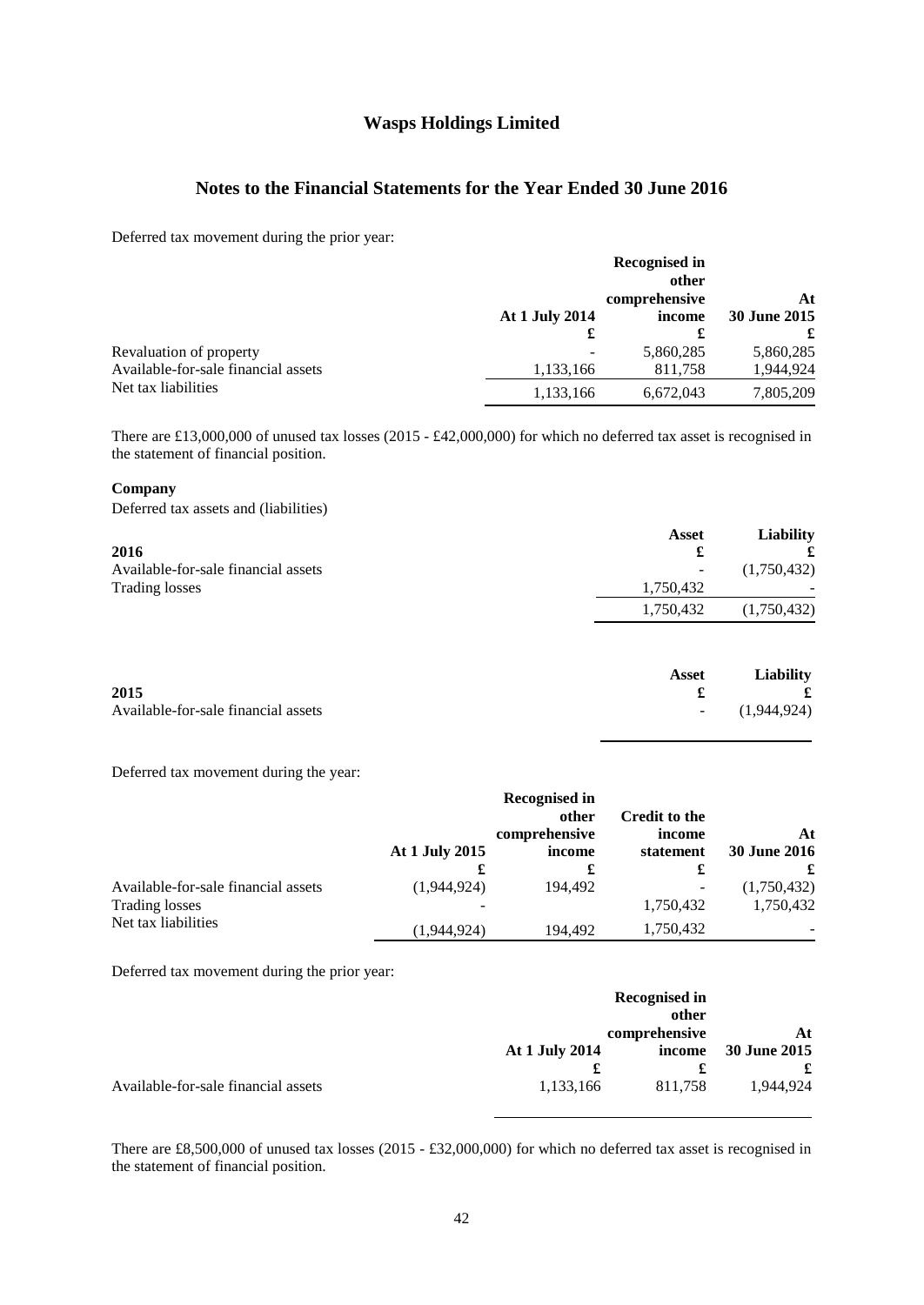### **Notes to the Financial Statements for the Year Ended 30 June 2016**

#### **12 Property, Plant & Equipment**

**Group**

|                           | Arena-<br>leasehold<br>£ | Other land and<br>building -<br>leasehold<br>£ | Furniture,<br>fittings and<br>equipment<br>£ | Assets in the<br>course of<br>construction<br>£ | <b>Total</b><br>£ |
|---------------------------|--------------------------|------------------------------------------------|----------------------------------------------|-------------------------------------------------|-------------------|
| <b>Cost or valuation</b>  |                          |                                                |                                              |                                                 |                   |
| At 1 July 2014            |                          | 219,686                                        | 527,688                                      |                                                 | 747,374           |
| <b>Additions</b>          | 1,048,000                |                                                | 736,203                                      |                                                 | 1,784,203         |
| Acquired through business |                          |                                                |                                              |                                                 |                   |
| combinations              | 18,150,577               |                                                | 5,186,984                                    |                                                 | 23,337,561        |
| Revaluation surplus       | 29,301,423               |                                                |                                              |                                                 | 29,301,423        |
| Disposals                 |                          |                                                | (733)                                        |                                                 | (733)             |
| At 30 June 2015           | 48,500,000               | 219,686                                        | 6,450,142                                    |                                                 | 55,169,828        |
| At 1 July 2015            | 48,500,000               | 219,686                                        | 6,450,142                                    |                                                 | 55,169,828        |
| <b>Additions</b>          |                          | 30,573                                         | 5,438,702                                    | 352,176                                         | 5,821,451         |
| Disposals                 |                          |                                                | (1, 333)                                     |                                                 | (1, 333)          |
| At 30 June 2016           | 48,500,000               | 250,259                                        | 11,887,511                                   | 352,176                                         | 60,989,946        |
| <b>Depreciation</b>       |                          |                                                |                                              |                                                 |                   |
| At 1 July 2014            |                          | 218,075                                        | 449,021                                      |                                                 | 667,096           |
| Charge for the year       |                          | 1,611                                          | 721,501                                      |                                                 | 723,112           |
| At 30 June 2015           |                          | 219,686                                        | 1,170,522                                    |                                                 | 1,390,208         |
| At 1 July 2015            |                          | 219,686                                        | 1,170,522                                    |                                                 | 1,390,208         |
| Charge for the year       | 194,000                  | 10,819                                         | 1,367,956                                    |                                                 | 1,572,775         |
| At 30 June 2016           | 194,000                  | 230,505                                        | 2,538,478                                    |                                                 | 2,962,983         |
| <b>Carrying amount</b>    |                          |                                                |                                              |                                                 |                   |
| At 30 June 2016           | 48,306,000               | 19,754                                         | 9,349,033                                    | 352,176                                         | 58,026,963        |
| At 30 June 2015           | 48,500,000               |                                                | 5,279,620                                    |                                                 | 53,779,620        |
| At 1 July 2014            |                          | 1,611                                          | 78,667                                       |                                                 | 80,278            |

The Group acquired and then successfully extended the lease at Phoenix Way, where the stadium is located, to 250 years. The Arena leasehold interest was then revalued on a market value basis at 23 April 2015 by Strutt and Parker LLP, and has been valued at £48,500,000. The valuation was carried out in accordance with RICS Appraisal and Valuation Standards. There is no historical cost information to disclose as the Arena has always been held under lease.

The Group (excluding IEC) are guarantors of the Retail Bond held within Wasps Finance Plc. The bond raised is secured against the leasehold property.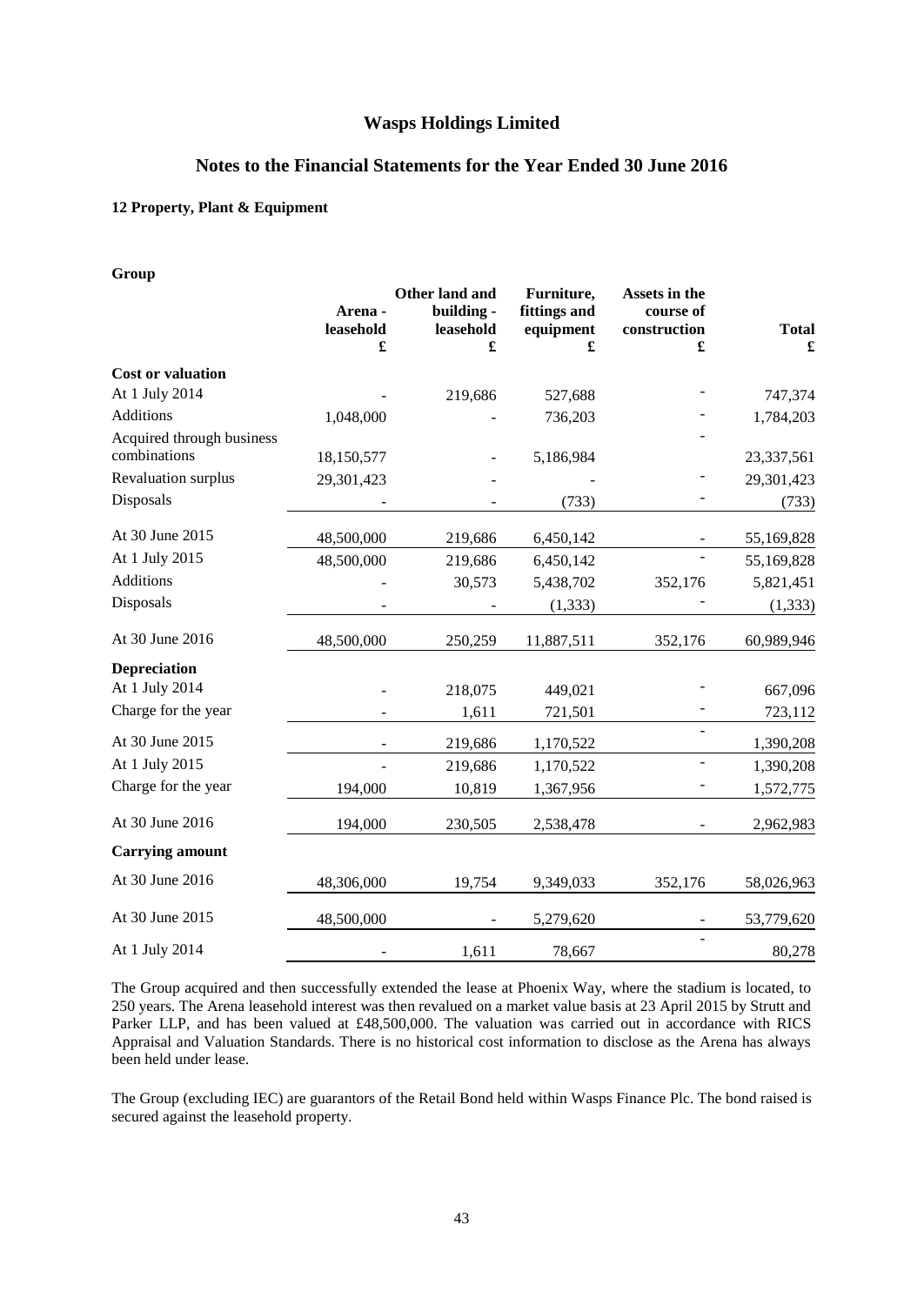### **Notes to the Financial Statements for the Year Ended 30 June 2016**

### **Company**

|                        | <b>Land and buildings</b><br>£ | and equipment<br>£ | Furniture, fittings Assets in the course<br>of construction<br>£ | <b>Total</b><br>£ |
|------------------------|--------------------------------|--------------------|------------------------------------------------------------------|-------------------|
| Cost                   |                                |                    |                                                                  |                   |
| At 1 July 2014         | 219,686                        | 527,688            |                                                                  | 747,374           |
| Additions              |                                | 152,204            |                                                                  | 152,204           |
| Disposals              |                                | (733)              |                                                                  | (733)             |
| At 30 June 2015        | 219,686                        | 679,159            |                                                                  | 898,845           |
| At 1 July 2015         | 219,686                        | 679,159            |                                                                  | 898,845           |
| <b>Additions</b>       | 30,573                         | 278,668            | 352,176                                                          | 661,417           |
| Disposals              |                                | (1, 333)           |                                                                  | (1, 333)          |
| At 30 June 2016        | 250,259                        | 956,494            | 352,176                                                          | 1,558,929         |
| <b>Depreciation</b>    |                                |                    |                                                                  |                   |
| At 1 July 2014         | 218,075                        | 449,021            |                                                                  | 667,096           |
| Charge for the year    | 1,611                          | 86,241             |                                                                  | 87,852            |
| At 30 June 2015        | 219,686                        | 535,262            |                                                                  | 754,948           |
| At 1 July 2015         | 219,686                        | 535,262            |                                                                  | 754,948           |
| Charge for the year    | 10,819                         | 119,808            |                                                                  | 130,627           |
| At 30 June 2016        | 230,505                        | 655,070            |                                                                  | 885,575           |
| <b>Carrying amount</b> |                                |                    |                                                                  |                   |
| At 30 June 2016        | 19,754                         | 301,424            | 352,176                                                          | 673,354           |
| At 30 June 2015        |                                | 143,897            |                                                                  | 143,897           |
| At 1 July 2014         | 1,611                          | 78,667             |                                                                  | 80,278            |

### **13 Intangible Assets**

| w<br>×<br>۰.<br>۰, |
|--------------------|
|--------------------|

|                                     | Goodwill<br>£ |
|-------------------------------------|---------------|
| <b>Cost or valuation</b>            |               |
| At 30 June 2016 and at 30 June 2015 | 188,710       |
| <b>Carrying amount</b>              |               |
| At 30 June 2016 and at 30 June 2015 | 188,710       |

Goodwill represents the benefits and synergies acquired by the Group as a result of the acquisition of Arena Coventry Limited on 8 October 2014.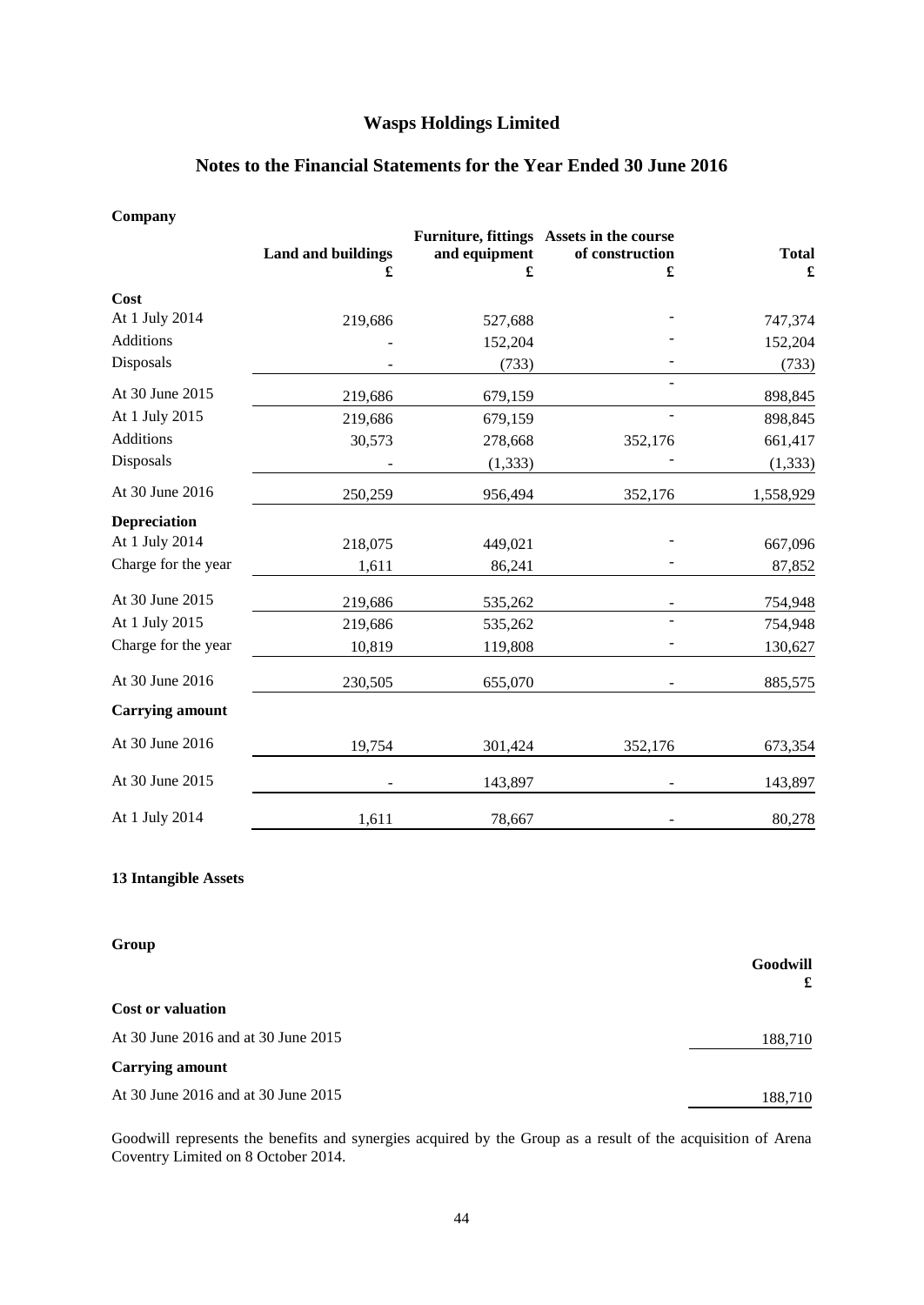### **Notes to the Financial Statements for the Year Ended 30 June 2016**

#### **14 Investments in subsidiaries**

#### **Group subsidiaries**

Details of the group subsidiaries as at 30 June 2016 are as follows:

| Name of subsidiary               | <b>Principal activity</b>                                                             | Country of incorporation and<br>principal place of business | <b>Proportion of ownership</b><br>interest and voting rights<br>held by the group |       |
|----------------------------------|---------------------------------------------------------------------------------------|-------------------------------------------------------------|-----------------------------------------------------------------------------------|-------|
|                                  |                                                                                       |                                                             | 2016                                                                              | 2015  |
| Arena Coventry<br>Limited*       | Management of the Ricoh England and Wales<br>Arena                                    |                                                             | 100\%                                                                             | 100\% |
| Limited                          | Arena Coventry (2006) Management of the lease England and Wales<br>of the Ricoh Arena |                                                             | 100\%                                                                             | 100\% |
| <b>IEC</b> Experience<br>Limited | Hospitality, catering and England and Wales<br>facilities management                  |                                                             | 77%                                                                               | 77%   |
| Canmango Limited*                | Dormant                                                                               | <b>England and Wales</b>                                    | 100\%                                                                             | 100\% |

\* indicates direct investment of Wasps Holdings Limited.

| Summary of the company investments |           |           |
|------------------------------------|-----------|-----------|
|                                    | 2016      | 2015      |
|                                    | £         | £         |
| Investments in subsidiaries        | 5,717,143 | 5,717,143 |
| <b>Subsidiaries</b>                |           | £         |
| Valuation and carrying amount      |           |           |
| At 1 July 2015                     |           | 5,717,143 |
| <b>Additions</b>                   |           |           |
| At 30 June 2016                    |           | 5,717,143 |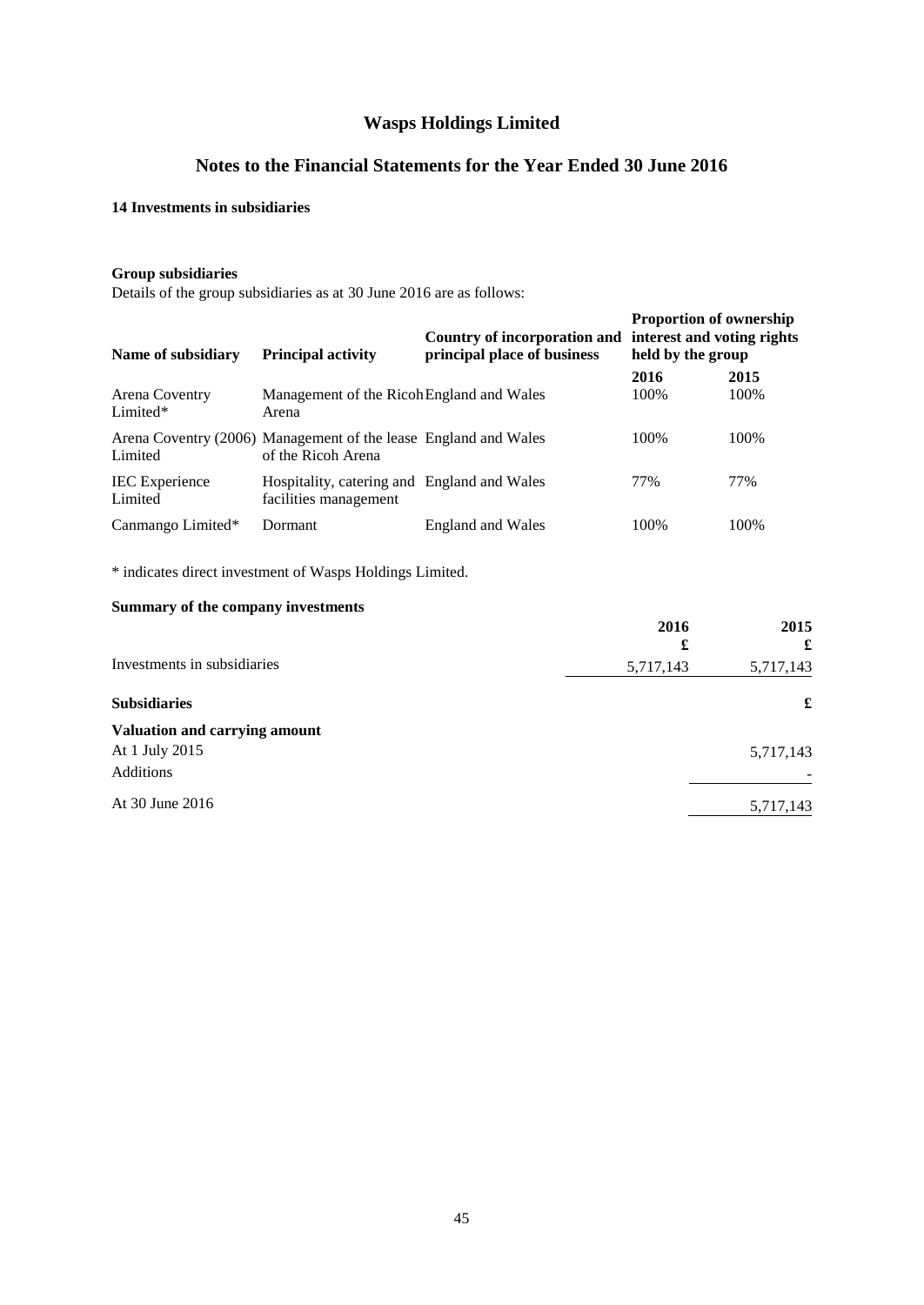### **Notes to the Financial Statements for the Year Ended 30 June 2016**

#### **15 Available for sale financial assets**

|                                                           | <b>Available for sale financial assets</b> |           |           |           |  |
|-----------------------------------------------------------|--------------------------------------------|-----------|-----------|-----------|--|
|                                                           | Group                                      |           |           | Company   |  |
|                                                           | 2016                                       | 2015      | 2016      | 2015      |  |
|                                                           | £                                          | £         | £         | £         |  |
| <b>Non-current financial assets</b>                       |                                            |           |           |           |  |
| Available for sale financial assets                       | 9,724,622                                  | 9,724,622 | 9,724,622 | 9,724,622 |  |
| Movement in available for sale assets - Group and Company |                                            |           | 2016<br>£ | 2015<br>£ |  |
| Cost                                                      |                                            |           |           |           |  |
| At 1 July                                                 |                                            |           | 9,724,622 | 9,724,622 |  |
| Revaluation                                               |                                            |           |           |           |  |

| At 30 June             | 9.724.622 | 9,724,622 |
|------------------------|-----------|-----------|
| <b>Carrying amount</b> |           |           |
| At 30 June             | 9,724,622 | 9,724,622 |

Available for sale financial assets comprise the Group's holding of P shares in Premier Rugby Limited. They have been presented at their fair value resulting in no change in their revaluation £Nil (2015 - £4,328,594). An update to the P share valuation is due in December 2016 and will be reflected in the 2016/17 financial year. The basis of this valuation is the Net Present Value of contracted income for Premier Rugby Limited, discounted at 6% and multiplied by 1.5 times as prescribed in the Premier Rugby Limited Shareholders' Agreement. This reflects the fair value of the P shares if sold, which can only occur as prescribed in the Premier Rugby Limited Shareholders Agreement.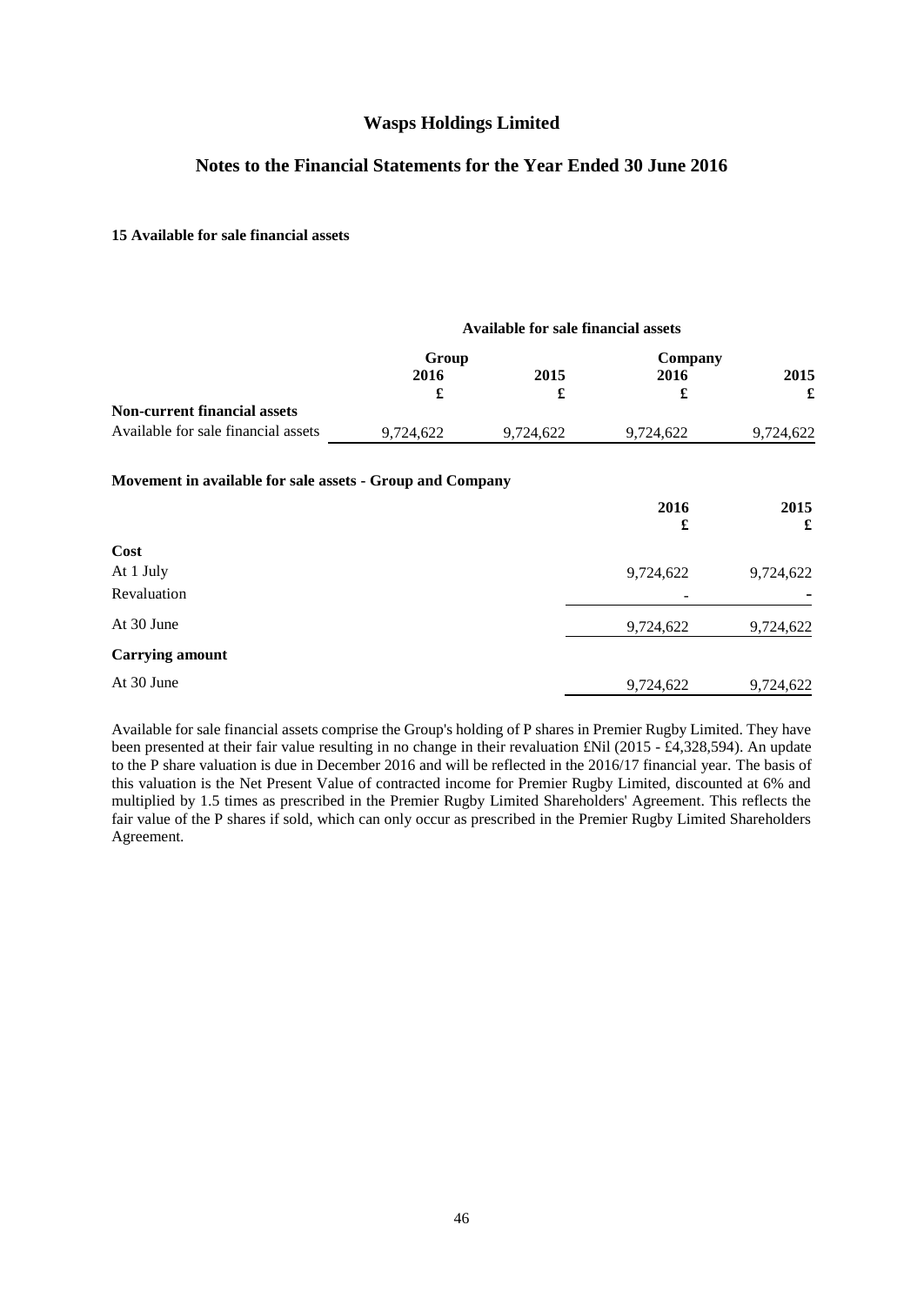### **Notes to the Financial Statements for the Year Ended 30 June 2016**

#### **16 Inventories**

|             | Group   |        | Company                  |                          |
|-------------|---------|--------|--------------------------|--------------------------|
|             | 2016    | 2015   | 2016                     | 2015                     |
|             |         |        |                          | £                        |
| Merchandise | 159,880 | 14,085 | 159,880                  | 14,085                   |
| Consumables | 125,306 | -      | $\overline{\phantom{0}}$ | $\overline{\phantom{0}}$ |
| Inventory   | 285,186 | 14,085 | 159,880                  | 14,085                   |

#### **17 Trade and other receivables**

|                                           | Group     |           | Company   |           |
|-------------------------------------------|-----------|-----------|-----------|-----------|
|                                           | 2016      | 2015      | 2016      | 2015      |
|                                           | £         | £         | £         | £         |
| Trade receivables                         | 4,324,396 | 2,480,315 | 1,197,936 | 814,867   |
| Provision for impairment of trade         |           |           |           |           |
| receivables                               | (8,004)   | (5,000)   | (5,000)   | (5,000)   |
| Net trade receivables                     | 4,316,392 | 2,475,315 | 1,192,936 | 809,867   |
| Loans to related parties                  |           |           | 1,140,000 | 2,000,000 |
| Accrued income                            | 263,886   | 78,238    |           |           |
| Prepayments                               | 1,204,472 | 918,132   | 369,132   | 329,710   |
| Other receivables                         | 867,249   | 378,798   | 332.914   | 124,369   |
| Total current trade and other receivables | 6.651.999 | 3.850.483 | 3.034.982 | 3.263.946 |

The fair value of those trade and other receivables classified as financial instrument loans and receivables are disclosed in the financial instruments note.

The Group's exposure to credit and market risks, including impairments and allowances for credit losses, relating to trade and other receivables is disclosed in note "Financial risk management and impairment of financial assets - company".

The disclosure of credit quality of financial assets that are neither past due nor impaired is not deemed applicable due to the mix of the customer base and the low rate of default.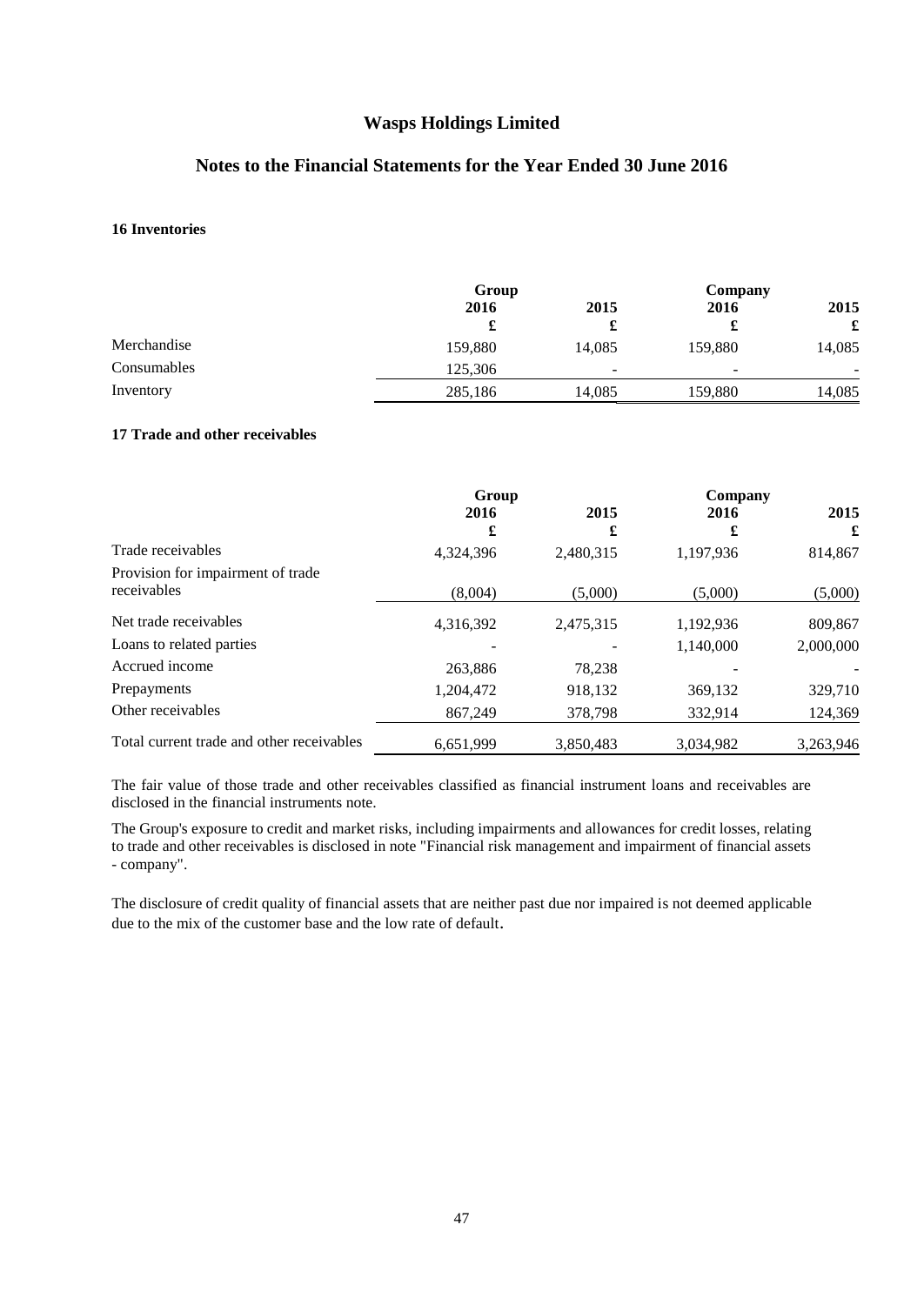### **Notes to the Financial Statements for the Year Ended 30 June 2016**

As of 30 June 2016, Group trade receivables of £878,000 (2015 - £681,000) and Company trade receivable of £774,000 (2015 - £306,000) were past due but not impaired. These relate to a number of independent customers for whom there is no recent history of default. The ageing analysis of these trade receivables is as follows:

| Age of trade receivables that |         |         |         |         |
|-------------------------------|---------|---------|---------|---------|
| are past due but not impaired | Group   |         | Company |         |
|                               | 2016    | 2015    | 2016    | 2015    |
|                               | £       | £       |         | £       |
| Up to $3$ months              | 725,000 | 575,000 | 582,000 | 204,000 |
| 3 to 6 months                 | 70,000  | 94,000  | 118,000 | 71,000  |
| 6 months to 1 year            | 83,000  | 12,000  | 74,000  | 31,000  |
|                               | 878,000 | 681,000 | 774,000 | 306,000 |

The provision for impairment of trade receivables (analysed below) is the difference between the carrying value and the present value of the expected proceeds.

| Age of impaired trade |       |       |         |       |
|-----------------------|-------|-------|---------|-------|
| receivables           | Group |       | Company |       |
|                       | 2016  | 2015  | 2016    | 2015  |
|                       |       |       |         |       |
| Over 1 year           | 8,003 | 5,000 | 5,000   | 5,000 |

#### **18 Cash and cash equivalents**

|              | Group   |            | Company |           |
|--------------|---------|------------|---------|-----------|
|              | 2016    | 2015       | 2016    | 2015      |
|              |         | d.         | £       | £         |
| Cash on hand | 6,159   | 996        | 3,948   | 78        |
| Cash at bank | 273,074 | 12,398,066 | 3.218   | 2,914,277 |
|              | 279,233 | 12,399,062 | 7,166   | 2,914,355 |

#### **19 Share capital**

#### **Allotted, called up and fully paid shares**

|                                | 2016    |         | 2015    |         |
|--------------------------------|---------|---------|---------|---------|
|                                | No.     |         | No.     | £       |
| Ordinary shares of £1 each     | 760.039 | 760,039 | 760,039 | 760,039 |
| 'B' Ordinary shares of £1 each | 15.511  | 15,511  | 15.511  | 15,511  |
|                                | 775,550 | 775,550 | 775,550 | 775,550 |

The share classes in issue have separate rights to dividends. In all other respects the shares rank pari passu.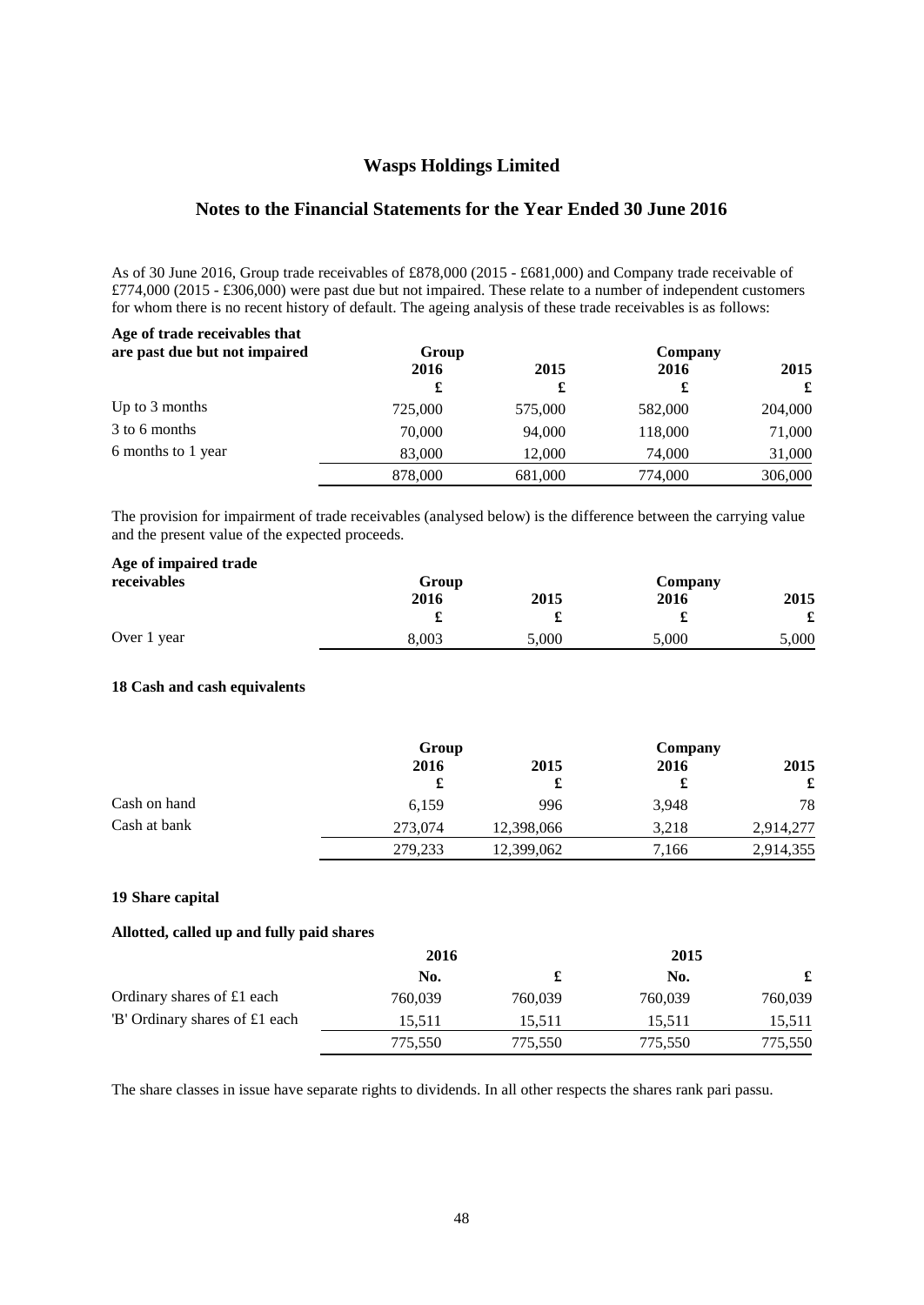### **Notes to the Financial Statements for the Year Ended 30 June 2016**

#### **20 Loans and borrowings**

|                                         | Group      |            | Company    |            |
|-----------------------------------------|------------|------------|------------|------------|
|                                         | 2016       | 2015       | 2016       | 2015       |
|                                         | £          | £          | £          | £          |
| <b>Non-current loans and borrowings</b> |            |            |            |            |
| Other borrowings                        | 43,391,600 | 40,136,409 | 38,070,444 | 37,290,846 |
|                                         | Group      |            | Company    |            |
|                                         | 2016       | 2015       | 2016       | 2015       |
|                                         | £          | £          | £          | £          |
| <b>Current loans and borrowings</b>     |            |            |            |            |
| Other borrowings                        | 250,000    |            |            |            |
| Other borrowings                        | 250,000    |            |            |            |

#### **Group**

#### **Other borrowings**

The balance of the loan from Wasps Finance Plc was £33,828,244 (2015 - £30,774,751) and has £1,171,756 of undrawn committed borrowing facilities available at 30 June 2016. The loan is repayable in a lump sum repayment in 2022 and is subject to an interest rate of 6.5%.

In the year the Group has borrowed £750,000 from HSBC Plc, the balance at 30 June 2016 was £727,431 (2015 - £Nil). The Loan is repayable over a 36 month period and is unsecured.

The Group has also been provided with a loan of £9,085,925 (2015 - £9,361,658) from D A Richardson. The interest has been waived for the year. The loan is at 4% above Barclays Bank Plc base rate and is repayable after giving 12 months and one day's notice.

#### **Company**

#### **Other borrowings**

In the year the Company has borrowed £18,569,969 (2015 - £17,311,387) from Wasps Finance Plc. The loan is repayable in a lump sum repayment in 2022 and is subject to an interest rate of 6.5%.

The Company has also been provided with a loan of £8,882,676 (2015 - £9,361,658) from D A Richardson. The loan interest has been waived for the year and repayable after giving 12 months and one days notice.

The Company has also been provided with a loan of £10,617,799 (2015 - £10,617,799) from a subsidiary Company, Canmango Limited. The loan is interest free and repayable after 12 months and one day's notice.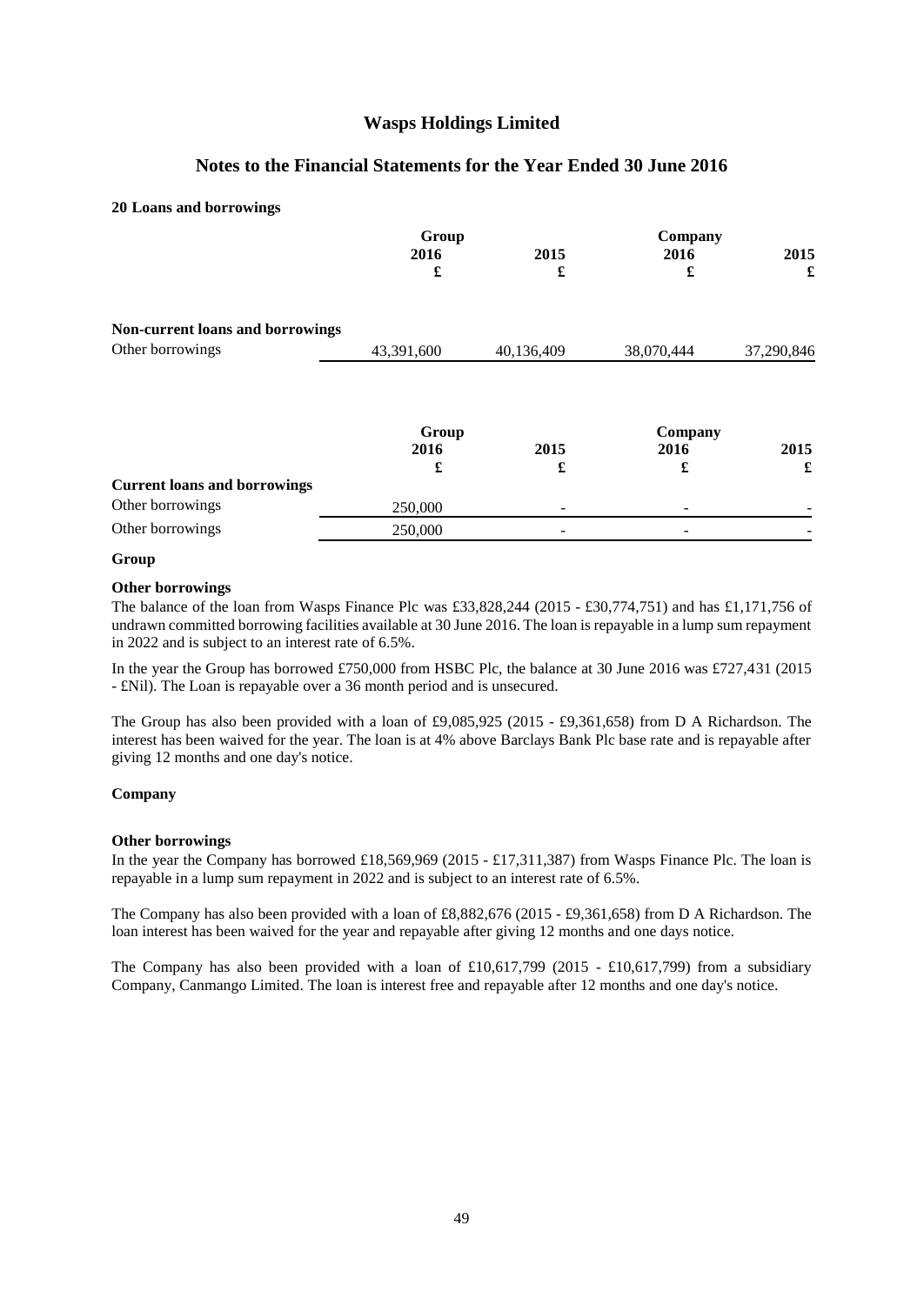### **Notes to the Financial Statements for the Year Ended 30 June 2016**

#### **21 Obligations under leases**

#### **Group**

#### **Operating leases**

The total future value of minimum lease payments is as follows:

|                      | 2016    | 2015    |
|----------------------|---------|---------|
|                      |         | £       |
| Within one year      | 141,751 | 294,886 |
| In two to five years | 74.849  | 191,923 |
|                      | 216,600 | 486,809 |

The amount of non-cancellable operating lease payments recognised as an expense during the year was £304,073 (2015 - £331,944)

#### **22 Pension and other schemes**

The Group operates a defined contribution pension scheme. The pension cost charge for the year represents contributions payable by the Group to the scheme and amounted to £187,406 (2015 - £155,739).

#### **23 Trade and other payables**

|                           | Group      |           | Company   |           |
|---------------------------|------------|-----------|-----------|-----------|
|                           | 2016       | 2015      | 2016      | 2015      |
|                           | £          | £         | £         | £         |
| Trade payables            | 4,519,171  | 2,608,658 | 2,066,663 | 833,047   |
| Accrued expenses          | 6,824,206  | 4,189,940 | 4,127,654 | 950,441   |
| Social security and other |            |           |           |           |
| taxes                     | 151,365    | 2,100,817 | 122.741   | 350,192   |
| Other payables            | 449,020    | 510,144   | 478,537   | 506,366   |
|                           | 11,943,762 | 9,409,559 | 6,795,595 | 2,640,046 |

The fair value of the trade and other payables classified as financial instruments are disclosed in the financial instruments note.

The Group's exposure to market and liquidity risks, including maturity analysis, related to trade and other payables is disclosed in note "Financial risk management and impairment of financial assets - company".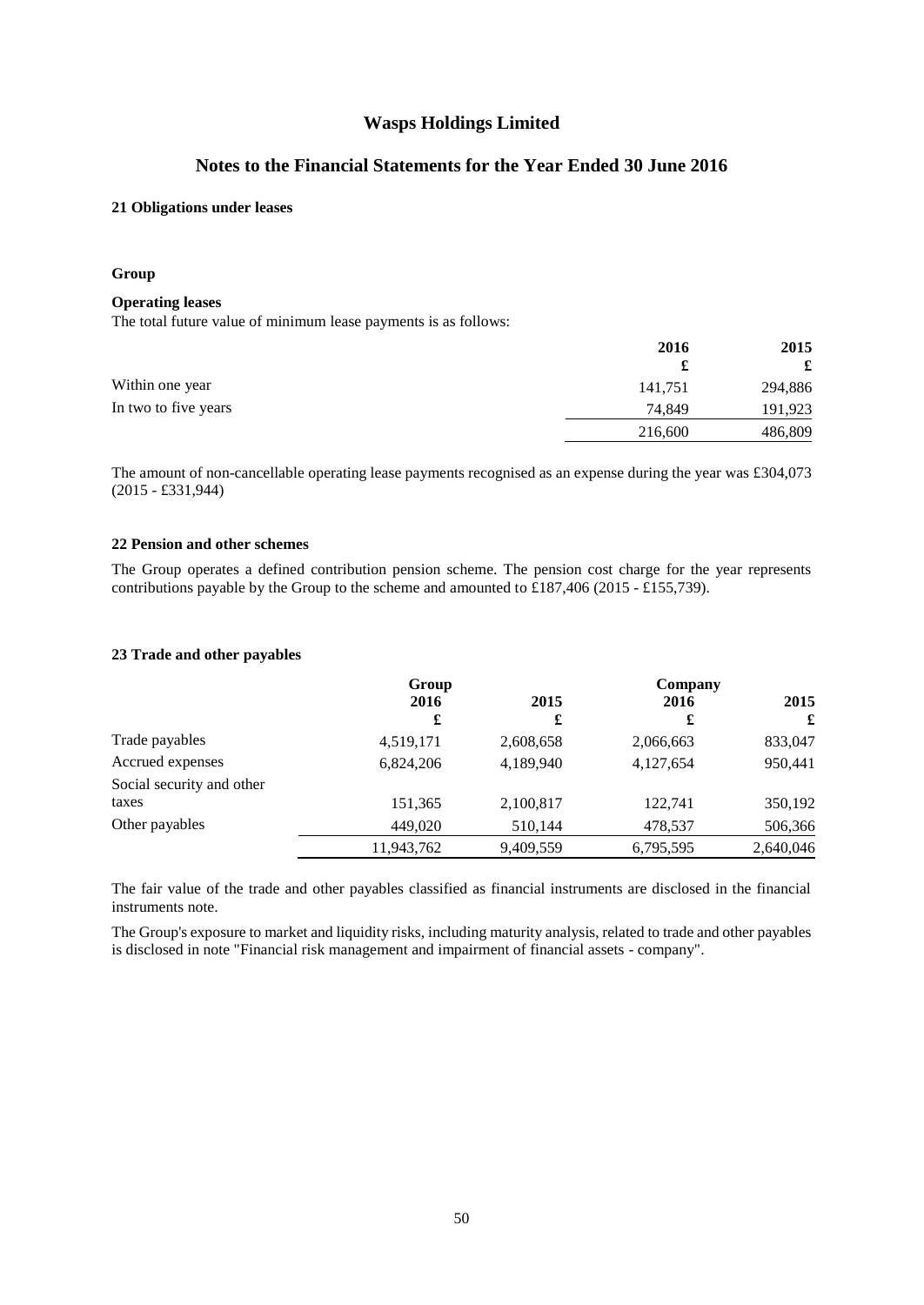### **Notes to the Financial Statements for the Year Ended 30 June 2016**

#### **24 Deferred income**

|                      | Group     |           |  |  |
|----------------------|-----------|-----------|--|--|
|                      | 2016      | 2015      |  |  |
|                      | £         | £         |  |  |
| License fee          | 6,533,333 | 7,000,000 |  |  |
| Lease assignment fee |           | 807,724   |  |  |
| Season tickets       | 1,010,274 | 695,223   |  |  |
| Sponsorship          | 378,774   | 167,167   |  |  |
| Other                | 368,136   | 1,163,206 |  |  |
|                      | 8,290,517 | 9,833,320 |  |  |

|                | Company   |           |
|----------------|-----------|-----------|
|                | 2016<br>£ | 2015<br>£ |
| Season tickets | 1,010,274 | 695,223   |
| Sponsorship    | 28,000    | 37,500    |
| Other          | 372,091   | 1,039,210 |
|                | 1,410,365 | 1,771,933 |

Revenue received in relation to license fees is included in deferred income and released to income over the life of the license.

The lease assignment fee represents an inducement payment received by a subsidiary within the Group in 2009 for accepting the transfer of a lease of land and buildings which is being released to the profit and loss account equally to 2016.

#### **25 Financial instruments**

#### **Group**

|                                | <b>Financial assets</b> |            |                   |            |  |
|--------------------------------|-------------------------|------------|-------------------|------------|--|
|                                | <b>Carrying value</b>   |            | <b>Fair value</b> |            |  |
|                                | 2016                    | 2015       | 2016              | 2015       |  |
|                                | £                       | £          | £                 | £          |  |
| Cash and cash<br>equivalents   | 279,233                 | 12,399,062 | 279,233           | 12,399,062 |  |
| Trade and other<br>receivables | 5,447,527               | 2,932,351  | 5,447,527         | 2,932,351  |  |
|                                | 5,726,760               | 15,331,413 | 5,726,760         | 15,331,413 |  |

#### *Valuation methods and assumptions*

#### Receivables:

There is no difference between the total carrying amount of trade receivables and cash and cash equivalents. Further detail of cash and cash equivalents and trade and other receivables can be found in notes 17 and 18.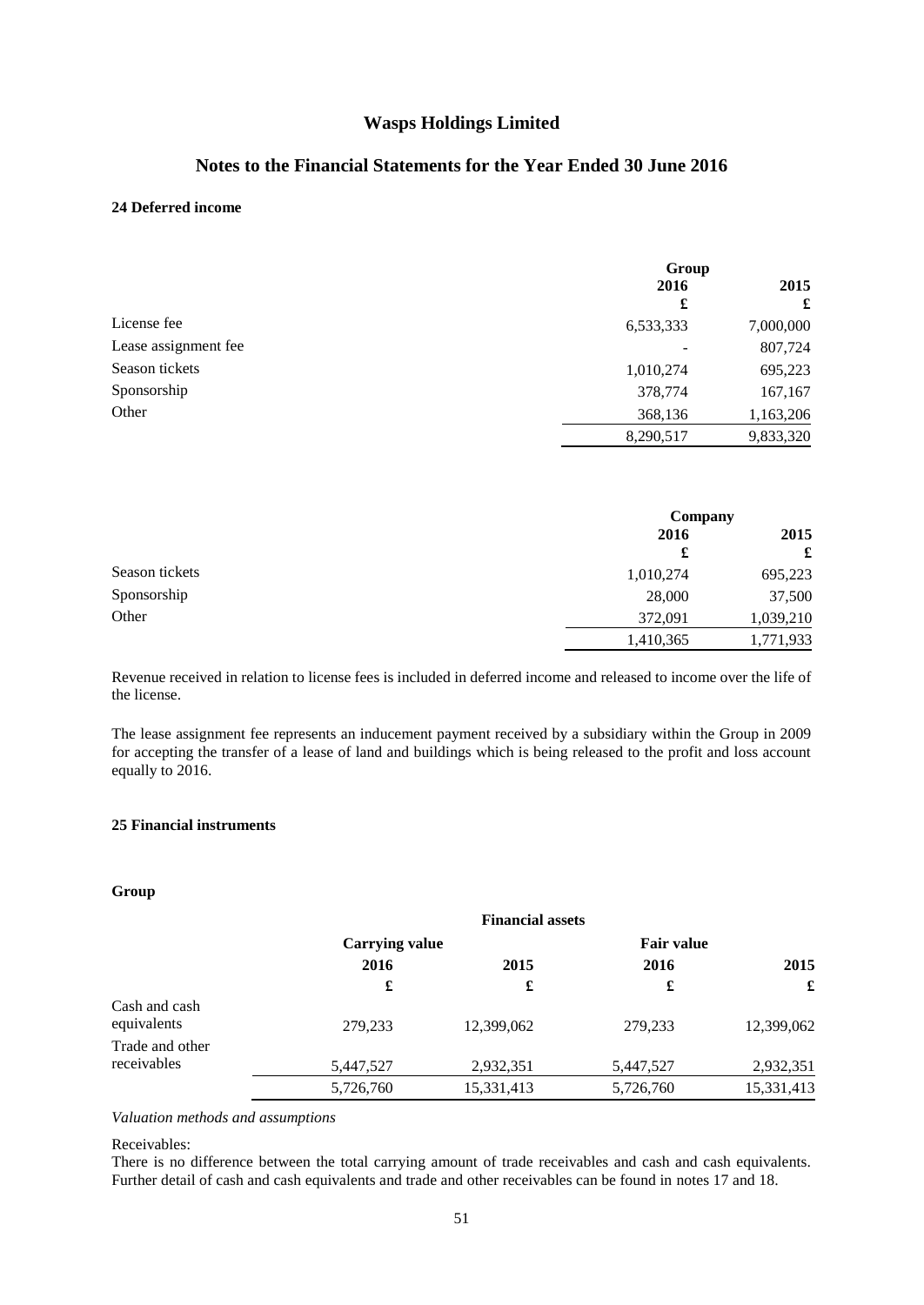|                                               | <b>Available for sale</b> |           |                   |           |  |
|-----------------------------------------------|---------------------------|-----------|-------------------|-----------|--|
|                                               | <b>Carrying value</b>     |           | <b>Fair value</b> |           |  |
|                                               | 2016                      | 2015      | 2016              | 2015      |  |
|                                               | £                         | £         | £                 | £         |  |
| Shares in Premiership<br><b>Rugby Limited</b> | 9,724,622                 | 9,724,622 | 9,724,622         | 9,724,622 |  |

### **Notes to the Financial Statements for the Year Ended 30 June 2016**

#### *Valuation methods and assumptions*

Shares in Premiership Rugby Limited:

The Group's and the Company's share in Premier Rugby Limited has been valued by reference to the Premiership Rugby Shareholders' Agreement. Further detail can be found in note 15.

#### **Financial liabilities**

#### *Financial liabilities at amortised cost*

|                   | Carrying value |            | <b>Fair value</b> |            |
|-------------------|----------------|------------|-------------------|------------|
|                   | 2016           | 2015       | 2016              | 2015       |
|                   | £              | £          | £                 | £          |
| Trade and other   |                |            |                   |            |
| payables          | 11,943,762     | 9,409,559  | 11,943,762        | 9,409,559  |
| <b>Borrowings</b> | 43,641,600     | 40,136,409 | 43,641,600        | 40,136,409 |
|                   | 55,585,362     | 49,545,968 | 55,585,362        | 49,545,968 |
|                   |                |            |                   |            |

#### *Description of instruments*

Trade and other payables:

Further details of group trade and other payables can be found in note 23. Borrowings:

Further details of group borrowings can be found in note 20.

#### *Valuation methods and assumptions*

Financial liabilities are measured at amortised cost.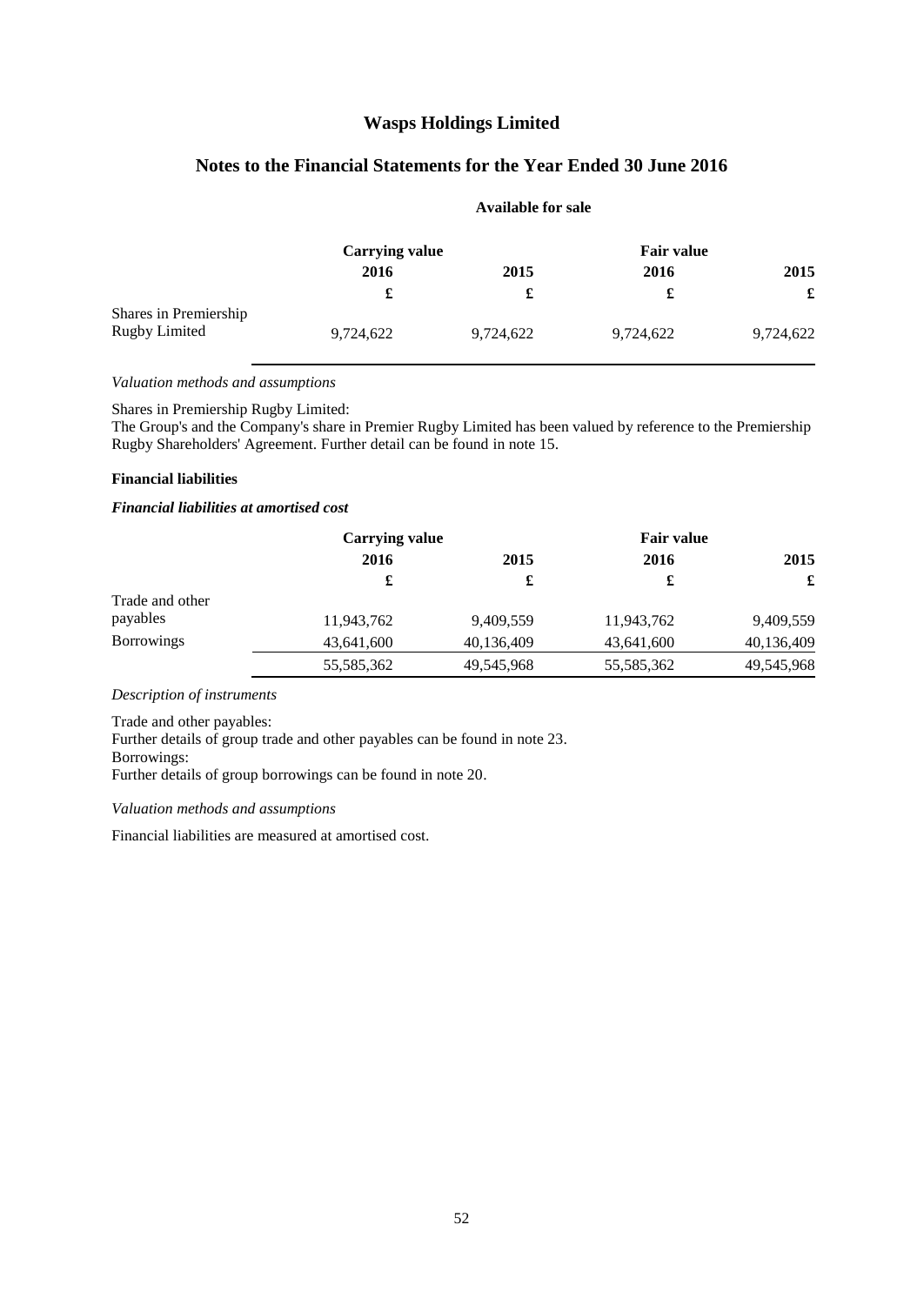**Notes to the Financial Statements for the Year Ended 30 June 2016**

# **Company**

### **Financial assets**

|                                | <b>Carrying value</b> |           | <b>Fair value</b> |           |
|--------------------------------|-----------------------|-----------|-------------------|-----------|
|                                | 2016                  | 2015      | 2016              | 2015      |
|                                | £                     | £         | £                 | £         |
| Cash and cash<br>equivalents   | 7.166                 | 2,914,355 | 7.166             | 2,914,355 |
| Trade and other<br>receivables | 2,582,865             | 2,934,236 | 2,582,865         | 2,934,236 |
|                                | 2,590,031             | 5,848,591 | 2,590,031         | 5,848,591 |

#### *Valuation methods and assumptions*

#### Receivables:

There is no difference between the total carrying amount of trade receivables and cash and cash equivalents. Further detail of cash and cash equivalents and trade and other receivables can be found in notes 17 and 18.

#### **Financial liabilities**

#### *Financial liabilities at amortised cost*

|                   | <b>Carrying value</b> |            | <b>Fair value</b> |            |
|-------------------|-----------------------|------------|-------------------|------------|
|                   | 2016                  | 2015       | 2016              | 2015       |
|                   | £                     | £          | £                 | £          |
| Trade and other   |                       |            |                   |            |
| payables          | 6,795,595             | 2,640,046  | 6,795,595         | 2,640,046  |
| <b>Borrowings</b> | 38,070,444            | 37,290,846 | 38,070,444        | 37,290,846 |
|                   | 44,866,039            | 39,930,892 | 44,866,039        | 39,930,892 |

#### *Description of instruments*

Trade and other payables: Further details of company trade and other payable can be found in note 23. Borrowings: Further details of company borrowings can be found in note 20.

#### *Valuation methods and assumptions*

Financial liabilities measured at amortised cost.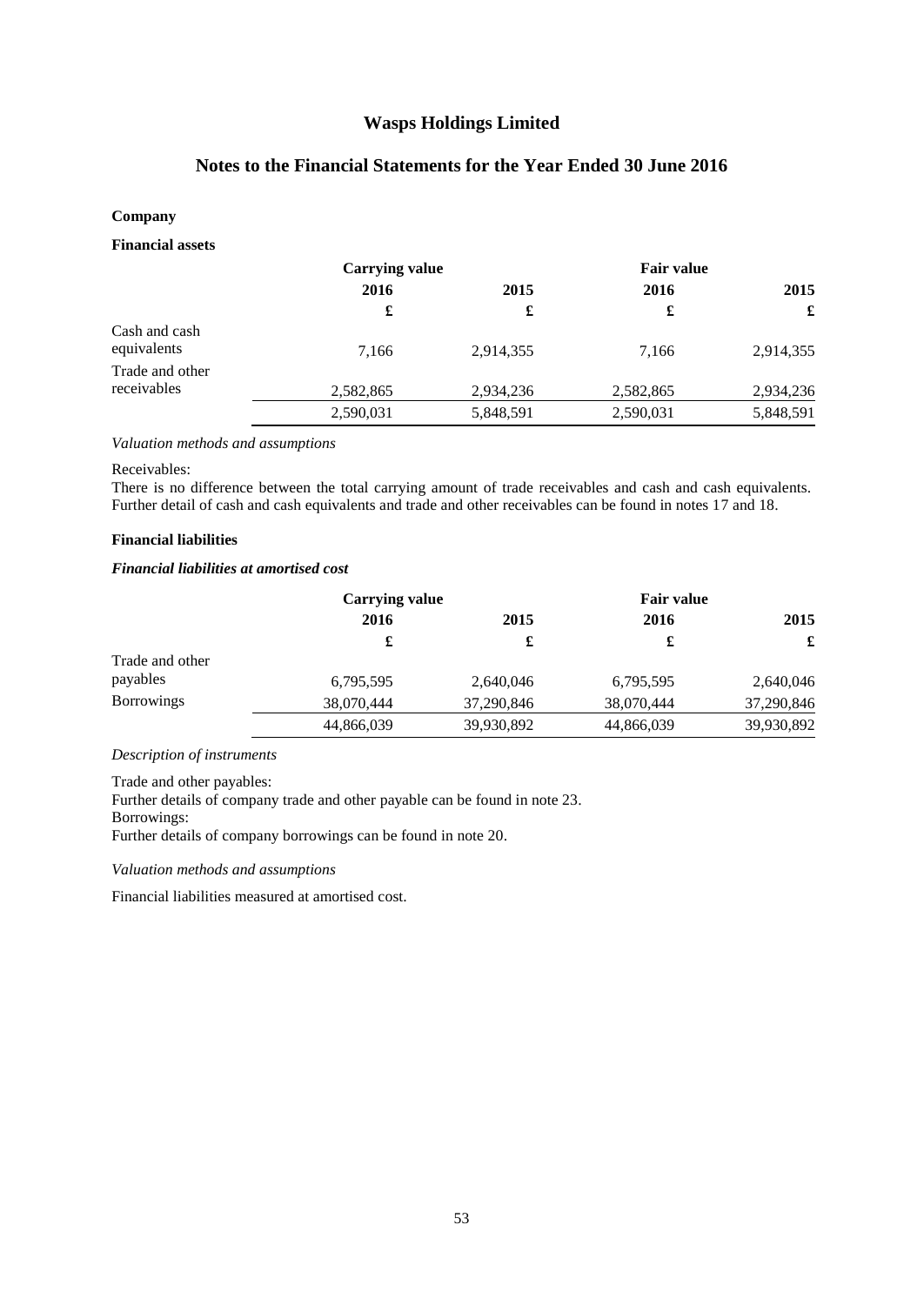### **Notes to the Financial Statements for the Year Ended 30 June 2016**

#### **26 Financial risk management and impairment of financial assets**

The Group is exposed to risks arising from the use of financial instruments. This note describes the Group's objectives, policies and processes for managing those risks and the methods used to measure them.

The principal financial instruments used by the Group, from which financial instruments risk arises, are trade receivables, cash and cash equivalents, trade and other receivables and financial liabilities.

The Group is exposed through its operations to the following financial instrument risk: credit risk and liquidity risk. The policy for managing these risks is set by the Board. The overall objective of the Board is to set policies that reduce risk as far as possible without unduly affecting the Group's competitiveness and flexibility. The policy for each of the above risks is described in more detail below.

#### **Credit risk and impairment**

Credit risk arises from the Group's trade receivables. It is the risk that the counterparty fails to discharge their obligation in respect of the instrument. The Group is mainly exposed to credit risk from credit sales. It is the Group's policy, implemented locally, to assess the credit risk of new customers before entering into contracts. Such credit ratings are then factored into the credit assessment process to determine the appropriate credit limit for each customer. The Group does not enter into derivatives to manage credit risk.

All cash is held with A-rated banks.

Other than cash held by the Group's bank at 30 June 2016 there are no other significant concentrations of credit risk within the group at the balance sheet date.

#### **Liquidity risk**

Liquidity risk arises from the Group's management of working capital and the finance charges on its borrowings. It is the risk that the Group will encounter difficulty in meeting its financial obligations as they fall due.

The liquidity of each Group company is managed locally and monitored by the Board at group level. The level of the group's facilities is approved periodically by the Board and negotiated with the group's current bankers. At the balance sheet date, cash flow projections were considered by the Board and the group is forecast to have sufficient funds available funding facilities to meet obligations as they fall due, under all reasonably expected circumstances.

We continue to monitor the working capital requirements and tailor the financing requirements to ensure the group will have sufficient funds to finance its ongoing trading requirements.

#### **Maturity analysis**

|                  | After 1 to 5 After more than |              |         |              |            |  |
|------------------|------------------------------|--------------|---------|--------------|------------|--|
|                  | Within 6 months              | After 1 year | vears   | 5 years      | Total      |  |
| 2016             |                              |              |         |              | £          |  |
| Trade and other  |                              |              |         |              |            |  |
| payables         | 11,943,762                   | -            | -       | -            | 11,943,762 |  |
| Other borrowings | $\overline{\phantom{a}}$     | 9,085,925    | 727.431 | 34, 137, 891 | 43,951,257 |  |
|                  | 11,943,762                   | 9,085,925    | 727,431 | 34, 137, 891 | 55,895,019 |  |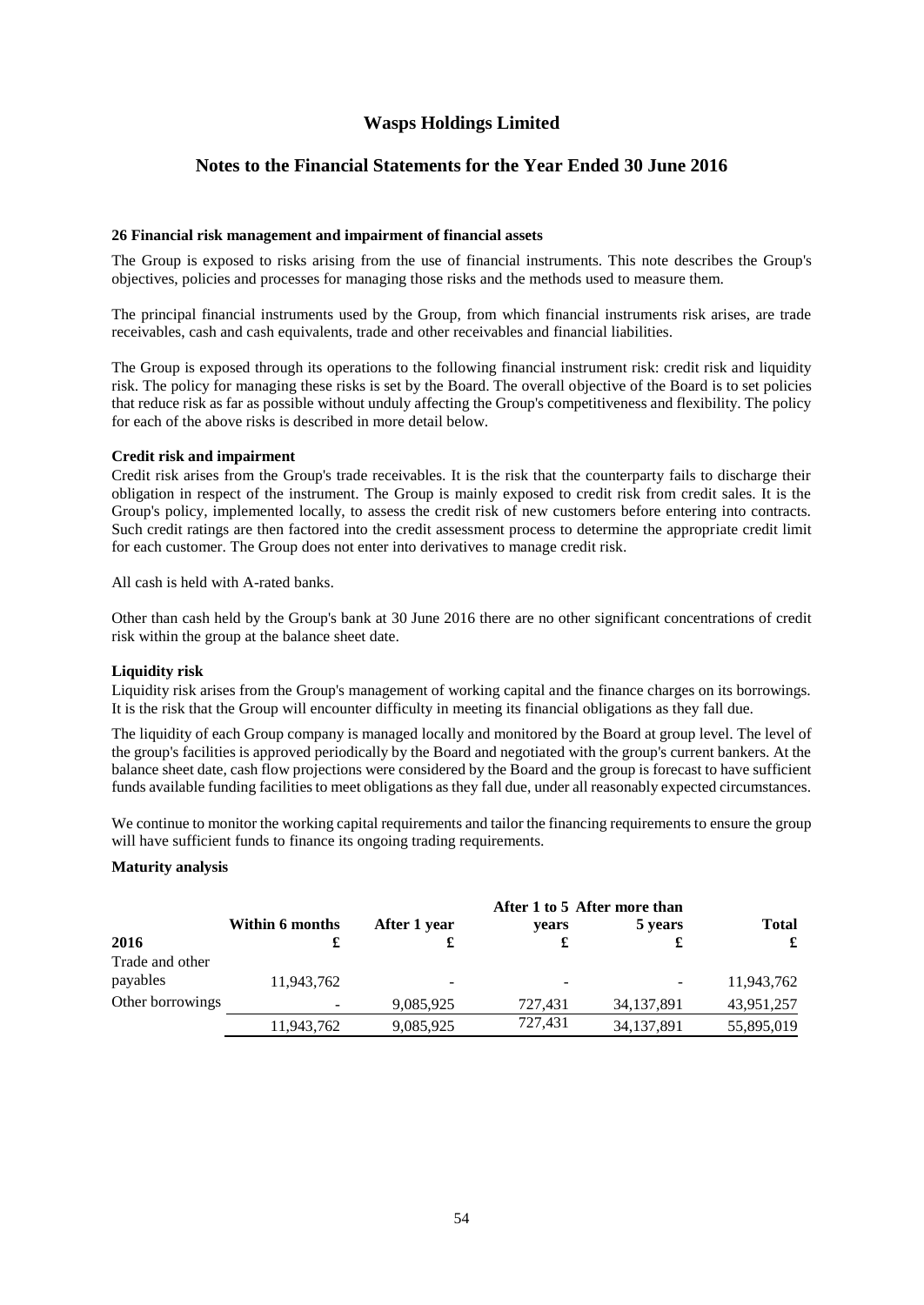|                             |                 | After more than 5        |            |                   |
|-----------------------------|-----------------|--------------------------|------------|-------------------|
| 2015                        | Within 6 months | After 1 year             | years      | <b>Total</b><br>£ |
| Trade and other<br>payables | 9,409,559       | $\overline{\phantom{a}}$ |            | 9,409,559         |
| Other borrowings            | -               | 9,361,658                | 30,774,751 | 40,136,409        |
|                             | 9,409,559       | 9,361,658                | 30,774,751 | 49,545,968        |

### **Notes to the Financial Statements for the Year Ended 30 June 2016**

#### **Capital risk management**

#### **Capital components**

The Group is both equity and debt funded and these two elements combine to make up the capital structure of the business. Equity comprises share capital, share premium and reserves and is equal to the amount shown as 'Total equity' in the balance sheet. Debt comprises non-convertible loans as set out in note 20.

#### **Capital management**

The Group's objectives when maintaining capital are:

To safeguard the Group's ability to continue as a going concern, so that it can continue to provide returns for shareholders and benefits for other stakeholders; and

To provide an adequate return to shareholders by pricing products and services commensurately with the level of risk.

The Group sets the amount of capital it requires in proportion to risk. The Group manages its capital structure and makes adjustments to it in the light of changes in economic conditions and the risk characteristics of the underlying assets. In order to maintain or adjust the capital structure, the Group may adjust the amount of dividends paid to shareholders, return capital to shareholders, issue new shares, or sell assets to reduce debt.

During the year ended 30 June 2016, the Group's strategy, which is unchanged from the previous year, was to keep net debt to a minimum, through profitable trading and good cash management.